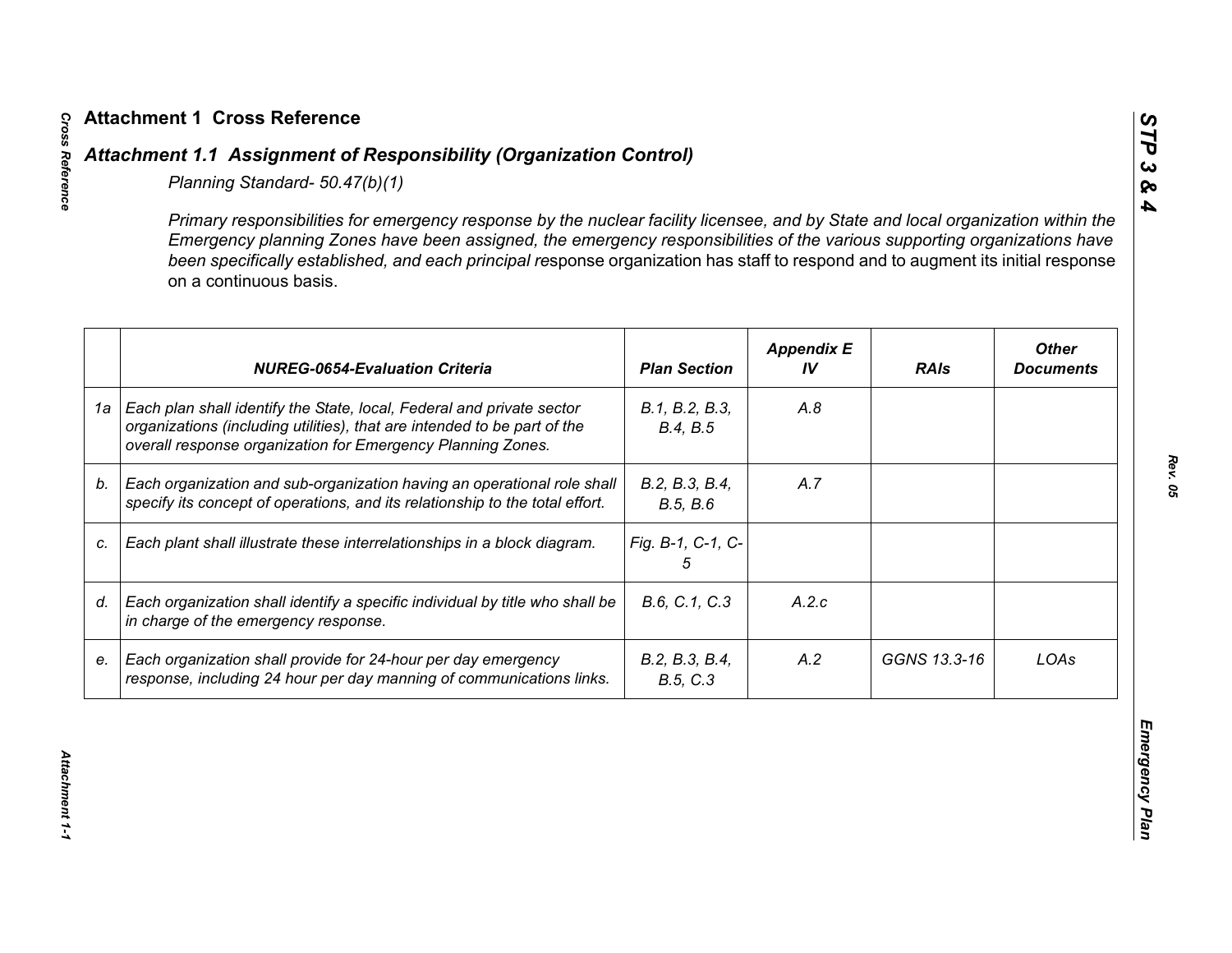|    | <b>NUREG-0654-Evaluation Criteria</b>                                                                                                                                                                                                                                                                                                                                                                                                                                                                                                                                                                                                                                                                                                                                                                                                                                   | <b>Plan Section</b>                                                       | <b>Appendix E</b><br>IV | <b>RAIs</b>                  | <b>Other</b><br><b>Documents</b> |
|----|-------------------------------------------------------------------------------------------------------------------------------------------------------------------------------------------------------------------------------------------------------------------------------------------------------------------------------------------------------------------------------------------------------------------------------------------------------------------------------------------------------------------------------------------------------------------------------------------------------------------------------------------------------------------------------------------------------------------------------------------------------------------------------------------------------------------------------------------------------------------------|---------------------------------------------------------------------------|-------------------------|------------------------------|----------------------------------|
| 2a | Each organization shall specify the functions and responsibilities for<br>major elements and key individuals by title, of emergency response,<br>including the following: Command and Control, Alerting and Notification,<br>Communications, Public Information, Accident Assessment, Public<br>Health and Sanitation, Social Services, Fire and Rescue, Traffic Control,<br>Emergency Medical Services, Law Enforcement, Transportation,<br>Protective Response (including authority to request Federal assistance<br>and to initiate other protective actions), and Radiological Exposure<br>Control. The description of these functions shall include a clear and<br>concise summary such as a table of primary and support responsibilities<br>using the agency as one axis, and the function as the other. (See<br>Section B for licensee).                        | B.1, B.2, B.3,<br>B.4, C.2, C.3, E,<br>G, H, K<br>Table B-1<br>Figure B-1 | A.4                     | GGNS 13.3-13<br>GGNS 13.3-14 |                                  |
| b. | Each plan shall contain (by reference to specific acts, codes or statutes)<br>the legal basis for such authorities.                                                                                                                                                                                                                                                                                                                                                                                                                                                                                                                                                                                                                                                                                                                                                     | State Plan                                                                |                         |                              |                                  |
| 3. | Each plan shall include written agreements referring to the concept of<br>operations developed between Federal, State, and local agencies and<br>other support organizations having an emergency response role within<br>the Emergency Planning Zones. The agreements shall identify the<br>emergency measures to be provided and the mutually acceptable<br>criteria for their implementation, and specify the arrangements for<br>exchange of information. These agreements may be provided in an<br>appendix to the plan or the plan itself may contain descriptions of these<br>matters and a signature page in the plan may serve to verify the<br>agreements. The signature page format is appropriate for organizations<br>where response functions are covered by laws, regulations or executive<br>orders where separate written agreements are not necessary. | A, B                                                                      |                         | GGNS 13.3-7                  | LOAs                             |
| 4. | Each principal organization shall be capable of continuous (24-hour)<br>operations for a protracted period. The individual in the principal<br>organization who will be responsible for assuring continuity of resources<br>(technical, administrative, and material) shall be specified by title.                                                                                                                                                                                                                                                                                                                                                                                                                                                                                                                                                                      | B.4, C.1, C.3,<br>C.4                                                     |                         |                              |                                  |

*Rev. 05*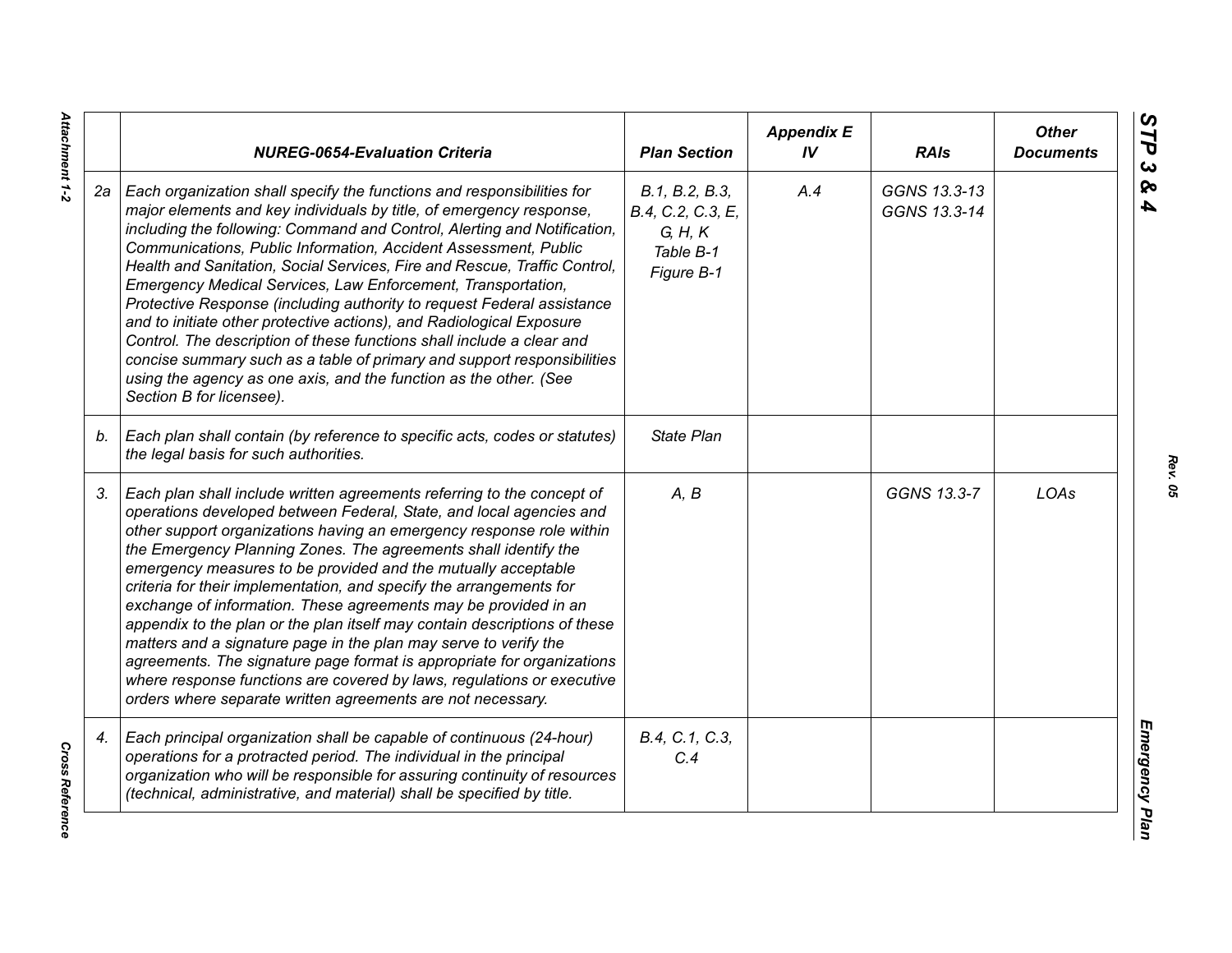| On-shift facility licensee responsibilities for emergency response are unambiguously defined, adequate staffing to provide initial<br>facility accident response in key functional areas is maintained at all times, timely augmentation of response capabilities is<br>available, and the interfaces among various onsite response activities and offsite support and response activities are specified.                      |                                        |                         |             |                                  |
|--------------------------------------------------------------------------------------------------------------------------------------------------------------------------------------------------------------------------------------------------------------------------------------------------------------------------------------------------------------------------------------------------------------------------------|----------------------------------------|-------------------------|-------------|----------------------------------|
| <b>NUREG-0654-Evaluation Criteria</b>                                                                                                                                                                                                                                                                                                                                                                                          | <b>Plan Section</b>                    | <b>Appendix E</b><br>IV | <b>RAIs</b> | <b>Other</b><br><b>Documents</b> |
| Each licensee shall specify the onsite emergency organization of plant<br>staff personnel for all shifts and its relation to the responsibilities and<br>duties of the normal staff complement.                                                                                                                                                                                                                                | C.3<br>1.1, 2.1                        | A.2.a<br>A.2.b          | VEGP 13.3-8 | GL 82-33                         |
| Each licensee shall designate an individual as emergency coordinator<br>who shall be on shift at all times and who shall be the authority and<br>responsibility to immediately and unilaterally initiate any emergency<br>actions, including providing protective action recommendations to<br>authorities responsible for implementing offsite emergency measures.                                                            | C.1, C.2, C.3,<br>C.4.1, C.4.9         | A.2.c                   |             |                                  |
| Each licensee shall identify a line of succession for the emergency<br>coordinator position and identify the specific conditions for higher level<br>utility officials assuming this function.                                                                                                                                                                                                                                 | C, C.3, C.3.1,<br>C.4, C.4.1,<br>C.4.9 |                         |             |                                  |
| Each licensee shall establish the functional responsibilities assigned to<br>the emergency coordinator and shall clearly specify which<br>responsibilities may not be delegated to other elements of the<br>emergency organization. Among the responsibilities which may not be<br>delegated shall be the decision to notify and to recommend protective<br>actions to authorities responsible for offsite emergency measures. | C.2                                    |                         |             |                                  |

*STP 3 & 4*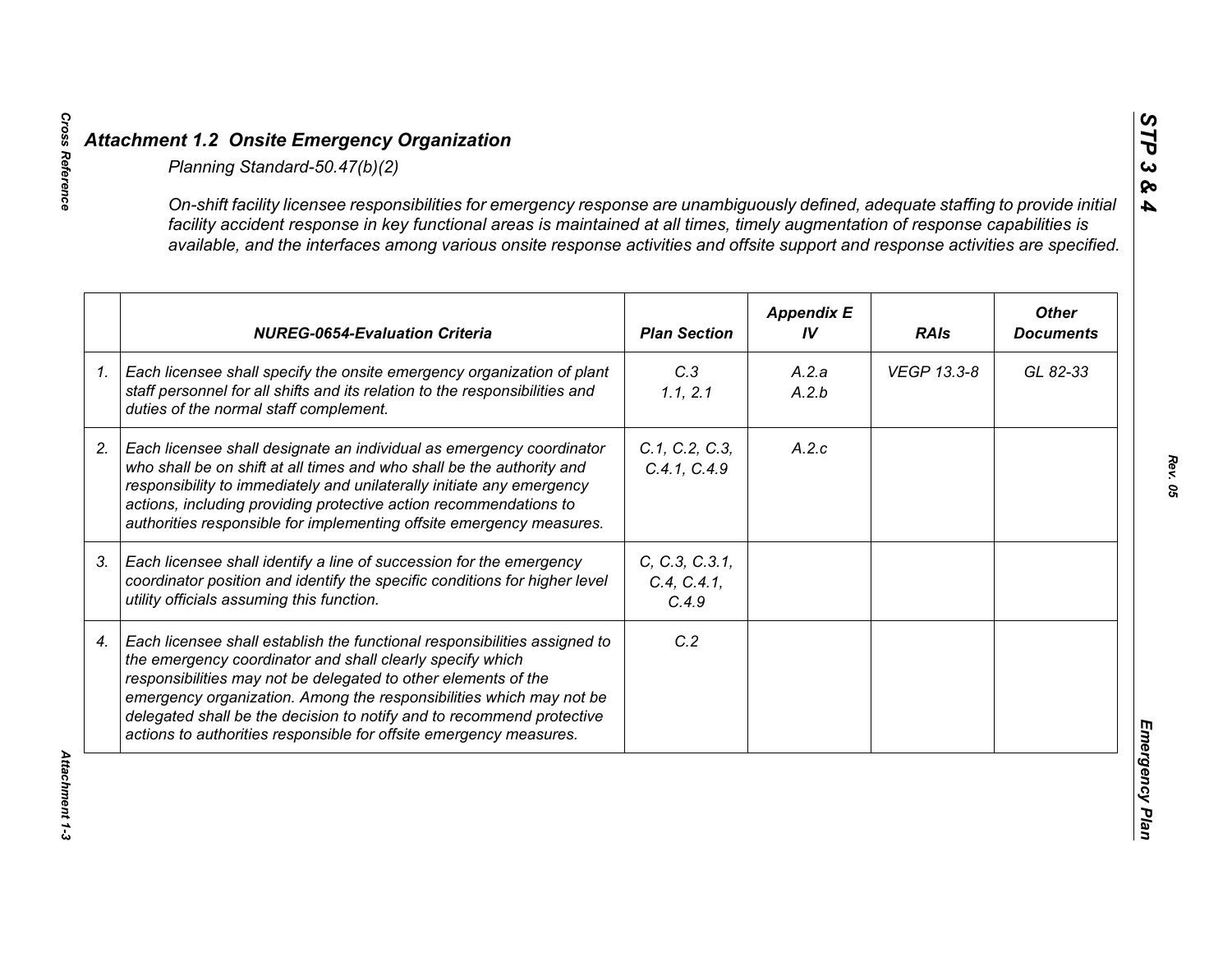|    | <b>NUREG-0654-Evaluation Criteria</b>                                                                                                                                                                                                                                                                                                                                                                                                                                                                                                                                                                                                                                                                                                    | <b>Plan Section</b>      | <b>Appendix E</b><br>IV | <b>RAIs</b> | <b>Other</b><br><b>Documents</b> |
|----|------------------------------------------------------------------------------------------------------------------------------------------------------------------------------------------------------------------------------------------------------------------------------------------------------------------------------------------------------------------------------------------------------------------------------------------------------------------------------------------------------------------------------------------------------------------------------------------------------------------------------------------------------------------------------------------------------------------------------------------|--------------------------|-------------------------|-------------|----------------------------------|
| 5. | Each licensee shall specify the positions or title and major tasks to be<br>performed by the persons to be assigned to the functional areas of<br>emergency activity. For emergency situations, specific assignments<br>shall be made for all shifts and for plant staff members, both onsite and<br>away from the site. These assignments shall cover the emergency<br>functions in Table B-1 entitled, Minimum Staffing Requirements for<br>Nuclear Power Plant Emergencies. The minimum on-shift staffing levels<br>shall be as indicated in Table B-1. The licensee must be able to augment<br>on-shift capabilities within a short period after declaration of an<br>emergency. This capability shall be as indicated in Table B-1. | C.3, C.4, Table<br>$C-1$ | A.2<br>A.3<br>B.4       |             | GL 82-33                         |
| 6. | Each licensee shall specify the interfaces between and among the<br>onsite functional areas of emergency activity, licensee headquarters<br>support, local services support, and State and local government<br>response organization. This shall be illustrated in a block diagram and<br>shall include the onsite technical support center and the operational<br>support (assembly) center and the licensee's near-site Emergency<br>Operations Facility (EOF).                                                                                                                                                                                                                                                                        | Figure F-1               | A.3                     |             |                                  |
| 7. | Each licensee shall specify the management, administrative, and<br>technical support personnel who will augment the plant staff as specified<br>in the table entitled Minimum Staffing Requirements for Nuclear Power<br>Plant Emergencies, (Table B-1) and in the following areas:                                                                                                                                                                                                                                                                                                                                                                                                                                                      | C.4<br>Table C-1         | A.5                     |             |                                  |
| a. | logistics support for emergency personnel, e.g., transportation,<br>communications, temporary quarters, food and water, sanitary<br>facilities in the field, and special equipment and supplies<br>procurement;                                                                                                                                                                                                                                                                                                                                                                                                                                                                                                                          | F.8.3                    | A.5                     |             |                                  |
| b. | technical support for planning and reentry/recovery operations;                                                                                                                                                                                                                                                                                                                                                                                                                                                                                                                                                                                                                                                                          | L.6                      | H                       |             |                                  |
| c. | management level interface with governmental authorities, and                                                                                                                                                                                                                                                                                                                                                                                                                                                                                                                                                                                                                                                                            | C.4.9, C.4.13            | E.9                     |             |                                  |

Attachment 1-4 *Attachment 1-4*

**Cross Reference** *Cross Reference*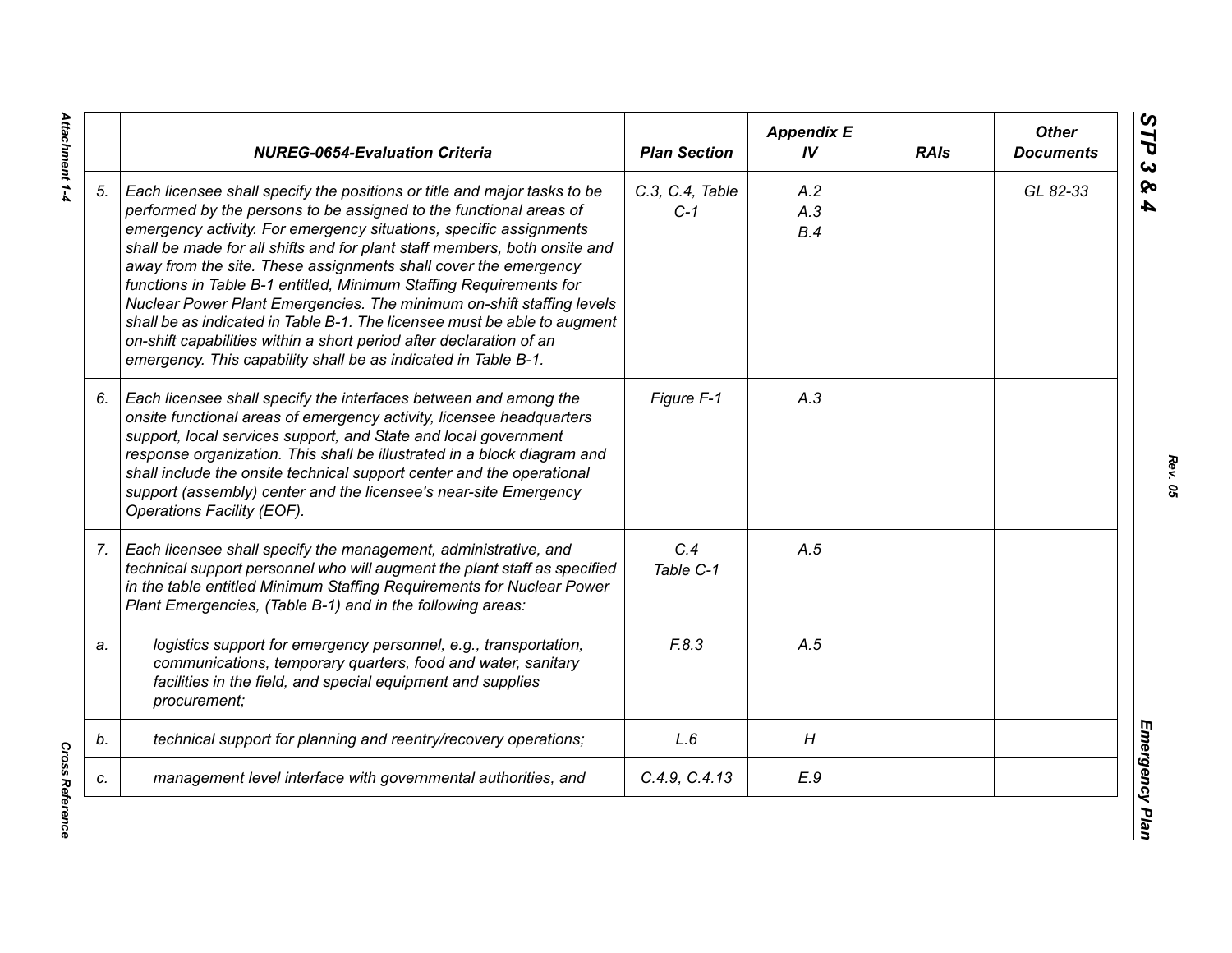| release of information to news media during an emergency<br>K.5, K.7, K.8<br>(coordinated with governmental authorities).<br>B.5<br>Each licensee shall specify the contractor and private organizations who<br>A.5<br>may be requested to provide technical assistance to and augmentation<br>of the emergency organization.<br>Each licensee shall identify the services to be provided by local<br>B.4, B.5, B.5.7,<br>A.6<br>agencies for handling emergencies, e.g., police, ambulance, medical,<br>J.5<br>hospital, and fire-fighting organizations shall be specified. The licensee<br>shall provide for transportation and treatment of injured personnel who<br>may also be contaminated. Copies of the arrangements and agreements<br>reached with contractor, private, and local support agencies shall be | appended to the plan. The agreements shall delineate the authorities,<br>responsibilities, and limits on the actions of the contractor, private<br>organization, and local services support groups. |    | <b>NUREG-0654-Evaluation Criteria</b> | <b>Plan Section</b> | <b>Appendix E</b><br>IV | <b>RAIs</b> | <b>Other</b><br><b>Documents</b> |
|-----------------------------------------------------------------------------------------------------------------------------------------------------------------------------------------------------------------------------------------------------------------------------------------------------------------------------------------------------------------------------------------------------------------------------------------------------------------------------------------------------------------------------------------------------------------------------------------------------------------------------------------------------------------------------------------------------------------------------------------------------------------------------------------------------------------------|-----------------------------------------------------------------------------------------------------------------------------------------------------------------------------------------------------|----|---------------------------------------|---------------------|-------------------------|-------------|----------------------------------|
|                                                                                                                                                                                                                                                                                                                                                                                                                                                                                                                                                                                                                                                                                                                                                                                                                       |                                                                                                                                                                                                     | d. |                                       |                     |                         |             |                                  |
|                                                                                                                                                                                                                                                                                                                                                                                                                                                                                                                                                                                                                                                                                                                                                                                                                       |                                                                                                                                                                                                     | 8. |                                       |                     |                         |             |                                  |
|                                                                                                                                                                                                                                                                                                                                                                                                                                                                                                                                                                                                                                                                                                                                                                                                                       |                                                                                                                                                                                                     | 9. |                                       |                     |                         |             |                                  |
|                                                                                                                                                                                                                                                                                                                                                                                                                                                                                                                                                                                                                                                                                                                                                                                                                       |                                                                                                                                                                                                     |    |                                       |                     |                         |             |                                  |
|                                                                                                                                                                                                                                                                                                                                                                                                                                                                                                                                                                                                                                                                                                                                                                                                                       |                                                                                                                                                                                                     |    |                                       |                     |                         |             |                                  |
|                                                                                                                                                                                                                                                                                                                                                                                                                                                                                                                                                                                                                                                                                                                                                                                                                       |                                                                                                                                                                                                     |    |                                       |                     |                         |             |                                  |

*Cross Reference Attachment 1-5* Attachment 1-5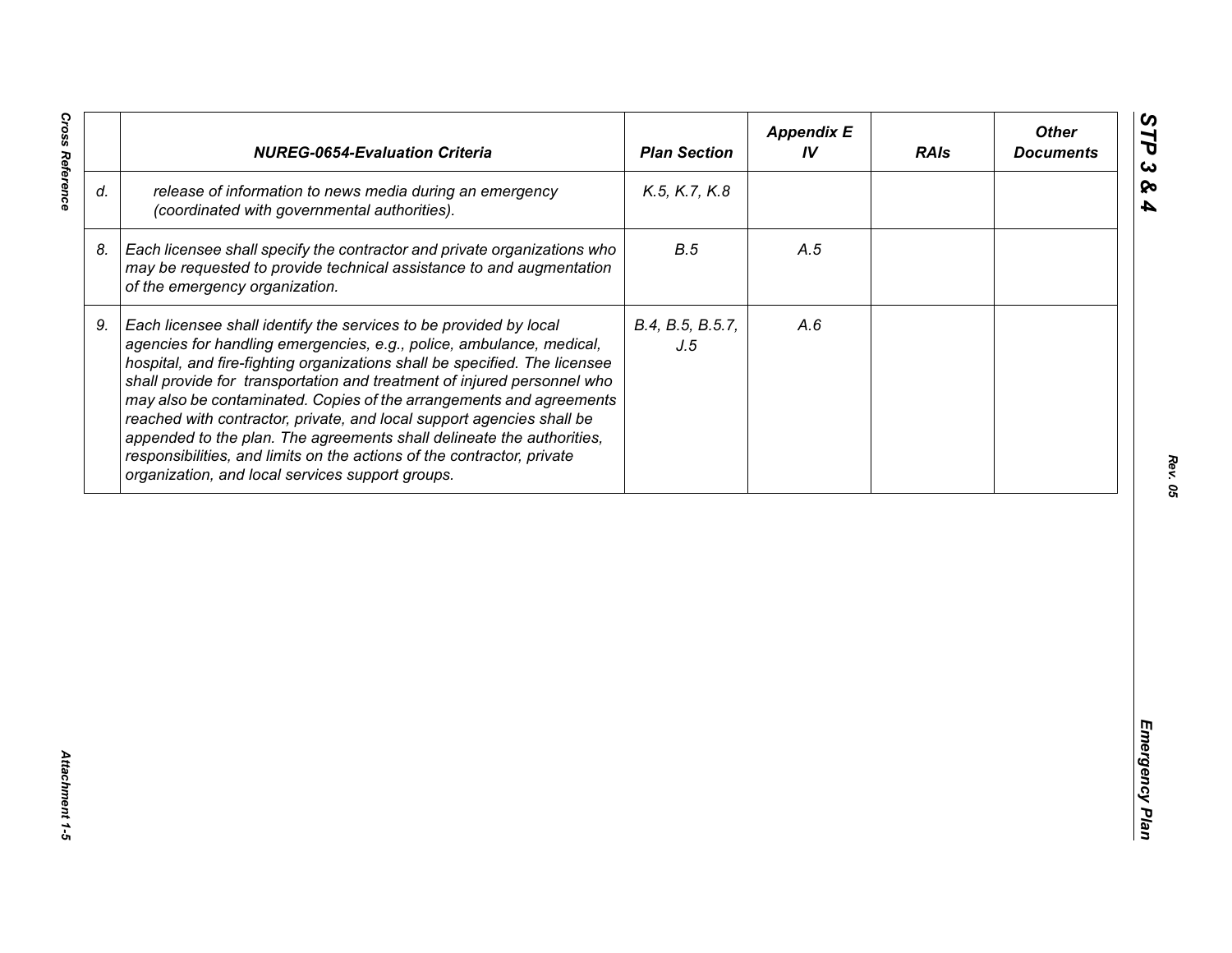|    | Planning Standard- 50.47(b)(3)                                                                                                                                                                                                                                                                                                                                                                                                               |                                         |                         |              |                                  |
|----|----------------------------------------------------------------------------------------------------------------------------------------------------------------------------------------------------------------------------------------------------------------------------------------------------------------------------------------------------------------------------------------------------------------------------------------------|-----------------------------------------|-------------------------|--------------|----------------------------------|
|    | Arrangement for requesting and effectively using assistance resources have been made, arrangements to accommodate State<br>and local staff at the licensee's near-site Emergency Operations Facility have been made, and other organizations capable of<br>augmenting the planned response have been identified.                                                                                                                             |                                         |                         |              |                                  |
|    | <b>NUREG-0654-Evaluation Criteria</b>                                                                                                                                                                                                                                                                                                                                                                                                        | <b>Plan Section</b>                     | <b>Appendix E</b><br>IV | <b>RAIs</b>  | <b>Other</b><br><b>Documents</b> |
| 1. | The Federal government maintains in-depth capability to assist<br>licensees, States and local government through the Federal<br>Radiological Monitoring and Assessment Plan (formerly Radiological<br>Assistance Plan (RAP) and Interagency Radiological Assistance Plan<br>(IRAP)). Each State and licensee shall make provisions for incorporating<br>the Federal response capability into its operation plan, including the<br>following: |                                         |                         |              |                                  |
| a. | specific persons by title authorized to request Federal assistance;<br>see A.1.d., A.2.a.                                                                                                                                                                                                                                                                                                                                                    | B.4.10                                  | A.8                     | VEGP 13.3-39 |                                  |
| b. | specific Federal resources expected, including expected times of<br>arrival at specific nuclear facility sites; and                                                                                                                                                                                                                                                                                                                          | B.4.10, B.4.11,<br>B.4.12               |                         | GGNS 13.3-10 |                                  |
| C. | specific licensee, State and local resources available to support the<br>Federal response, e.g., air fields, command posts, telephone lines,<br>radio frequencies and telecommunications centers.                                                                                                                                                                                                                                            | G.4, G.6, G.13,<br>G.14<br>Addendum E-1 |                         |              |                                  |
|    | 2a.   Each principal offsite organization may dispatch representatives to the<br>licensee's near-site Emergency Operations Facility. (State technical<br>analysis representative at the near site EOF are preferred.)                                                                                                                                                                                                                        | B.2.1, G.8                              |                         |              |                                  |
| b. | The licensee shall prepare for the dispatch of a representative to<br>principal offsite governmental emergency operations centers.                                                                                                                                                                                                                                                                                                           | G.7                                     |                         |              |                                  |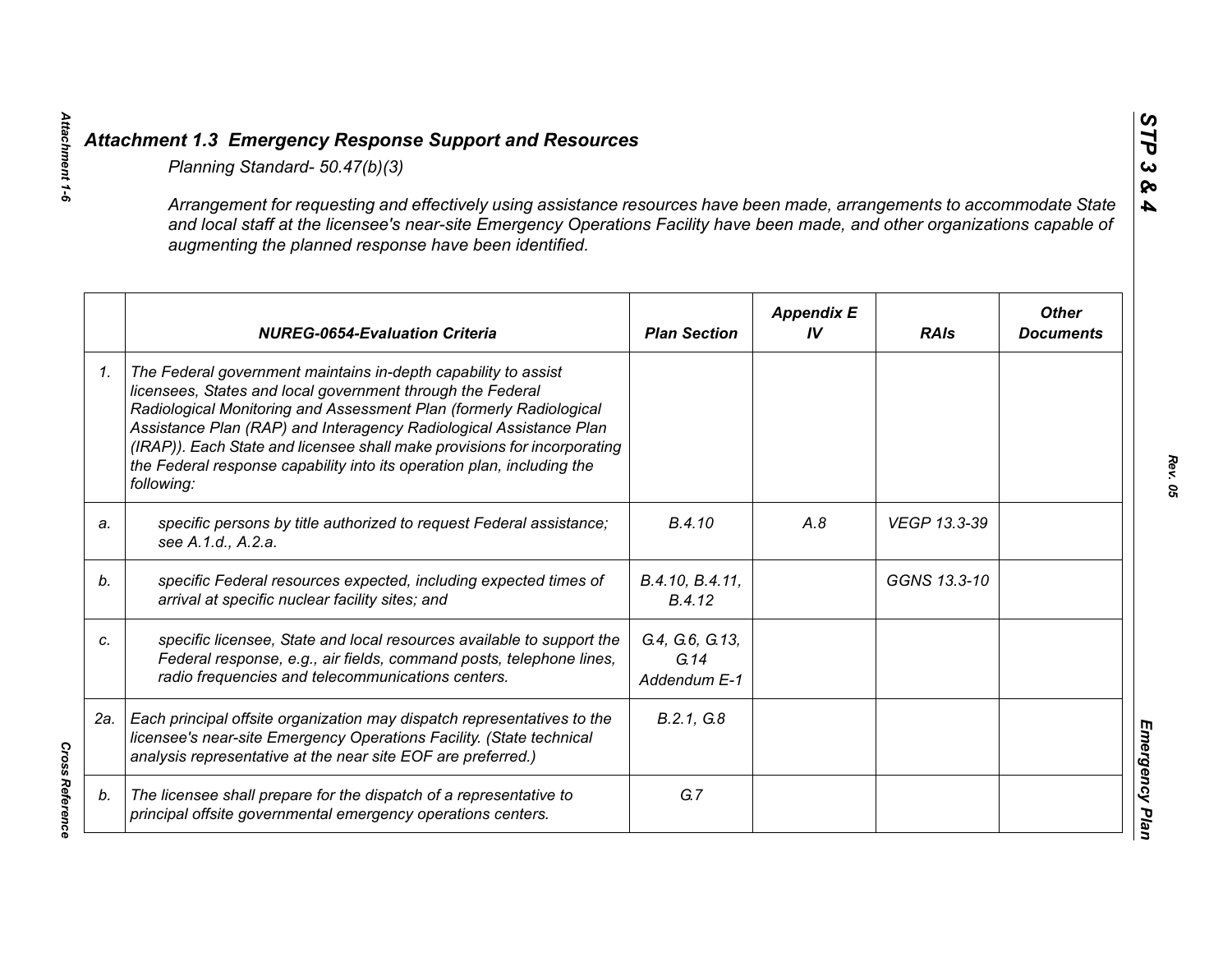| <b>Cross Reference</b> | <b>NUREG-0654-Evaluation Criteria</b>                                                                                                                                                                                                                       | <b>Plan Section</b>             | <b>Appendix E</b><br>IV | <b>RAIs</b>                               | <b>Other</b><br><b>Documents</b> |
|------------------------|-------------------------------------------------------------------------------------------------------------------------------------------------------------------------------------------------------------------------------------------------------------|---------------------------------|-------------------------|-------------------------------------------|----------------------------------|
| 3.                     | Each organization shall identify radiological laboratories and their<br>general capabilities and expected availability to provide radiological<br>monitoring and analyses services which can be used in an emergency.                                       | G.9, J.12<br>Table H-1          |                         | GGNS 13.3-7                               |                                  |
| 4.                     | Each organization shall identify nuclear and other facilities,<br>organizations or individuals which can be relied upon in an emergency<br>to provide assistance. Such assistance shall be identified and supported<br>by appropriate letters of agreement. | B.2, B.3, B.4,<br>B.5, B.6, G.9 |                         | VEGP 13.3-1<br>VEGP 13.3-2<br>GGNS 13.3-9 |                                  |
|                        |                                                                                                                                                                                                                                                             |                                 |                         |                                           |                                  |
|                        |                                                                                                                                                                                                                                                             |                                 |                         |                                           |                                  |
|                        |                                                                                                                                                                                                                                                             |                                 |                         |                                           |                                  |
|                        |                                                                                                                                                                                                                                                             |                                 |                         |                                           |                                  |
|                        |                                                                                                                                                                                                                                                             |                                 |                         |                                           |                                  |
|                        |                                                                                                                                                                                                                                                             |                                 |                         |                                           |                                  |
| Attachment 1-7         |                                                                                                                                                                                                                                                             |                                 |                         |                                           |                                  |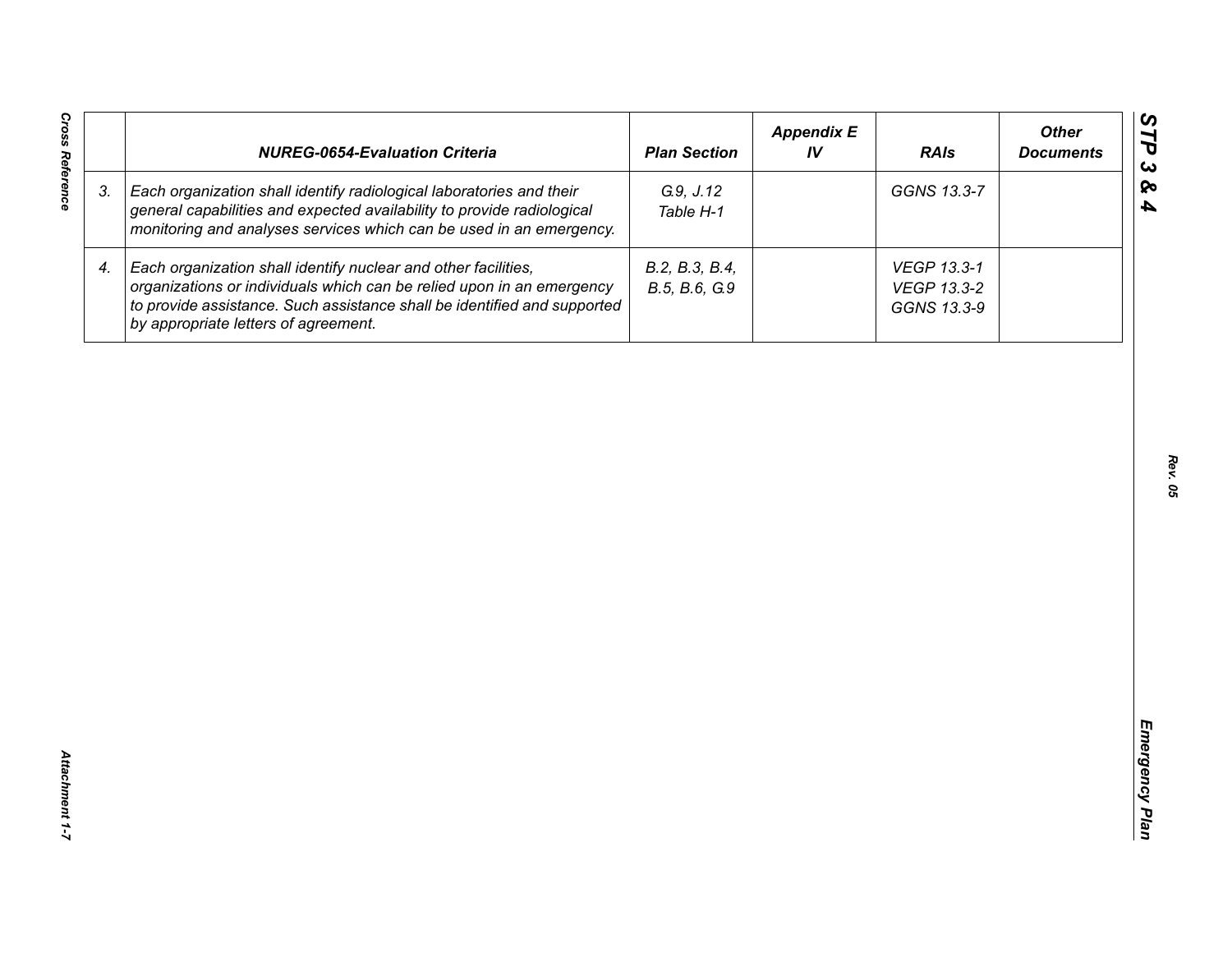| A standard emergency classification and action level scheme, the bases of which include facility system and effluent<br>parameters, is in use of the nuclear facility licensee, and State and local response plans call for reliance on information provided<br>by facility licensees for determinations of minimum initial offsite response measures.                                        |                                                        |                         |                                                             |                                  |
|-----------------------------------------------------------------------------------------------------------------------------------------------------------------------------------------------------------------------------------------------------------------------------------------------------------------------------------------------------------------------------------------------|--------------------------------------------------------|-------------------------|-------------------------------------------------------------|----------------------------------|
| <b>NUREG-0654-Evaluation Criteria</b>                                                                                                                                                                                                                                                                                                                                                         | <b>Plan Section</b>                                    | <b>Appendix E</b><br>IV | <b>RAIs</b>                                                 | <b>Other</b><br><b>Documents</b> |
| An emergency classification and emergency action level scheme as set<br>forth in Appendix 1 must be established by the licensee. The specific<br>instruments, parameters or equipment status shall be shown for<br>establishing each emergency class, in the in-plant emergency<br>procedures. The plan shall identify the parameter values and equipment<br>status for each emergency class. | Table D-1<br>Table D-2<br>(Generalized<br>Description) | B.1                     | VEGP 13.3-3<br>GGNS 13.3-18<br>GGNS 13.3-19<br>GGNS 13.3-21 | BL 05-02                         |
| The initiating conditions shall include the example conditions found in<br>Appendix 1 and all postulated accidents in the Final Safety Analysis<br>Report (FSARS) for the nuclear facility.                                                                                                                                                                                                   | Table D-1<br>Table D-2<br>(Generalized<br>Description) |                         | <b>VEGP 13.3-3</b>                                          | BL 05-02                         |
| Each State and local organization shall establish an emergency<br>classification and emergency action level scheme consistent with that<br>established by the facility licensee.                                                                                                                                                                                                              | O.2                                                    | В                       |                                                             |                                  |
| Each State and local organization should have procedures in place that<br>provide for emergency actions to be taken which are consistent with the<br>emergency actions recommended by the nuclear facility licensee, taking<br>into account local offsite conditions that exist at the time of the<br>emergency.                                                                              | <b>State Plan</b><br>County Plan<br>1.6, 1.6.1, 1.6.2  |                         |                                                             |                                  |

**Cross Reference** *Cross Reference* 

*Attachment 1-8*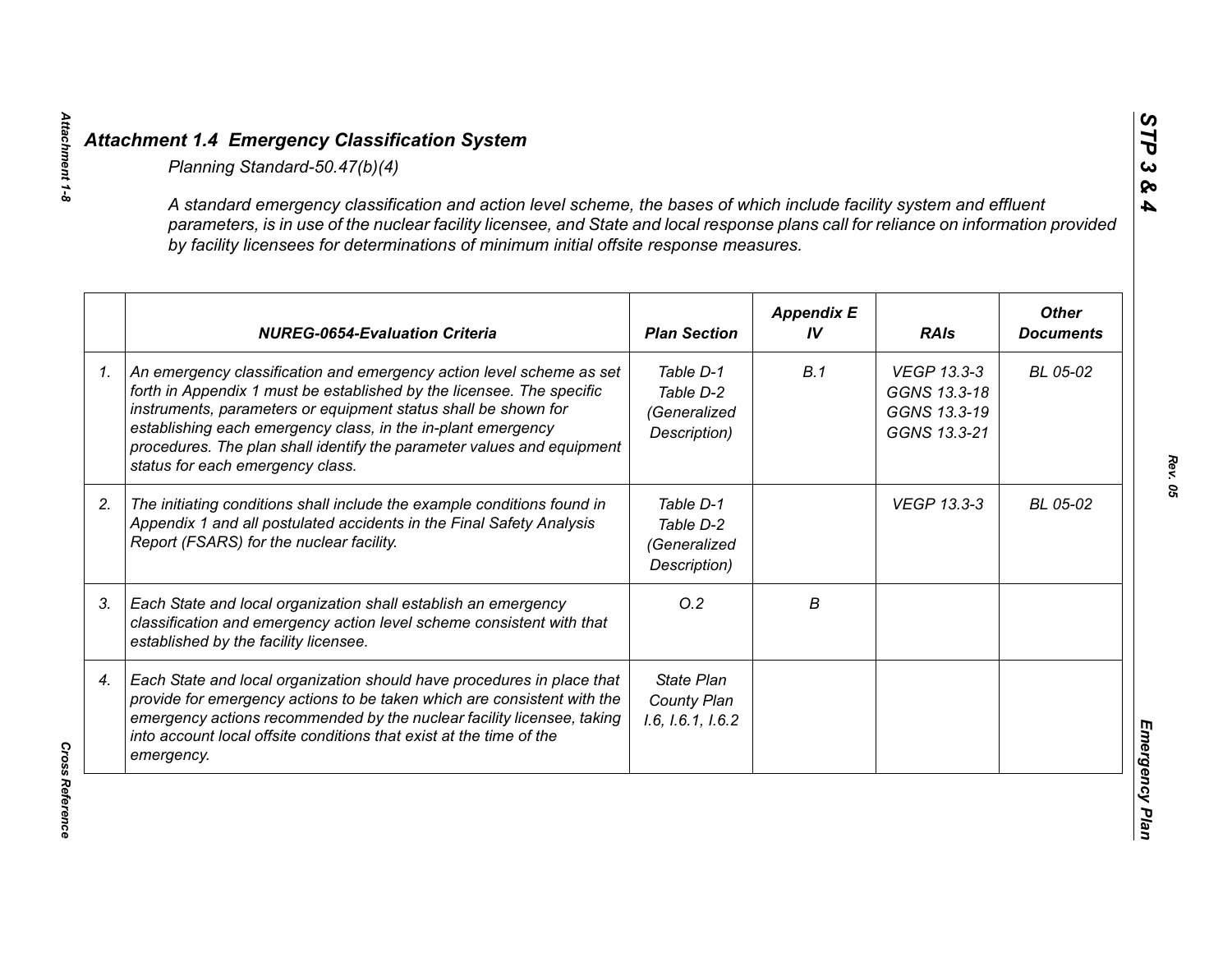|                 | Planning Standard-50.47(b)(5)                                                                                                                                                                                                                                                                                                                                                                                                                                               |                       |                         |              |                                  |
|-----------------|-----------------------------------------------------------------------------------------------------------------------------------------------------------------------------------------------------------------------------------------------------------------------------------------------------------------------------------------------------------------------------------------------------------------------------------------------------------------------------|-----------------------|-------------------------|--------------|----------------------------------|
|                 | Procedures have been established for notification, by the licensee of State and local response organizations and for notification<br>of emergency personnel by all response organizations; the content of initial and follow-up message to response organizations<br>and the public has been established; and means to provide early notification and clear instruction to the populace within the<br>plume exposure pathway Emergency Planning Zone have been established. |                       |                         |              |                                  |
|                 | <b>NUREG-0654-Evaluation Criteria</b>                                                                                                                                                                                                                                                                                                                                                                                                                                       | <b>Plan Section</b>   | <b>Appendix E</b><br>IV | <b>RAIs</b>  | <b>Other</b><br><b>Documents</b> |
| $\mathcal{I}$ . | Each organization shall establish procedures which describe mutually<br>agreeable bases for notification of response organizations consistent<br>with the emergency classification and action level scheme set forth in<br>Appendix 1. These procedures shall include means for verification of<br>messages. The specific details of verification need not be included in the<br>plan.                                                                                      | E.1                   |                         | VEGP 13.3-44 |                                  |
| 2.              | Each organization shall establish procedures for alerting, notifying, and<br>mobilizing emergency response personnel.                                                                                                                                                                                                                                                                                                                                                       | E.1, E.2, E.3,<br>E.4 | C                       |              |                                  |
| 3.              | The licensee in conjunction with State and local organizations shall<br>establish the contents of the initial emergency messages to be sent from<br>the plant. These measures shall contain information about the class of<br>emergency, whether a release is taking place, potentially affected<br>population and areas, and whether protective measures may be<br>necessary.                                                                                              | E.1                   | D                       |              |                                  |
| 4.              | Each licensee shall make provisions for follow-up messages from the<br>facility to offsite authorities which shall contain the following information<br>if it is known and appropriate:                                                                                                                                                                                                                                                                                     | E.1, E.2              | D                       |              |                                  |
| a.              | location of incident and name and telephone number (or<br>communications channel identification) of caller;                                                                                                                                                                                                                                                                                                                                                                 | E.1                   |                         |              |                                  |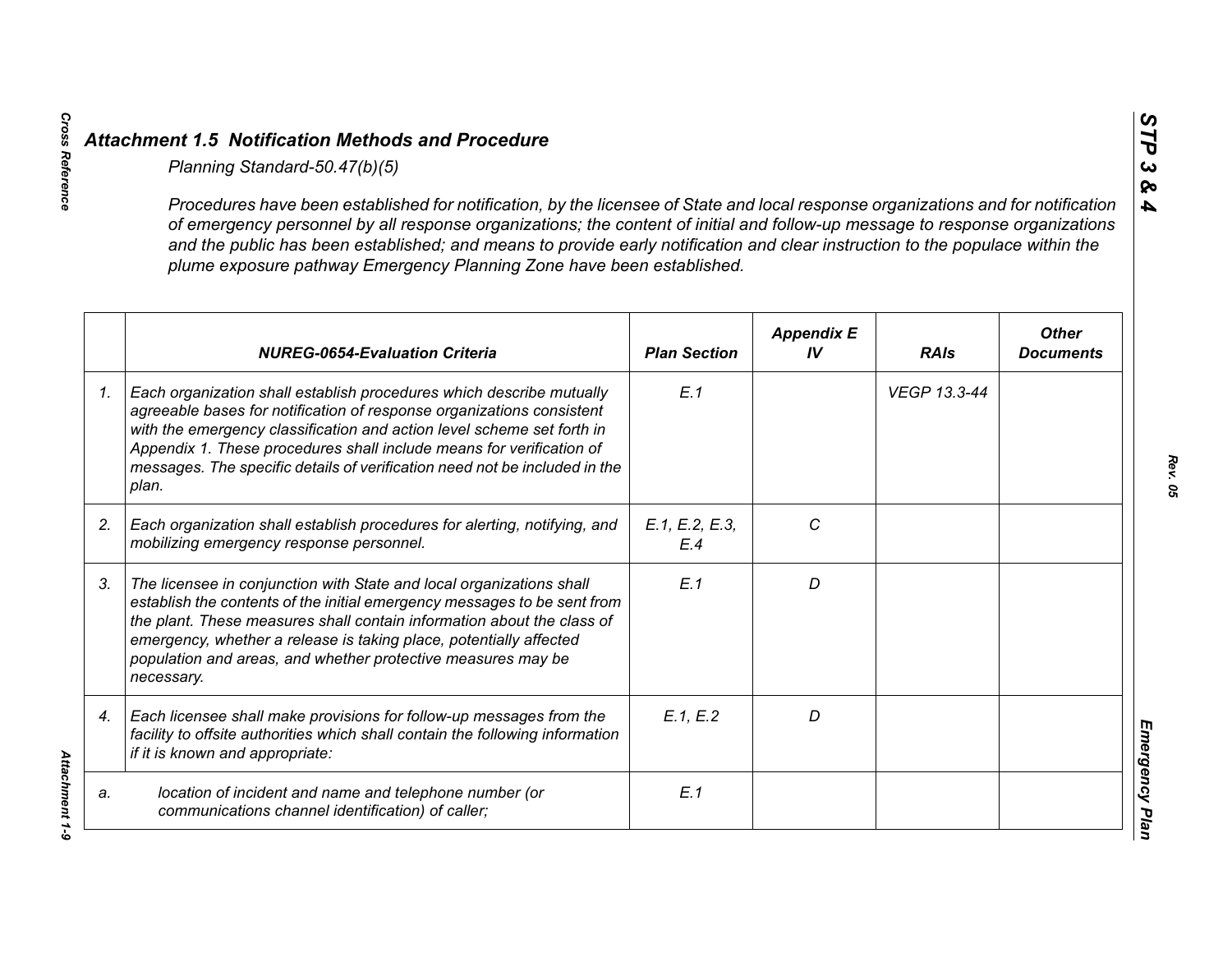|    | <b>NUREG-0654-Evaluation Criteria</b>                                                                                                                             | <b>Plan Section</b> | <b>Appendix E</b><br>IV | <b>RAIs</b> | <b>Other</b><br><b>Documents</b> |
|----|-------------------------------------------------------------------------------------------------------------------------------------------------------------------|---------------------|-------------------------|-------------|----------------------------------|
| b. | date/time of incident;                                                                                                                                            | E.1                 |                         |             |                                  |
| c. | class of emergency;                                                                                                                                               | E.1                 |                         |             |                                  |
| d  | type of actual or projected release (airborne, waterborne, surface<br>spill), and estimated duration/impact times;                                                | E.1                 |                         |             |                                  |
| e. | estimate of quantity of radioactive material released or being<br>released and the points and heights of releases;                                                | E.1                 |                         |             |                                  |
| f. | chemical and physical form of released material, including estimates<br>of the relative quantities and concentration of noble gases, iodines<br>and particulates; | E.1                 |                         |             |                                  |
| g. | meteorological conditions at appropriate levels (wind speed,<br>direction (to and from), indicator of stability, precipitation, if any);                          | E.1                 |                         |             |                                  |
| h. | actual or projected dose rates at site boundary; projected integrated<br>dose at site boundary;                                                                   | E.1                 |                         |             |                                  |
| İ. | projected dose rates and integrated dose at the projected peak and<br>at 2, 5 and 10 miles, including section(s) affected;                                        | E.1                 |                         |             |                                  |
| j. | estimate of any surface radioactive contamination inplant, onsite or<br>offsite;                                                                                  | E.1, E.2            |                         |             |                                  |
| k. | licensee emergency response actions underway;                                                                                                                     | E.1                 |                         |             |                                  |
| I. | recommended emergency actions, including protective measures;                                                                                                     | E.1                 |                         |             |                                  |
| m. | request for any needed onsite support by offsite organizations; and                                                                                               | E.1                 |                         |             |                                  |

**Cross Reference** *Cross Reference*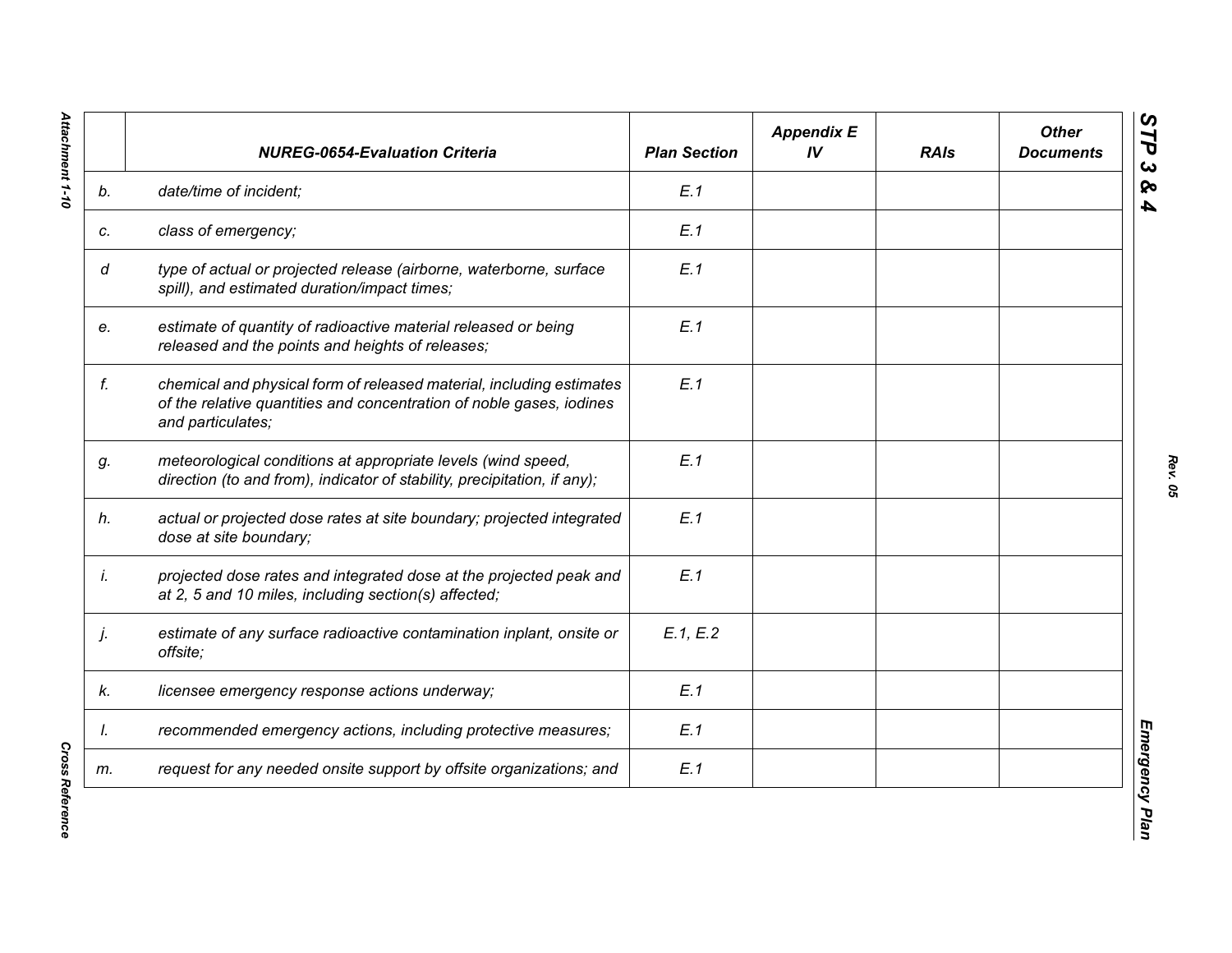|                | <b>NUREG-0654-Evaluation Criteria</b>                                                                                                                                                                                                                                                                                                                                                                                                                                                                                                                                                                  | <b>Plan Section</b>   | <b>Appendix E</b><br>IV | <b>RAIs</b> | <b>Other</b><br><b>Documents</b> |
|----------------|--------------------------------------------------------------------------------------------------------------------------------------------------------------------------------------------------------------------------------------------------------------------------------------------------------------------------------------------------------------------------------------------------------------------------------------------------------------------------------------------------------------------------------------------------------------------------------------------------------|-----------------------|-------------------------|-------------|----------------------------------|
| n.             | prognosis for worsening or termination of event based on plant<br>information.                                                                                                                                                                                                                                                                                                                                                                                                                                                                                                                         | E.1                   |                         |             |                                  |
| 5.             | State and local government organizations shall establish a system for<br>disseminating to the public appropriate information contained in initial<br>and follow-up messages received from the licensee including the<br>appropriate notification to appropriate broadcast media, e.g., the<br>Emergency Alert System (EAS).                                                                                                                                                                                                                                                                            | E.3, E.4              | D.1                     |             |                                  |
| 6.             | Each organization shall establish administrative and physical means,<br>and the time required for notifying and providing prompt instructions to<br>the public within the plume exposure pathway Emergency Planning<br>Zone. (See Appendix 3). It shall be the licensee's responsibility to<br>demonstrate that such means exist, regardless of who implements this<br>requirement. It shall be the responsibility of the State and local<br>governments to activate such a system.                                                                                                                    | E.1, E.2, E.3,<br>E.4 | D.1                     |             |                                  |
| 7 <sub>1</sub> | Each organization shall provide written messages intended for the<br>public, consistent with the licensee's classification scheme. In particular,<br>draft messages to the public giving instructions with regard to specific<br>protective actions to be taken by occupants of affected areas shall be<br>prepared and included as part of the State and local plans. The role of<br>the licensee is to provide supporting information for the messages. For<br>ad hoc respiratory protection see Respiratory Protective Devices<br>Manual American Industrial Hygiene Association, 1963 pp. 123-126. | E.1, E.4              | D.1                     |             |                                  |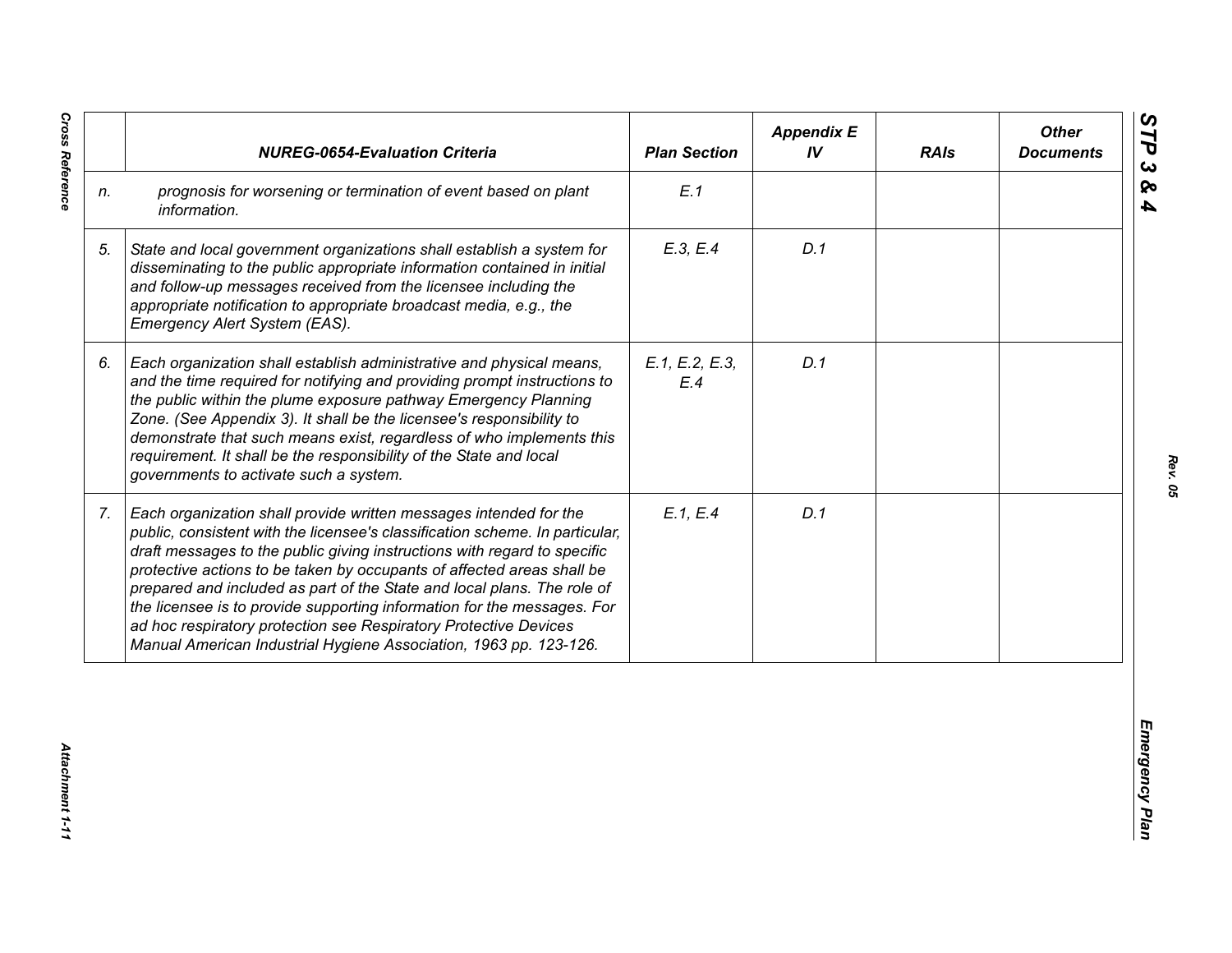|    | Provisions exist for prompt communications among principal response organizations to emergency personnel and to the public.                                                                                                                                                                                                                                                                  |                     |                         |             |                                  |
|----|----------------------------------------------------------------------------------------------------------------------------------------------------------------------------------------------------------------------------------------------------------------------------------------------------------------------------------------------------------------------------------------------|---------------------|-------------------------|-------------|----------------------------------|
|    | <b>NUREG-0654-Evaluation Criteria</b>                                                                                                                                                                                                                                                                                                                                                        | <b>Plan Section</b> | <b>Appendix E</b><br>IV | <b>RAIs</b> | <b>Other</b><br><b>Documents</b> |
| 1. | The communication plans for emergencies shall include organizational<br>titles and alternates for both ends of the communication links. Each<br>organization shall establish reliable primary and backup means of<br>communication for licensees, local, and State response organizations.<br>Such systems should be selected to be compatible with one another.<br>Each plan shall include: |                     |                         |             |                                  |
| a. | provision for 24-hour per day notification to and activation of the<br>State/local emergency response network; and at a minimum, a<br>telephone link and alternate, including 24-hour per day manning of<br>communications links that initiate emergency response actions.                                                                                                                   | E.1, E.3            | D.3                     |             |                                  |
|    | provision for communication with contiguous State/local<br>governments within the Emergency Planning Zones;                                                                                                                                                                                                                                                                                  | E.1                 |                         |             |                                  |
|    | provision for communications as needed with Federal emergency<br>response organizations;                                                                                                                                                                                                                                                                                                     | E.1, E.2, E.3       |                         |             | 10 CFR 73.71                     |
|    | provision for communications between the nuclear facility and the<br>licensee's near-site Emergency Operations Facility, State and local<br>emergency operations centers, and radiological monitoring teams;                                                                                                                                                                                 | Addendum E-1        |                         |             | BL 80-15                         |
|    | provision for alerting or activating emergency personnel in each<br>response organization; and                                                                                                                                                                                                                                                                                               | E.2<br>Addendum E-1 | C                       |             | BL 05-02                         |

**Cross Reference** *Cross Reference* 

*Attachment 1-12*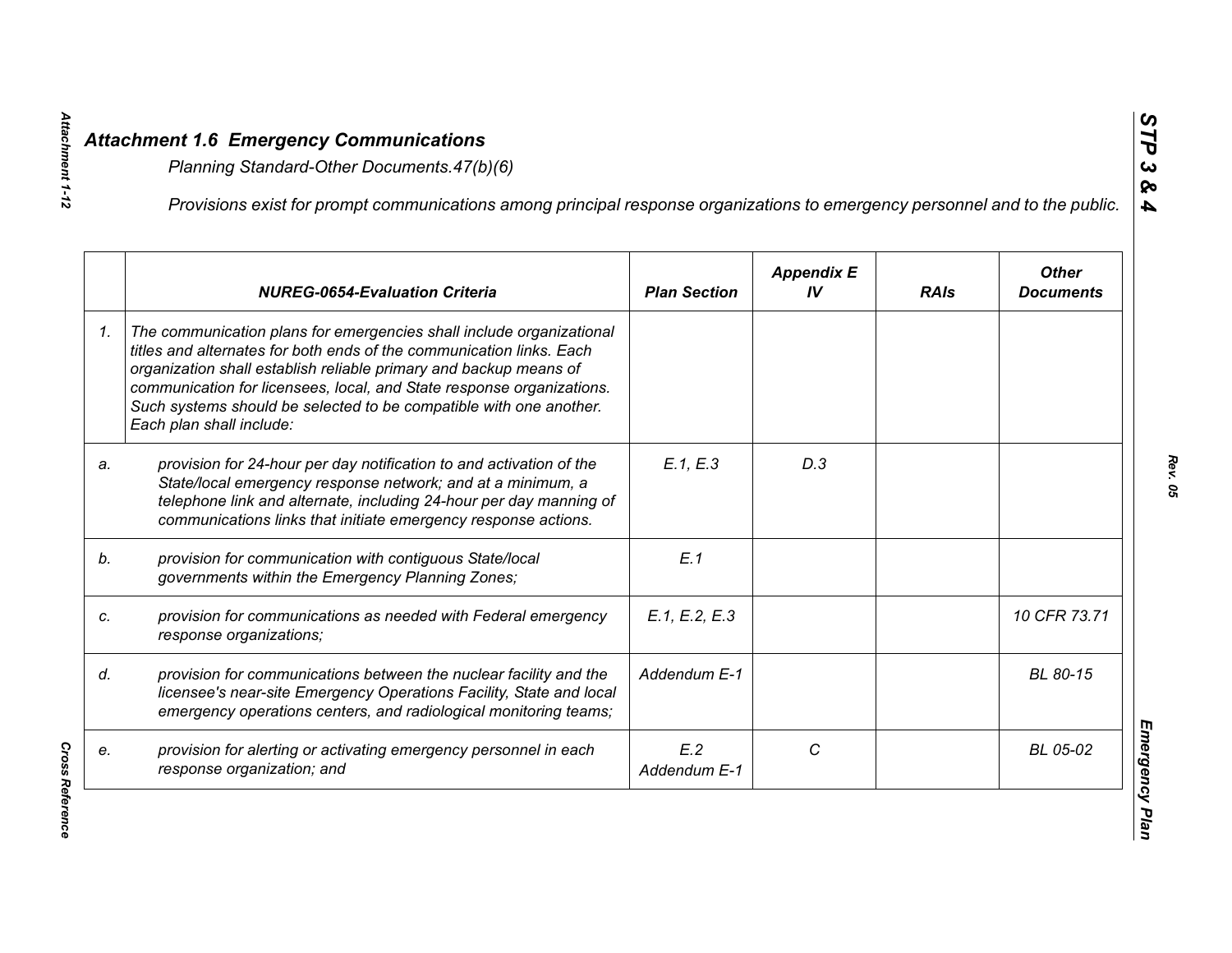| f. |                                                                                                                                                                                                                                            | <b>Plan Section</b>                | IV  | <b>RAIs</b>  | <b>Other</b><br><b>Documents</b>                                  |
|----|--------------------------------------------------------------------------------------------------------------------------------------------------------------------------------------------------------------------------------------------|------------------------------------|-----|--------------|-------------------------------------------------------------------|
|    | provision for communication by the licensee with NRC headquarters<br>and NRC Regional Office Emergency Operations Centers and the<br>licensee's near-site Emergency Operations Facility and radiological<br>monitoring team assembly area. | B.4.12, E.2                        |     | GGNS 13.3-28 | BL 80-15<br>GL 91-14<br>50.72(a)(3)<br>50.72(a)(4)<br>50.72(c)(3) |
| 2. | Each organization shall ensure that a coordinated communication link<br>for fixed and mobile medical support facilities exists.                                                                                                            | E.2                                | E.7 |              |                                                                   |
| 3. | Each organization shall conduct periodic testing of the entire emergency<br>communications system (see evaluation criteria H.10, N.2.a and<br>Appendix 3).                                                                                 | Addendum E-1,<br>$N-1, E.3$<br>E.3 |     | VEGP 13.3-41 | IN 85-44                                                          |
|    |                                                                                                                                                                                                                                            |                                    |     |              |                                                                   |
|    |                                                                                                                                                                                                                                            |                                    |     |              |                                                                   |
|    |                                                                                                                                                                                                                                            |                                    |     |              |                                                                   |
|    |                                                                                                                                                                                                                                            |                                    |     |              |                                                                   |
|    |                                                                                                                                                                                                                                            |                                    |     |              |                                                                   |
|    |                                                                                                                                                                                                                                            |                                    |     |              |                                                                   |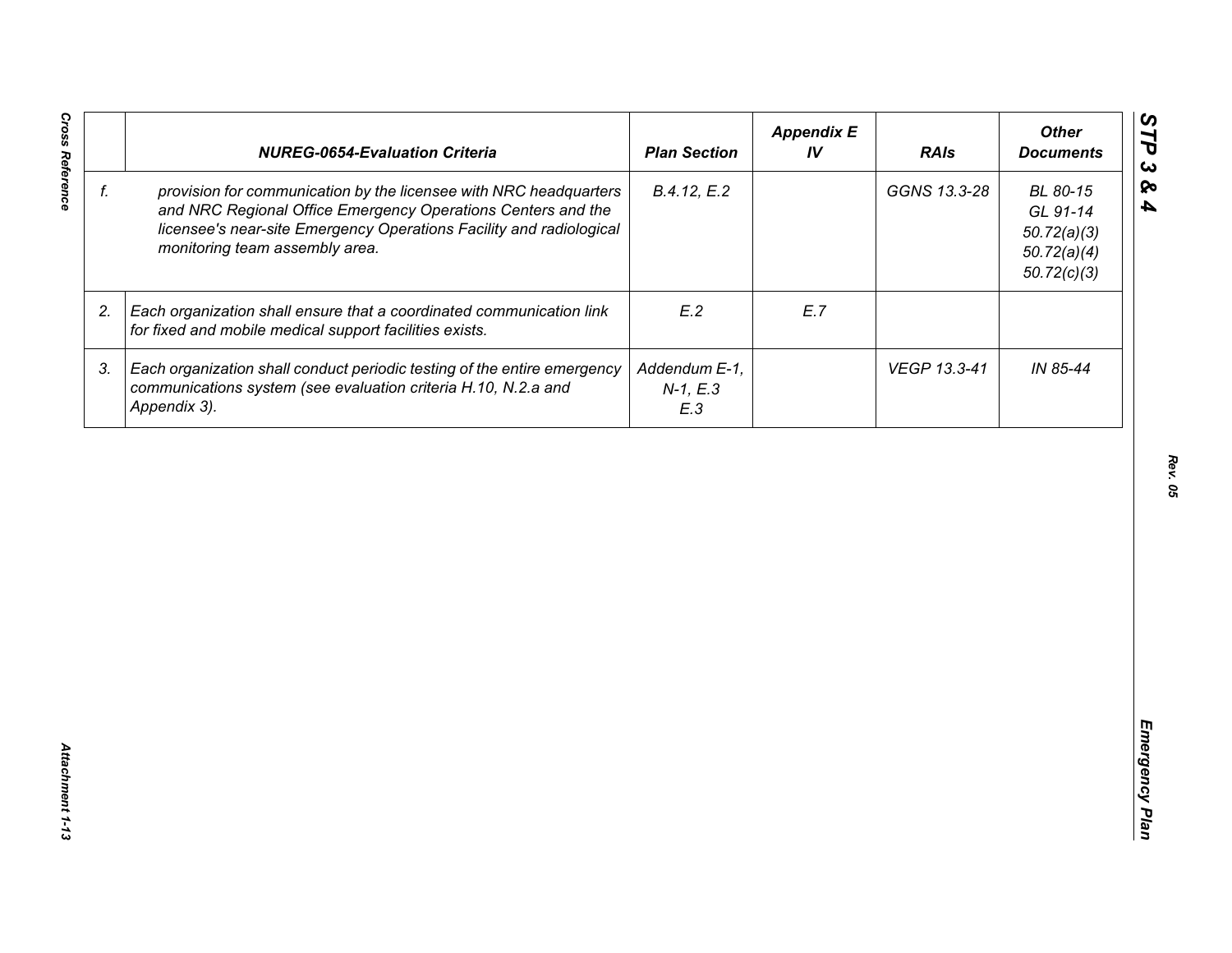|    | <b>NUREG-0654-Evaluation Criteria</b>                                                                                                                                                                                                                                                   | <b>Plan Section</b> | <b>Appendix E</b><br>IV | <b>RAIs</b> | <b>Other</b><br><b>Documents</b> |
|----|-----------------------------------------------------------------------------------------------------------------------------------------------------------------------------------------------------------------------------------------------------------------------------------------|---------------------|-------------------------|-------------|----------------------------------|
| 1. | Each organization shall provide a coordinated periodic (at least<br>annually) dissemination of information to the public regarding how they<br>will be notified and what their actions should be in an emergency. This<br>information shall include, but not necessarily be limited to: |                     |                         |             |                                  |
| a. | educational information on radiation;                                                                                                                                                                                                                                                   | K.1                 | D.2                     |             |                                  |
| b. | contact for additional information;                                                                                                                                                                                                                                                     | K.1                 | D.2                     |             |                                  |
|    | protective measures, e.g, evacuation routes and relocation<br>centers, sheltering, respiratory protection, radioprotective drugs;<br>and                                                                                                                                                | K.1                 | D.2                     |             |                                  |
| d. | special needs of the handicapped.                                                                                                                                                                                                                                                       | K.1                 |                         |             |                                  |

*STP 3 & 4*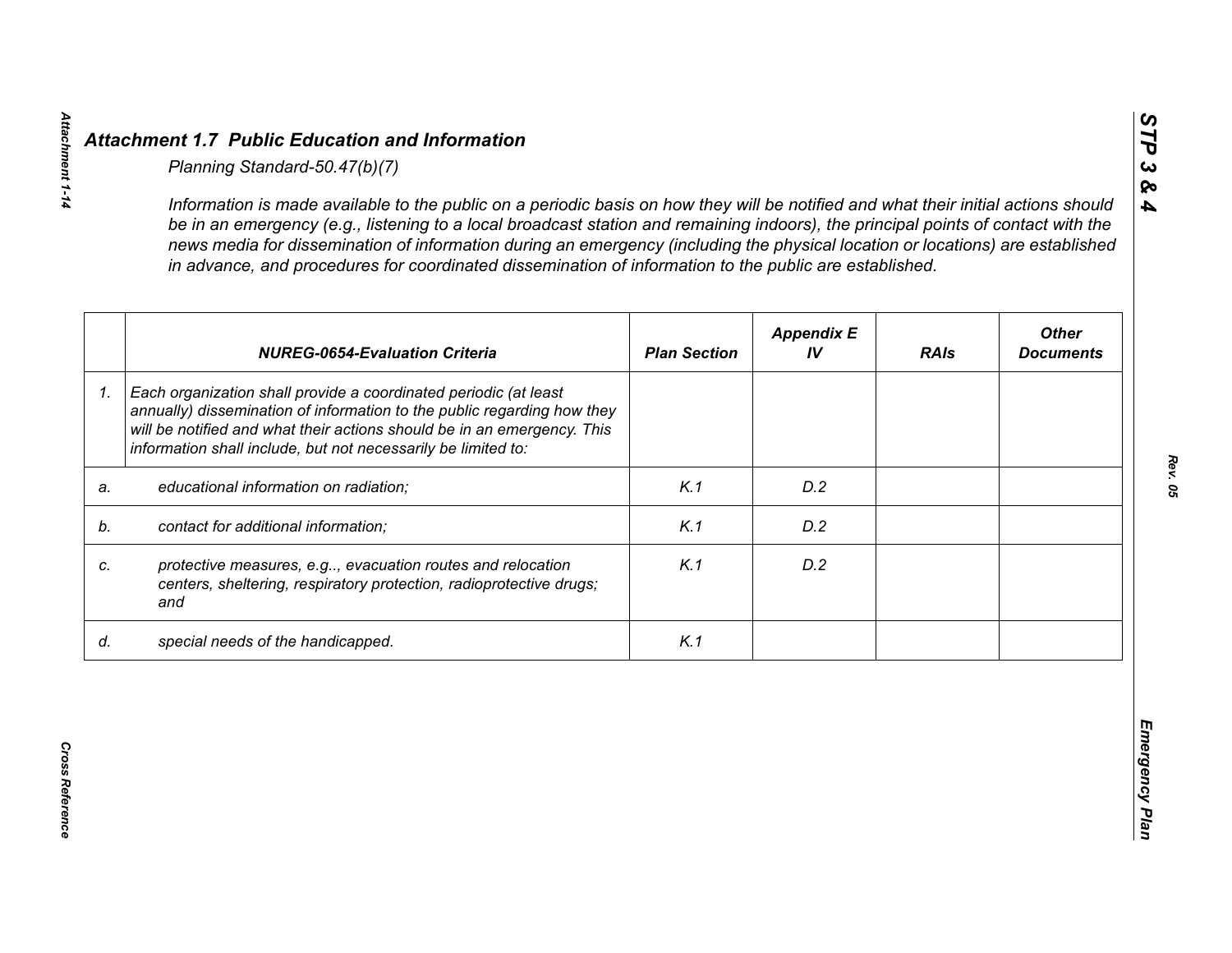|     | <b>NUREG-0654-Evaluation Criteria</b>                                                                                                                                                                                                                                                                                                                                                                                                                                                                                                                                                                                                                                                                                                                                                                                                                                                                                                          | <b>Plan Section</b>          | <b>Appendix E</b><br>IV | <b>RAIs</b>                                        | <b>Other</b><br><b>Documents</b>                |
|-----|------------------------------------------------------------------------------------------------------------------------------------------------------------------------------------------------------------------------------------------------------------------------------------------------------------------------------------------------------------------------------------------------------------------------------------------------------------------------------------------------------------------------------------------------------------------------------------------------------------------------------------------------------------------------------------------------------------------------------------------------------------------------------------------------------------------------------------------------------------------------------------------------------------------------------------------------|------------------------------|-------------------------|----------------------------------------------------|-------------------------------------------------|
| 2.  | The public information program shall provide the permanent and<br>transient adult population within the plume exposure EPZ an adequate<br>opportunity to become aware of the information annually. The programs<br>should include provision for written material that is likely to be available<br>in a residence during an emergency. Updated information shall be<br>disseminated at least annually. Signs or other measures (e.g., decals,<br>posted notices or other means, placed in hotels, motels, gasoline<br>stations and phone booths) shall also be used to disseminate to any<br>transient population within the plume exposure pathway EPZ<br>appropriate information that would be helpful if an emergency or<br>accident occurs. Such notices should refer the transient to the telephone<br>directory or other source of local emergency information and guide the<br>visitor to appropriate radio and television frequencies. | K.1, K.1.3, K.2,<br>K.3, K.4 | D.2                     | <b>VEGP 13.3-4</b><br>GGNS 13.3-31<br>GGNS 13.3-32 | <b>Public</b><br>Information<br><b>Brochure</b> |
| 3а. | Each principal organization shall designate the points of contact and<br>physical location for use by news media during an emergency.                                                                                                                                                                                                                                                                                                                                                                                                                                                                                                                                                                                                                                                                                                                                                                                                          | K.5, K.9, G.6                |                         |                                                    |                                                 |
| b.  | Each licensee shall provide space which may be used for a limited<br>number of the news media at the near site Emergency Operations<br>Facility.                                                                                                                                                                                                                                                                                                                                                                                                                                                                                                                                                                                                                                                                                                                                                                                               | G.6                          |                         |                                                    |                                                 |
| 4a. | Each principal organization shall designate a spokesperson who should<br>have access to all necessary information.                                                                                                                                                                                                                                                                                                                                                                                                                                                                                                                                                                                                                                                                                                                                                                                                                             | K.5.5                        |                         |                                                    |                                                 |
| b.  | Each organization shall establish arrangements for timely exchange of<br>information among designated spokesperson.                                                                                                                                                                                                                                                                                                                                                                                                                                                                                                                                                                                                                                                                                                                                                                                                                            | K.8                          |                         |                                                    |                                                 |
| C.  | Each organization shall establish coordinated arrangements for dealing<br>with rumors.                                                                                                                                                                                                                                                                                                                                                                                                                                                                                                                                                                                                                                                                                                                                                                                                                                                         | K.10                         |                         |                                                    |                                                 |
| 5.  | Each organization shall conduct coordinated programs at least annually<br>to acquaint news media with the emergency plans, information<br>concerning radiation, and points of contact for release of public<br>information in an emergency.                                                                                                                                                                                                                                                                                                                                                                                                                                                                                                                                                                                                                                                                                                    | K.4.1                        |                         | GGNS 13.3-33                                       |                                                 |

*Rev. 05*

**Cross Reference** 

*Cross Reference Attachment 1-15* Attachment 1-15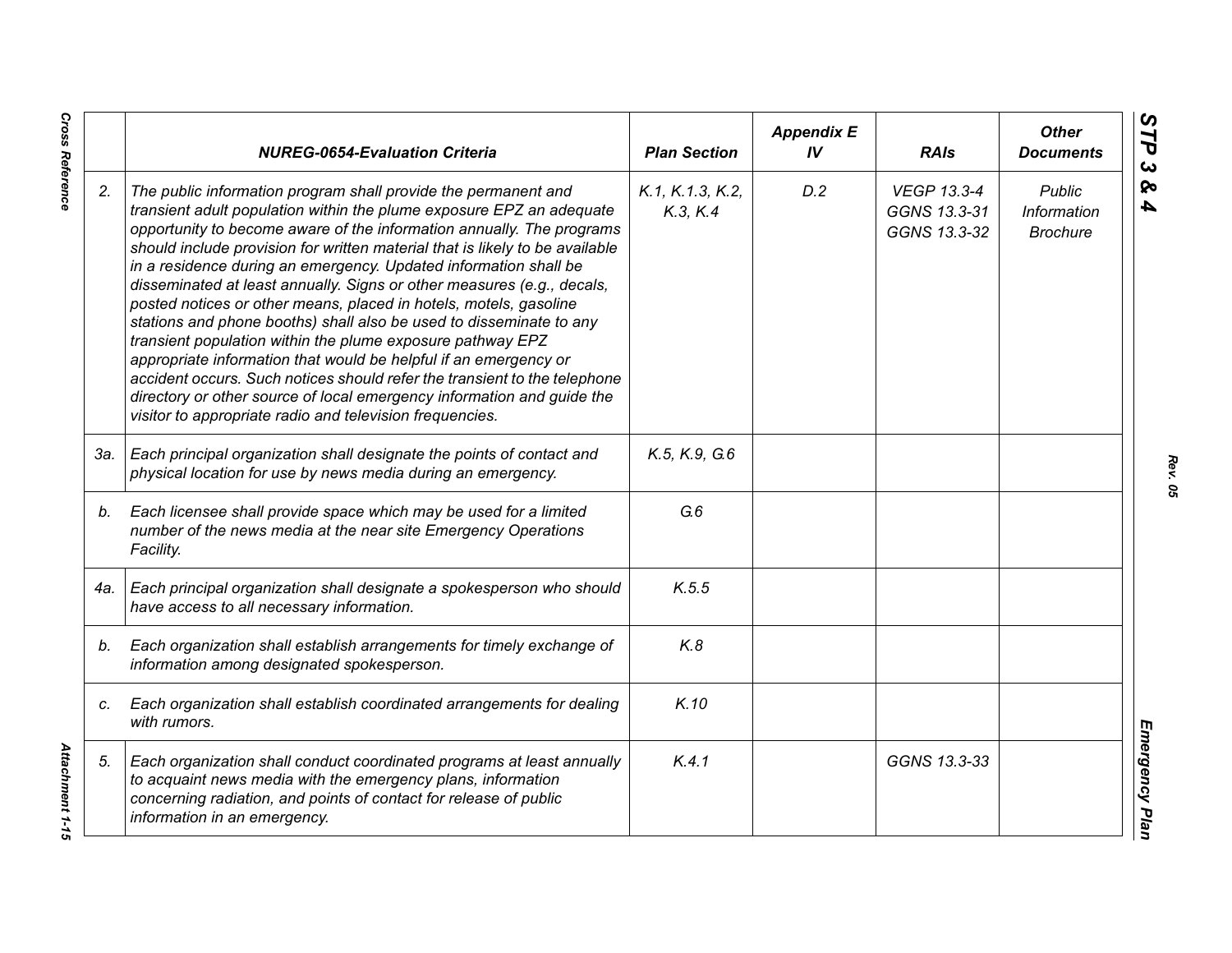|    | Adequate emergency facilities and equipment to support the emergency response are provided and maintained.                                                                                                                                                                                                                                                                |                                  |                         |              |                                  |
|----|---------------------------------------------------------------------------------------------------------------------------------------------------------------------------------------------------------------------------------------------------------------------------------------------------------------------------------------------------------------------------|----------------------------------|-------------------------|--------------|----------------------------------|
|    | <b>NUREG-0654-Evaluation Criteria</b>                                                                                                                                                                                                                                                                                                                                     | <b>Plan Section</b>              | <b>Appendix E</b><br>IV | <b>RAIs</b>  | <b>Other</b><br><b>Documents</b> |
| 1. | Each licensee shall establish a Technical Support Center and an onsite<br>operations support center (assembly area) in accordance with NUREG-<br>0696, Revision 1.                                                                                                                                                                                                        | G.2, G.3                         | E.8                     |              | GL 82-33                         |
| 2. | Each licensee shall establish an Emergency Operations Facility from<br>which evaluation and coordination of all licensee activities related to an<br>emergency is to be carried out and from which the licensee shall provide<br>information to Federal, State and local authorities responding to<br>radiological emergencies in accordance with NUREG-0696, Revision 1. | G.4                              | E.8                     |              | GL 82-33                         |
| 3. | Each organization shall establish an emergency operations center for<br>use in directing and controlling response functions.                                                                                                                                                                                                                                              | <b>State Plan</b><br>County Plan |                         |              |                                  |
| 4. | Each organization shall provide for timely activation and staffing of the<br>facilities and centers described in the plan.                                                                                                                                                                                                                                                | C.4, E.2                         |                         |              |                                  |
| 5. | Each licensee shall identify and establish onsite monitoring systems that<br>are to be used to initiate emergency measures in accordance with<br>Appendix 1, as well as those to be used for conducting assessment. The<br>equipment shall include:                                                                                                                       |                                  |                         | VEGP 13.3-45 |                                  |
| a. | geophysical phenomena monitors, (e.g., meteorological, hydrologic,<br>seismic);                                                                                                                                                                                                                                                                                           | H.1.2, H.1.6,<br>Table H-1       |                         |              |                                  |
| b. | radiological monitors, (e.g., process, area, emergency, effluent,<br>wound and portable monitors and sampling equipment);                                                                                                                                                                                                                                                 | H.1.4, H.1.5,<br>Table H-1       | E.2                     |              |                                  |

*Attachment 1-16*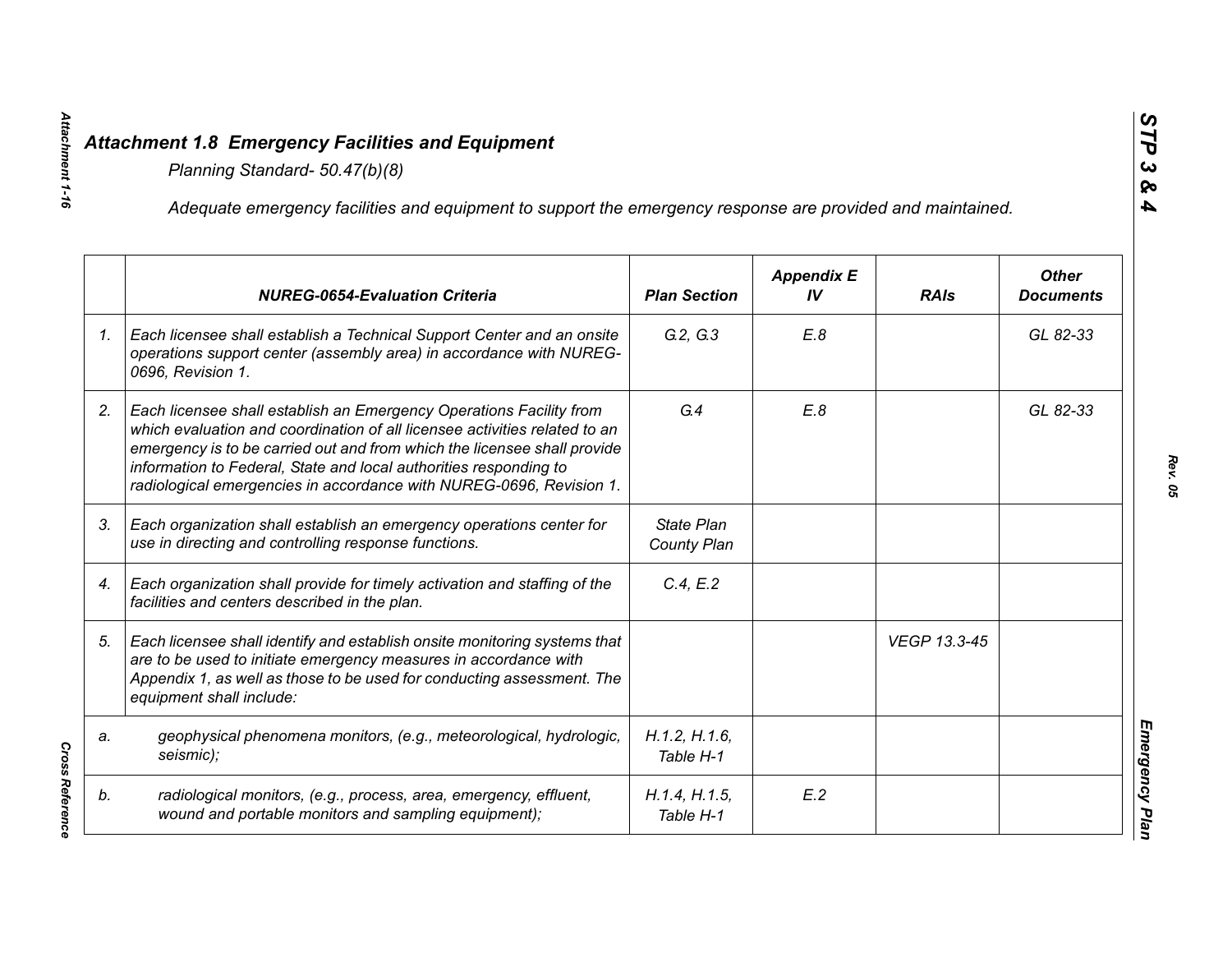|    | <b>NUREG-0654-Evaluation Criteria</b>                                                                                                                                                                                                                                                                                                                               | <b>Plan Section</b>                                         | <b>Appendix E</b><br>IV | <b>RAIs</b> | <b>Other</b><br><b>Documents</b> |
|----|---------------------------------------------------------------------------------------------------------------------------------------------------------------------------------------------------------------------------------------------------------------------------------------------------------------------------------------------------------------------|-------------------------------------------------------------|-------------------------|-------------|----------------------------------|
| C. | process monitors, (e.g., reactor coolant system pressure and<br>temperature, containment pressure and temperature, liquid levels,<br>flow rates, status or lineup of equipment components), and                                                                                                                                                                     | H.1.3, Table G-3                                            |                         |             |                                  |
| d. | fire and combustion products detectors.                                                                                                                                                                                                                                                                                                                             | H.1.1. Table H-1                                            |                         |             |                                  |
| 6. | Each licensee shall make provision to acquire data from or for<br>emergency access to offsite monitoring and analysis equipment<br>including:                                                                                                                                                                                                                       |                                                             |                         |             |                                  |
| a. | geophysical phenomena monitors, (e.g., meteorological, hydrologic,<br>seismic);                                                                                                                                                                                                                                                                                     | Table H-1                                                   |                         |             |                                  |
| b. | radiological monitors including ratemeters and sampling devices.<br>Dosimetry shall be provided and shall meet, as a minimum, the NRC<br>Radiological Assessment Branch Technical Position for the<br>Environment Radiological Monitoring Program; and                                                                                                              | H.1.4, H.1.5,<br>H.1.7, H.1.8,<br>H.1.9, J.10,<br>Table G-3 | E.2                     |             |                                  |
| C. | laboratory facilities, fixed or mobile.                                                                                                                                                                                                                                                                                                                             | G.9                                                         |                         |             |                                  |
| 7. | Each organization, where appropriate, shall provide for offsite<br>radiological monitoring equipment in the vicinity of the nuclear facility.                                                                                                                                                                                                                       | G.9, Table H-1                                              | E.2                     |             |                                  |
| 8. | Each licensee shall provide meteorological instrumentation and<br>procedures which satisfy the criteria in Appendix 2, and provisions to<br>obtain representative current meteorological information from other<br>sources.                                                                                                                                         | H.1.6                                                       |                         |             |                                  |
| 9. | Each licensee shall provide for an onsite operations support center<br>(assembly area) which shall have adequate capacity, and supplies,<br>including, for example, respiratory protection, protective clothing,<br>portable lighting, portable radiation monitoring equipment, cameras and<br>communications equipment for personnel present in the assembly area. | G.2                                                         | E.1                     |             | GL 82-33                         |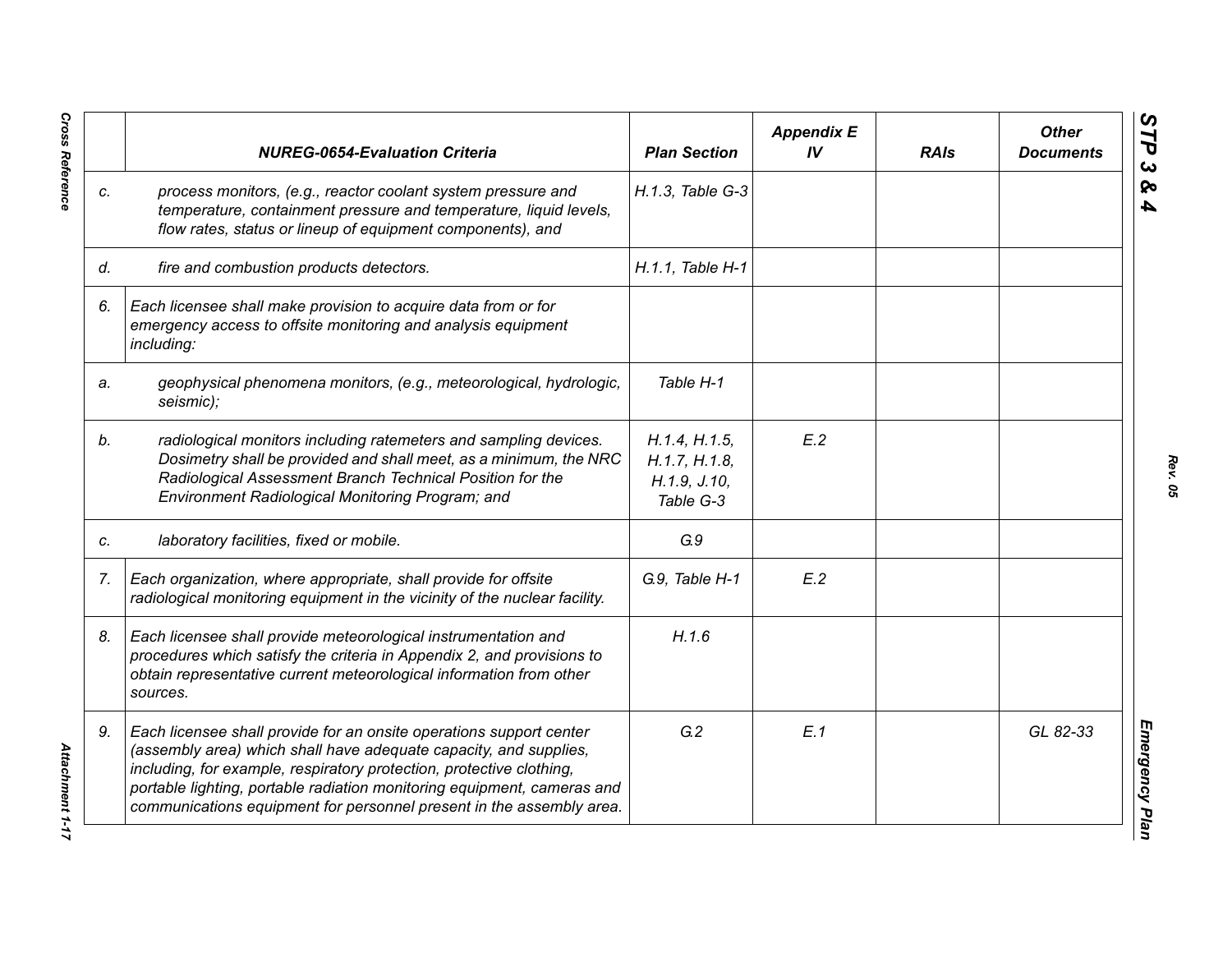|     | <b>NUREG-0654-Evaluation Criteria</b>                                                                                                                                                                                                                                                                                                                                                                                                   | <b>Plan Section</b> | <b>Appendix E</b><br>IV | <b>RAIs</b> | <b>Other</b><br><b>Documents</b> |
|-----|-----------------------------------------------------------------------------------------------------------------------------------------------------------------------------------------------------------------------------------------------------------------------------------------------------------------------------------------------------------------------------------------------------------------------------------------|---------------------|-------------------------|-------------|----------------------------------|
| 10. | Each organization shall make provisions to inspect, inventory and<br>operationally check emergency equipment/instruments at least once<br>each calendar quarter and after each use. There shall be sufficient<br>reserves of instruments/equipment to replace those which are removed<br>from emergency kits for calibration or repair. Calibration of equipment<br>shall be at intervals recommended by the supplier of the equipment. | Table G-1           |                         |             |                                  |
| 11. | Each plan shall, in an appendix include identification of emergency kits<br>by general category (protective equipment, communications equipment,<br>radiological monitoring equipment and emergency supplies).                                                                                                                                                                                                                          | Table G-1           | E.1                     |             |                                  |
| 12. | Each organization shall establish a central point (preferably associated<br>with the licensee's near-site Emergency Operations Facility), for the<br>receipt and analysis of all field monitoring data and coordination of<br>sample media.                                                                                                                                                                                             | H.2                 | E.2                     |             |                                  |
|     |                                                                                                                                                                                                                                                                                                                                                                                                                                         |                     |                         |             |                                  |
|     |                                                                                                                                                                                                                                                                                                                                                                                                                                         |                     |                         |             |                                  |
|     |                                                                                                                                                                                                                                                                                                                                                                                                                                         |                     |                         |             |                                  |
|     |                                                                                                                                                                                                                                                                                                                                                                                                                                         |                     |                         |             |                                  |
|     |                                                                                                                                                                                                                                                                                                                                                                                                                                         |                     |                         |             |                                  |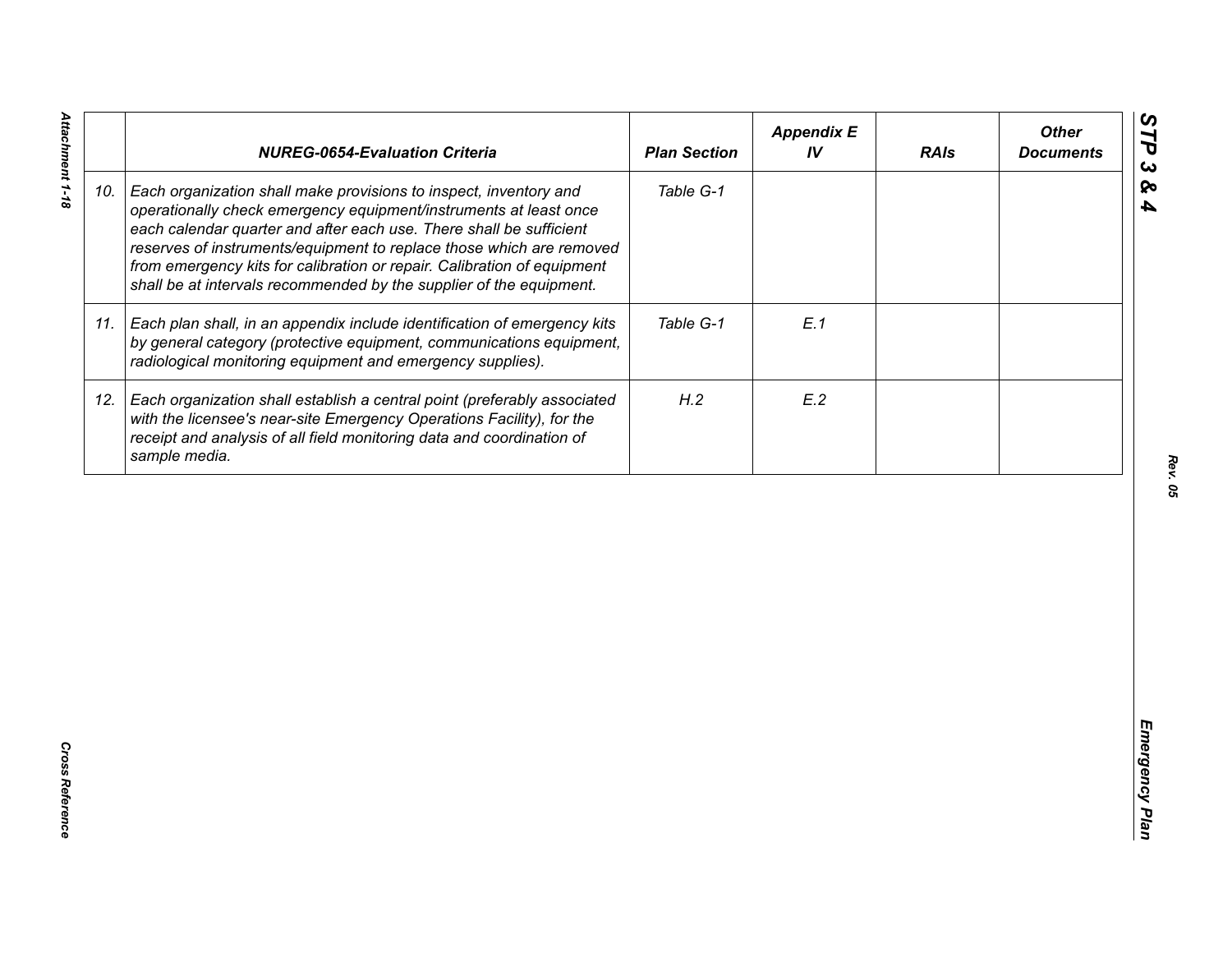|    | Adequate methods, systems and equipment for assessing and monitoring actual or potential offsite consequences of a<br>radiological emergency condition are in use.                                                                                                                                                                                                                                                                                                                                                                                |                                                         |                         |             |                                  |
|----|---------------------------------------------------------------------------------------------------------------------------------------------------------------------------------------------------------------------------------------------------------------------------------------------------------------------------------------------------------------------------------------------------------------------------------------------------------------------------------------------------------------------------------------------------|---------------------------------------------------------|-------------------------|-------------|----------------------------------|
|    | <b>NUREG-0654-Evaluation Criteria</b>                                                                                                                                                                                                                                                                                                                                                                                                                                                                                                             | <b>Plan Section</b>                                     | <b>Appendix E</b><br>IV | <b>RAIs</b> | <b>Other</b><br><b>Documents</b> |
| 1. | Each licensee shall identify plant system and effluent parameter values<br>characteristic of a spectrum of off-normal conditions and accidents, and<br>shall identify the plant parameter values or other information which<br>correspond to the example initiating conditions of Appendix 1. Such<br>parameter values and the corresponding emergency class shall be<br>included in the appropriate facility emergency procedures. Facility<br>emergency procedures shall specify the kinds of instruments being used<br>and their capabilities. | Table D-1,<br>Table D-2<br>(Generalized<br>Description) |                         |             |                                  |
| 2. | Onsite capability and resources to provide initial values and continuing<br>assessment throughout the course of an accident shall include post-<br>accident sampling capability, radiation and effluent monitors, in-plant<br>iodine instrumentation, and containment radiation monitoring in<br>accordance with NUREG-0578, as elaborated in the NRC letter to all<br>power reactor licensees dated October 30, 1979.                                                                                                                            | H.1, J.10,<br>Table H-1                                 | E.2                     |             |                                  |
| 3. | Each licensee shall establish methods and techniques to be used for<br>determining:                                                                                                                                                                                                                                                                                                                                                                                                                                                               |                                                         |                         |             |                                  |
| a. | the source term of releases of radioactive material within plant<br>systems. An example is the relationship between the containment<br>radiation monitor(s) reading(s) and radioactive material available for<br>release from containment.                                                                                                                                                                                                                                                                                                        | J.10.1                                                  | E.2                     |             |                                  |

**Cross Reference**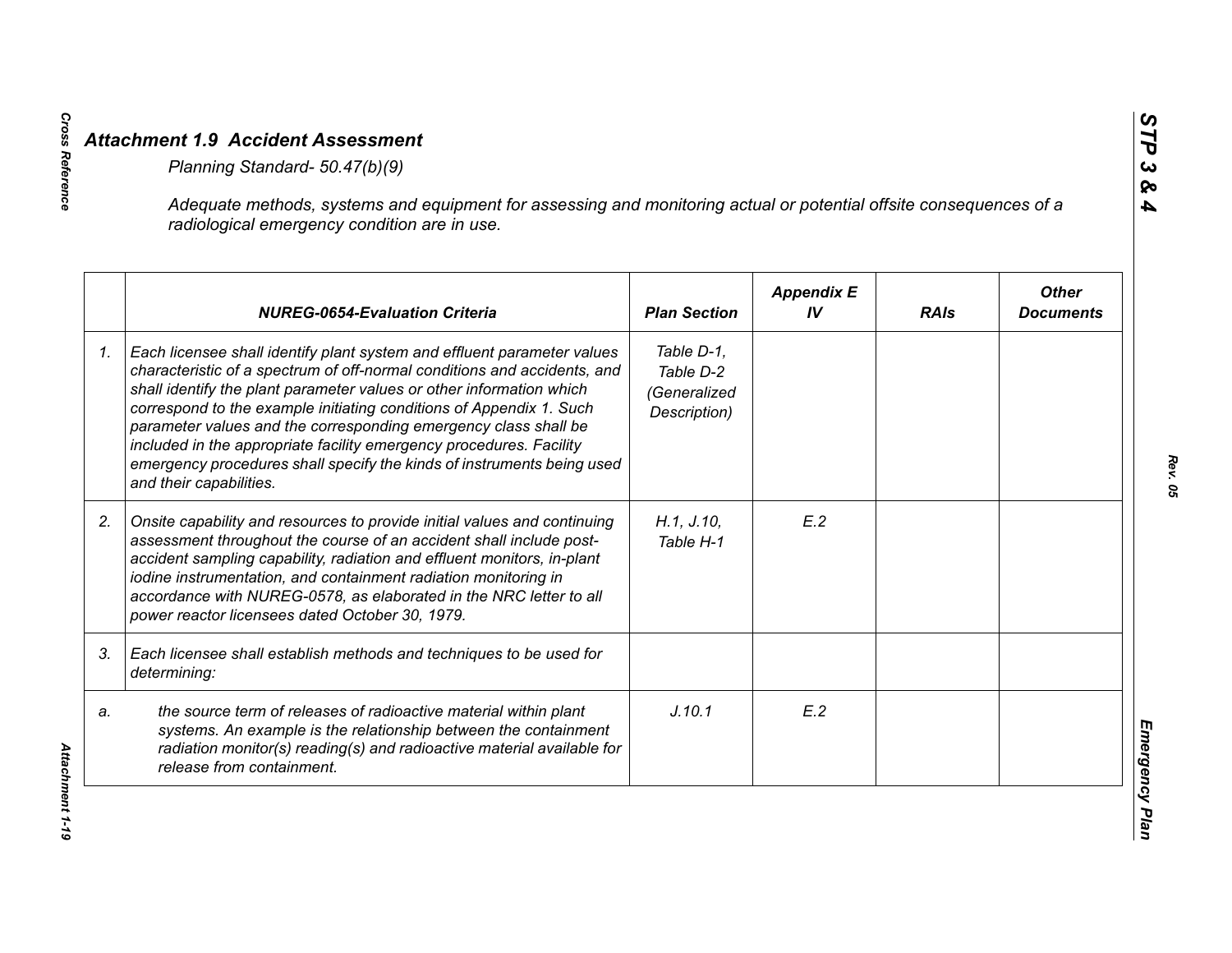|    | <b>NUREG-0654-Evaluation Criteria</b>                                                                                                                                                                                                                                                                                                                                                                                                                                                                                                                                                                                                       | <b>Plan Section</b> | <b>Appendix E</b><br>IV | <b>RAIs</b>  | <b>Other</b><br><b>Documents</b> |
|----|---------------------------------------------------------------------------------------------------------------------------------------------------------------------------------------------------------------------------------------------------------------------------------------------------------------------------------------------------------------------------------------------------------------------------------------------------------------------------------------------------------------------------------------------------------------------------------------------------------------------------------------------|---------------------|-------------------------|--------------|----------------------------------|
| b. | the magnitude of the release of radioactive materials based on<br>plant system parameters and effluent monitors.                                                                                                                                                                                                                                                                                                                                                                                                                                                                                                                            | J.10.1              |                         |              |                                  |
| 4. | Each licensee shall establish the relationship between effluent monitor<br>readings and onsite and offsite exposures and contamination for various<br>meteorological conditions.                                                                                                                                                                                                                                                                                                                                                                                                                                                            | J.10.1              |                         |              |                                  |
| 5. | Each licensee shall have the capability of acquiring and evaluating<br>meteorological information sufficient to meet the criteria of Appendix 2.<br>There shall be provisions for access to meteorological information by at<br>least the near site Emergency Operations Facility, the Technical Support<br>Center, the Control Room and an offsite NRC center. The licensee shall<br>make available to the State suitable meteorological data processing<br>interconnections which will permit independent analysis by the State, of<br>facility generated data in those States with the resources to effectively<br>use this information. | H.1.6               | E.1                     | VEGP 13.3-12 |                                  |
| 6. | Each licensee shall establish the methodology for determining the<br>release rate/projected doses if the instrumentation used for assessment<br>are offscale or inoperable.                                                                                                                                                                                                                                                                                                                                                                                                                                                                 | H.2                 |                         |              |                                  |
| 7. | Each organization shall describe the capability and resources for field<br>monitoring within the plume exposure Emergency Planning Zone which<br>are an intrinsic part of the concept of operations for the facility.                                                                                                                                                                                                                                                                                                                                                                                                                       | H.2                 |                         |              |                                  |
| 8. | Each organization, where appropriate, shall provide methods,<br>equipment and expertise to make rapid assessments of the actual or<br>potential magnitude and locations of any radiological hazards through<br>liquid or gaseous release pathways. This shall include activation,<br>notification means, field team composition, transportation,<br>communication, monitoring equipment and estimated deployment times.                                                                                                                                                                                                                     | H.2                 |                         |              |                                  |

Attachment 1-20 *Attachment 1-20*

**Cross Reference** *Cross Reference*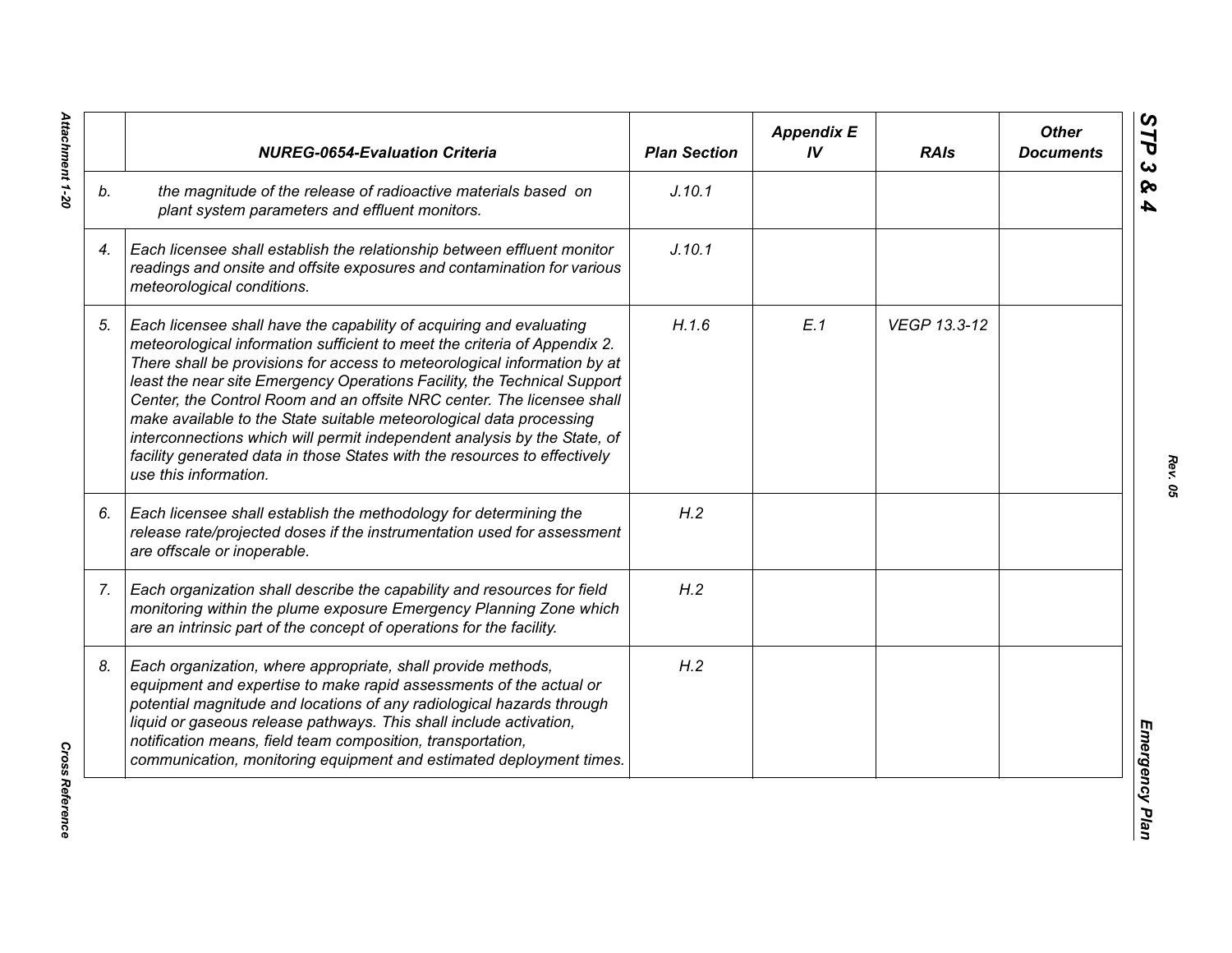| J.11<br>9.<br>Each organization shall have a capability to detect and measure<br>radioiodine concentrations in air in the plume exposure EPZ as low as<br>10-7 uCi/cc (microcuries per cubic centimeter) under field conditions.<br>Interference from the presence of noble gas and background radiation<br>shall not decrease the stated minimum detectable activity.<br>H.2<br>Each organization shall establish means for relating the various<br>10.<br>measured parameters (e.g., contamination levels, water and air activity<br>levels) to dose rates for key isotopes (i.e., those given in Table 3, page<br>18) and gross radioactivity measurements. Provision shall be made for<br>estimating integrated dose from the projected and actual dose rates and<br>for comparing these estimates with the protective action guides. The<br>detailed provisions shall be described in separate procedures. | H.2<br>11. Arrangements to locate and track the airborne radioactive plume shall<br>be made, using either or both Federal and State resources. | <b>NUREG-0654-Evaluation Criteria</b> | <b>Plan Section</b> | <b>Appendix E</b><br>IV | <b>RAIs</b> | <b>Other</b><br><b>Documents</b> |
|-----------------------------------------------------------------------------------------------------------------------------------------------------------------------------------------------------------------------------------------------------------------------------------------------------------------------------------------------------------------------------------------------------------------------------------------------------------------------------------------------------------------------------------------------------------------------------------------------------------------------------------------------------------------------------------------------------------------------------------------------------------------------------------------------------------------------------------------------------------------------------------------------------------------|------------------------------------------------------------------------------------------------------------------------------------------------|---------------------------------------|---------------------|-------------------------|-------------|----------------------------------|
|                                                                                                                                                                                                                                                                                                                                                                                                                                                                                                                                                                                                                                                                                                                                                                                                                                                                                                                 |                                                                                                                                                |                                       |                     |                         |             |                                  |
|                                                                                                                                                                                                                                                                                                                                                                                                                                                                                                                                                                                                                                                                                                                                                                                                                                                                                                                 |                                                                                                                                                |                                       |                     |                         |             |                                  |
|                                                                                                                                                                                                                                                                                                                                                                                                                                                                                                                                                                                                                                                                                                                                                                                                                                                                                                                 |                                                                                                                                                |                                       |                     |                         |             |                                  |
|                                                                                                                                                                                                                                                                                                                                                                                                                                                                                                                                                                                                                                                                                                                                                                                                                                                                                                                 |                                                                                                                                                |                                       |                     |                         |             |                                  |
|                                                                                                                                                                                                                                                                                                                                                                                                                                                                                                                                                                                                                                                                                                                                                                                                                                                                                                                 |                                                                                                                                                |                                       |                     |                         |             |                                  |

**Cross Reference**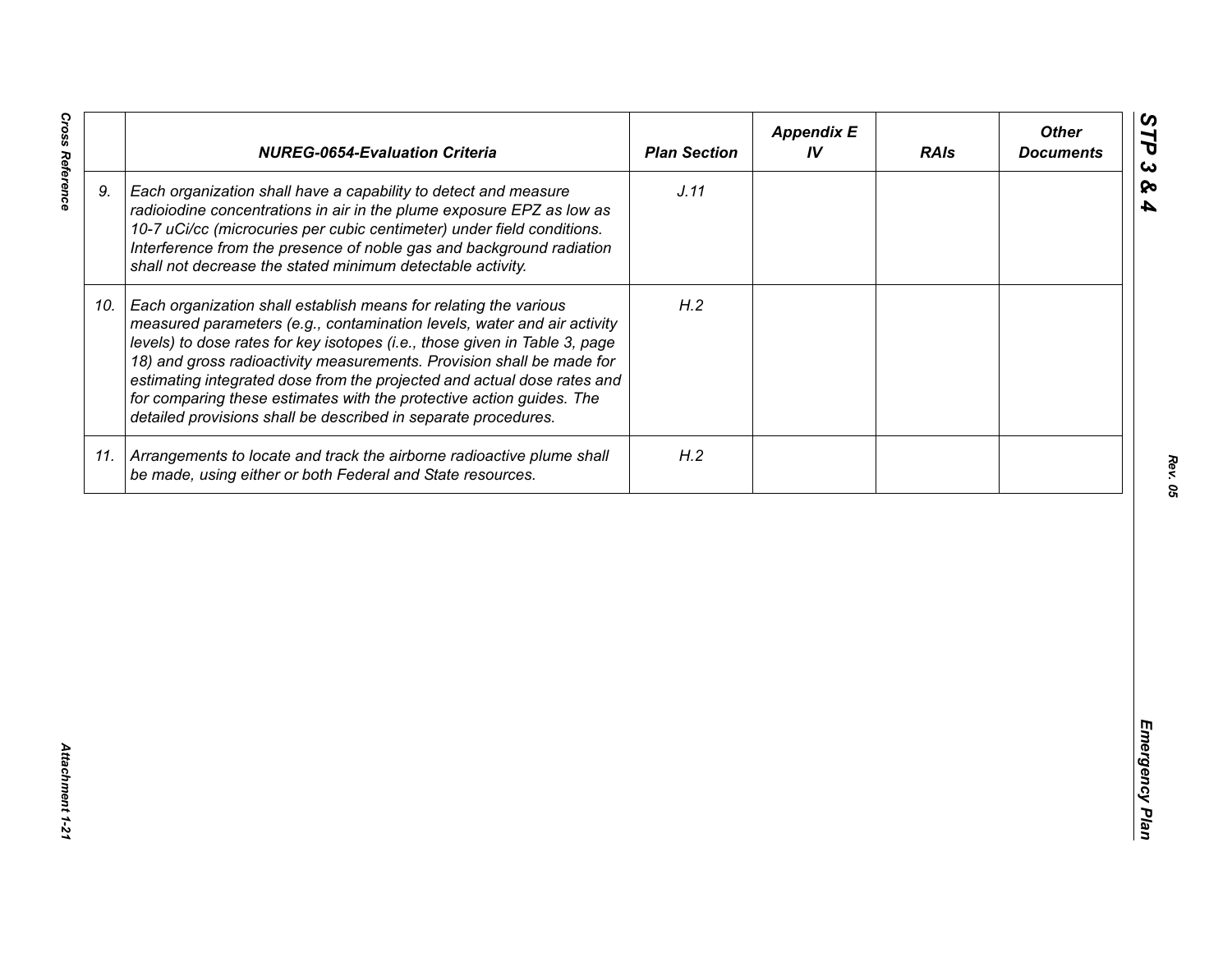|                | A range of protective actions have been developed for the plume exposure pathway EPZ for emergency workers and the public.<br>Guidelines for the choice of protective actions during an emergency, consistent with Federal guidance, are developed and in<br>place, and protective actions for the ingestion exposure pathway EPZ appropriate to the locale have been developed. |                     |                         |                              |                                  |
|----------------|----------------------------------------------------------------------------------------------------------------------------------------------------------------------------------------------------------------------------------------------------------------------------------------------------------------------------------------------------------------------------------|---------------------|-------------------------|------------------------------|----------------------------------|
|                | <b>NUREG-0654-Evaluation Criteria</b>                                                                                                                                                                                                                                                                                                                                            | <b>Plan Section</b> | <b>Appendix E</b><br>IV | <b>RAIs</b>                  | <b>Other</b><br><b>Documents</b> |
| 1 <sub>1</sub> | Each licensee shall establish the means and time required to warn or<br>advise onsite individuals and individuals who may be in areas controlled<br>by the operator, including:                                                                                                                                                                                                  |                     |                         |                              |                                  |
| a.             | Employees not having emergency assignments;                                                                                                                                                                                                                                                                                                                                      | F.3, 1.1, 1.2, 1.3  |                         |                              |                                  |
|                | Visitors;                                                                                                                                                                                                                                                                                                                                                                        | F.3, 1.1, 1.2, 1.3  |                         |                              |                                  |
|                | Contractor and construction personnel; and                                                                                                                                                                                                                                                                                                                                       | F.3, 1.1, 1.2, 1.3  |                         |                              |                                  |
|                | Other persons who may be in the public access areas on or passing<br>through the site or within the owner controlled area.                                                                                                                                                                                                                                                       | 1.1, 1.2, 1.3       |                         |                              |                                  |
|                | Each licensee shall make provisions for evacuation routes and<br>transportation for onsite individuals to some suitable offsite location,<br>including alternatives for inclement weather, high traffic density and<br>specific radiological conditions.                                                                                                                         | F.5, I.3            |                         | GGNS 13.3-37<br>GGNS 13.3-38 |                                  |
| 3.             | Each licensee shall provide for radiological monitoring of people<br>evacuated from the site.                                                                                                                                                                                                                                                                                    | F.5, I.3, J.6       |                         |                              |                                  |

*STP 3 & 4*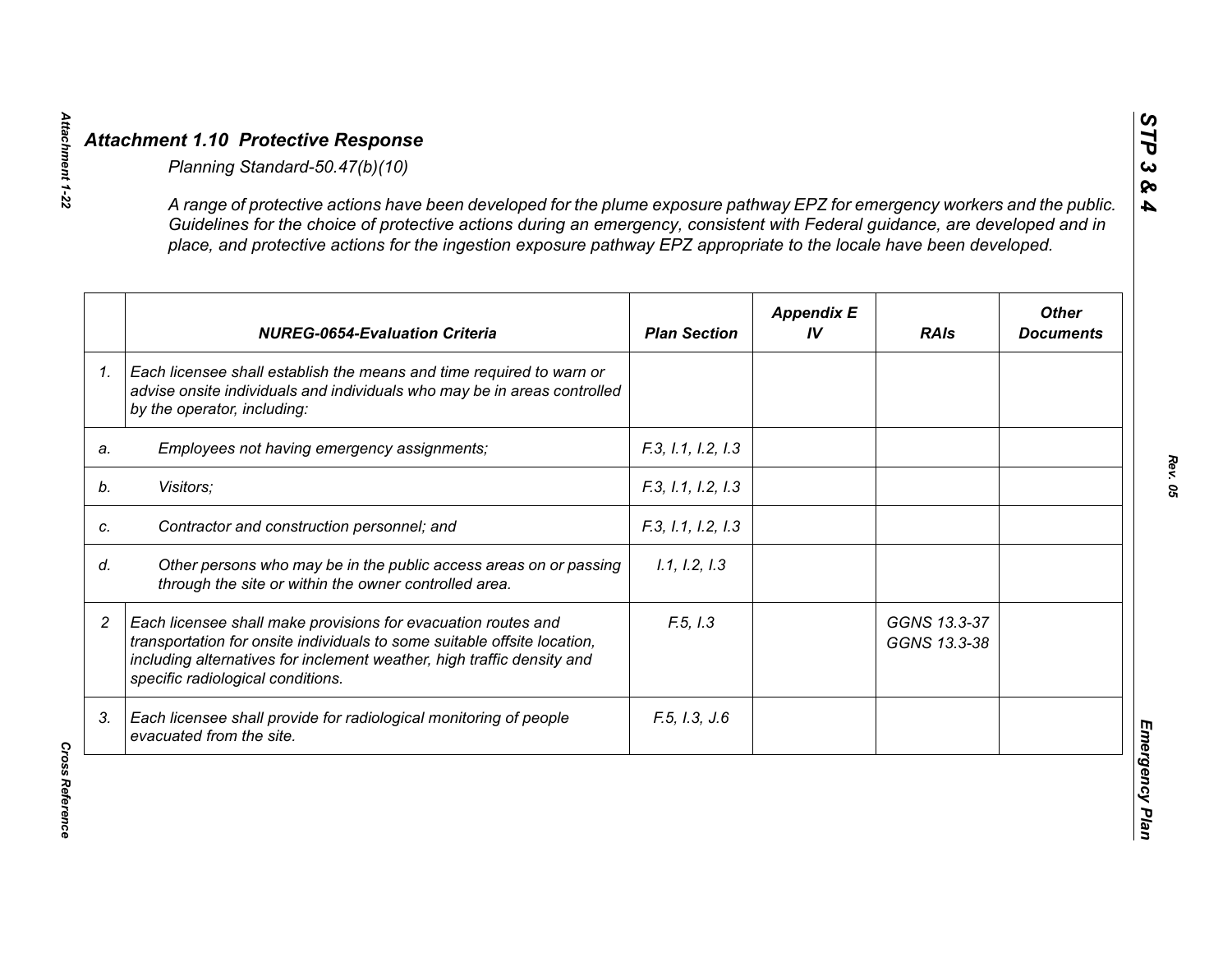|    | <b>NUREG-0654-Evaluation Criteria</b>                                                                                                                                                                                                                                                                                                                                                                                                                                                                                                                                                                                                                                                      | <b>Plan Section</b> | <b>Appendix E</b><br>IV | <b>RAIs</b>  | <b>Other</b><br><b>Documents</b> |
|----|--------------------------------------------------------------------------------------------------------------------------------------------------------------------------------------------------------------------------------------------------------------------------------------------------------------------------------------------------------------------------------------------------------------------------------------------------------------------------------------------------------------------------------------------------------------------------------------------------------------------------------------------------------------------------------------------|---------------------|-------------------------|--------------|----------------------------------|
| 4. | Each licensee shall provide for the evacuation of onsite non-essential<br>personnel in the event of a Site or General Emergency and shall provide<br>a decontamination capability at or near the monitoring point specified in<br>J.3.                                                                                                                                                                                                                                                                                                                                                                                                                                                     | F.5, I.3, J.6       |                         |              | BL 05-02                         |
| 5. | Each licensee shall provide for a capability to account for all individuals<br>onsite at the time of the emergency and ascertain the names of missing<br>individuals within 30 minutes of the start of an emergency and account<br>for all onsite individuals continuously thereafter.                                                                                                                                                                                                                                                                                                                                                                                                     | F.3, I.2, I.3       |                         |              |                                  |
| 6. | Each licensee shall, for individuals remaining or arriving onsite during<br>the emergency, make provisions for:                                                                                                                                                                                                                                                                                                                                                                                                                                                                                                                                                                            |                     |                         |              |                                  |
| a. | Individual respiratory protection;                                                                                                                                                                                                                                                                                                                                                                                                                                                                                                                                                                                                                                                         | J.9                 |                         |              |                                  |
| b. | Use of protective clothing; and                                                                                                                                                                                                                                                                                                                                                                                                                                                                                                                                                                                                                                                            | J.3                 |                         |              |                                  |
| C. | Use of radioprotective drugs, (e.g. individual thyroid protection).                                                                                                                                                                                                                                                                                                                                                                                                                                                                                                                                                                                                                        | J.9                 |                         |              |                                  |
| 7. | Each licensee shall establish a mechanism for recommending protective<br>actions to the appropriate State and local authorities. These shall<br>include Emergency Action Levels corresponding to projected dose to<br>the population-at-risk, in accordance with Appendix 1 and with the<br>recommendations set forth in Tables 2.1 and 2.2 of the Manual of<br>Protective Action Guides and Protective Actions for Nuclear Incidents<br>(EPA-400-R-92-001). As specified in Appendix 1, prompt notification<br>shall be made directly to the offsite authorities responsible for<br>implementing protective measures within the plume exposure pathway<br><b>Emergency Planning Zone.</b> | 1.4, 1.5            | В                       | GGNS 13.3-40 | BL 05-02<br>RIS 2004-13          |
| 8. | Each licensee's plan shall contain time estimates for evacuation within<br>the plume exposure EPZ. These shall be in accordance with Appendix<br>4.                                                                                                                                                                                                                                                                                                                                                                                                                                                                                                                                        | 1.6.1               |                         |              |                                  |

**Cross Reference** 

*Rev. 05*

*Cross Reference Attachment 1-23* **Attachment 1-23**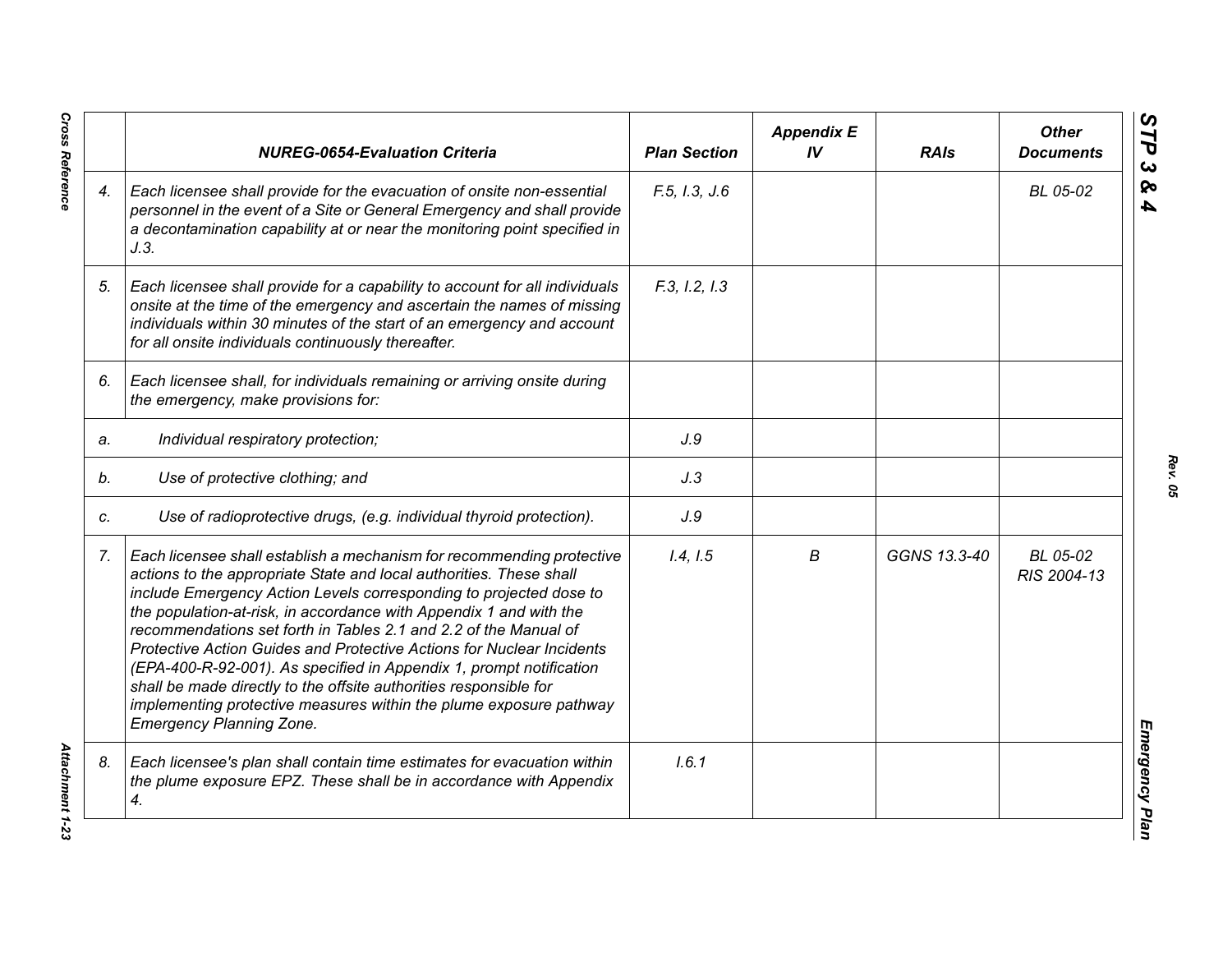|     | <b>NUREG-0654-Evaluation Criteria</b>                                                                                                                                                                                                                                                                                                                                                                                                                                                                              | <b>Plan Section</b>              | <b>Appendix E</b><br>IV | <b>RAIs</b>  | <b>Other</b><br><b>Documents</b> |
|-----|--------------------------------------------------------------------------------------------------------------------------------------------------------------------------------------------------------------------------------------------------------------------------------------------------------------------------------------------------------------------------------------------------------------------------------------------------------------------------------------------------------------------|----------------------------------|-------------------------|--------------|----------------------------------|
| 9.  | Each State and local organization shall establish a capability for<br>implementing protective measures based upon protective action guides<br>and other criteria. This shall be consistent with the recommendations for<br>EPA regarding exposure resulting from passage of radioactive airborne<br>plumes, (EPA-400-R-92-001) and with those of DHEW (DHHS)/FDA<br>regarding radioactive contamination of human food and animal feeds as<br>published in the Federal Register of December 15, 1978 (43 FR 58790). | <b>State Plan</b>                |                         |              |                                  |
| 10. | The organization's plans to implement protective measures for the<br>plume exposure pathway shall include:                                                                                                                                                                                                                                                                                                                                                                                                         |                                  |                         |              |                                  |
| a.  | Maps showing evacuation routes, evacuation areas, preselected<br>radiological sampling and monitoring points, relocation centers in<br>host areas, and shelter areas; (identification of radiological sampling<br>and monitoring points shall include the designators in Table J-1 or<br>an equivalent uniform system described in the plan);                                                                                                                                                                      | Figures I-1, I-2,<br>H.2         |                         |              |                                  |
| b.  | Maps showing population distribution around the nuclear facility.<br>This shall be by evacuation areas (licensees shall also present the<br>information in a sector format):                                                                                                                                                                                                                                                                                                                                       | Figure I-1                       |                         |              |                                  |
| C.  | Means for notifying all segments of the transient and resident<br>population;                                                                                                                                                                                                                                                                                                                                                                                                                                      | E.3<br>Figure E-1                |                         | VEGP 13.3-13 |                                  |
| d.  | Means for protecting those persons whose mobility may be impaired<br>due to such factors as institutional or other confinement;                                                                                                                                                                                                                                                                                                                                                                                    | <b>State Plan</b><br>County Plan |                         |              |                                  |
| e.  | Provisions for the use of radioprotective drugs, particularly for<br>emergency workers and institutionalized persons within the plume<br>exposure EPZ whose immediate evaluation may be infeasible or<br>very difficult, including quantities, storage, and means of distribution.                                                                                                                                                                                                                                 | <b>State Plan</b><br>County Plan |                         |              |                                  |

Attachment 1-24 *Attachment 1-24*

**Cross Reference** *Cross Reference*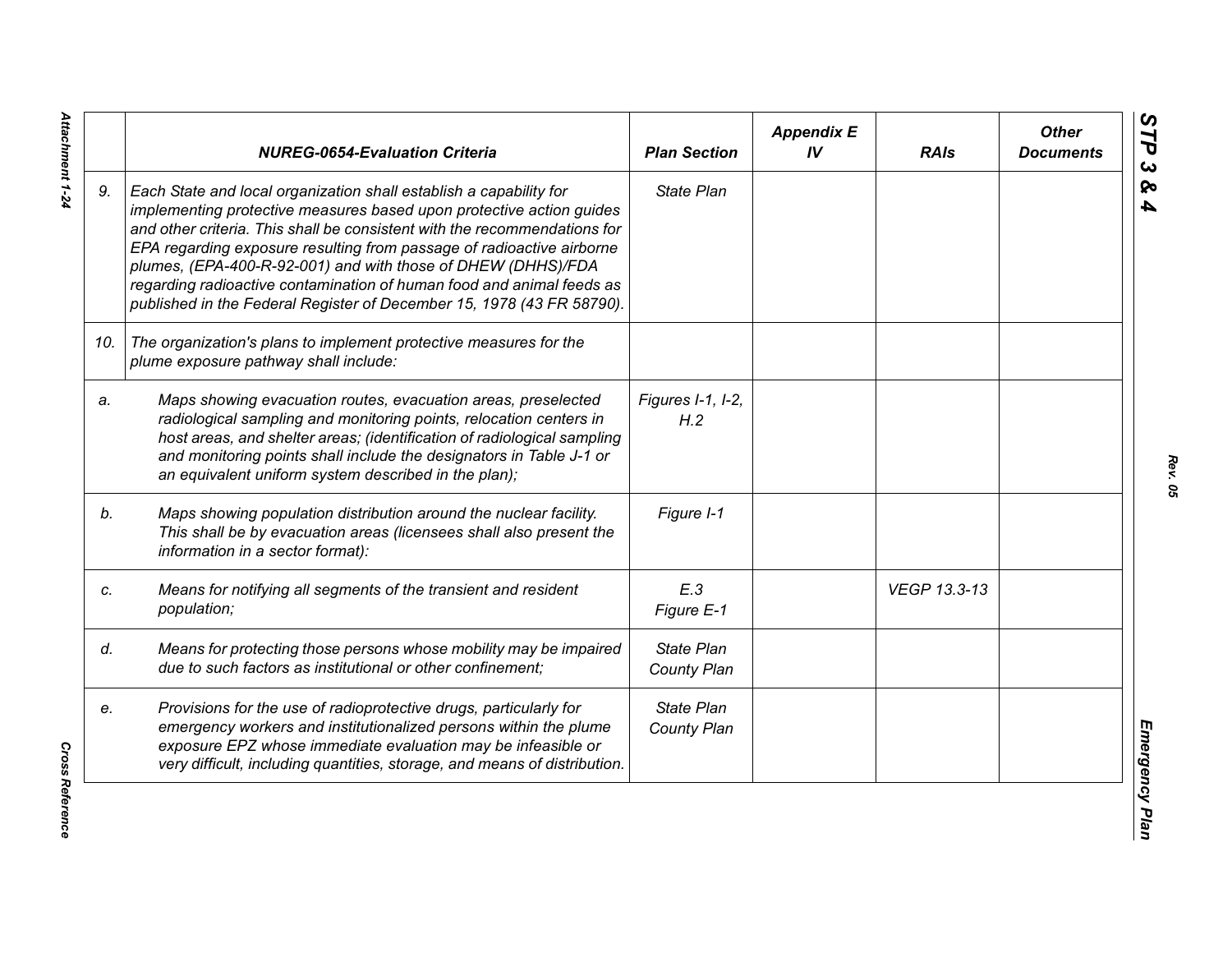|    | <b>NUREG-0654-Evaluation Criteria</b>                                                                                                                                                                                                                                                                                          | <b>Plan Section</b>              | <b>Appendix E</b><br>IV | <b>RAIs</b> | <b>Other</b><br><b>Documents</b> |
|----|--------------------------------------------------------------------------------------------------------------------------------------------------------------------------------------------------------------------------------------------------------------------------------------------------------------------------------|----------------------------------|-------------------------|-------------|----------------------------------|
| f. | State and local organizations' plans should include the method by<br>which decisions by the State Health Department for administering<br>radioprotective drugs to the general population are made during an<br>emergency and the pre-determined conditions under which such<br>drugs may be used by offsite emergency workers; | <b>State Plan</b><br>County Plan |                         |             |                                  |
| g. | Means of relocation;                                                                                                                                                                                                                                                                                                           | State Plan<br>County Plan        |                         |             |                                  |
| h. | Relocation centers in host areas which are at least 5 miles, and<br>preferably 10 miles, beyond the boundaries of the plume exposure<br>emergency planning zone; (See J.12).                                                                                                                                                   | State Plan<br>County Plan        |                         |             |                                  |
| İ. | Projected traffic capacities of evacuation routes under emergency<br>conditions;                                                                                                                                                                                                                                               | State Plan<br>County Plan        |                         |             |                                  |
| j. | Control of access to evacuated areas and organization<br>responsibilities for such control;                                                                                                                                                                                                                                    | State Plan<br>County Plan        |                         |             |                                  |
| k. | Identification of and means for dealing with potential impediments<br>(e.g., seasonal impassability of roads) to use of evacuation routes,<br>and contingency measures;                                                                                                                                                        | State Plan<br>County Plan        |                         |             |                                  |
| Ι. | Time estimates for evacuation of various sectors and distances<br>based on a dynamic analysis (time-motion study under various<br>conditions) for the plume exposure pathway emergency planning<br>zone (See Appendix 4); and                                                                                                  | County Plan                      |                         |             |                                  |
| m. | The bases for the choice of recommended protective actions from<br>the plume exposure pathway during emergency conditions. This<br>shall include expected local protection afforded in residential units or<br>other shelter for direct and inhalation exposure, as well as<br>evacuation time estimates.                      | Addendum I-1                     | В                       |             |                                  |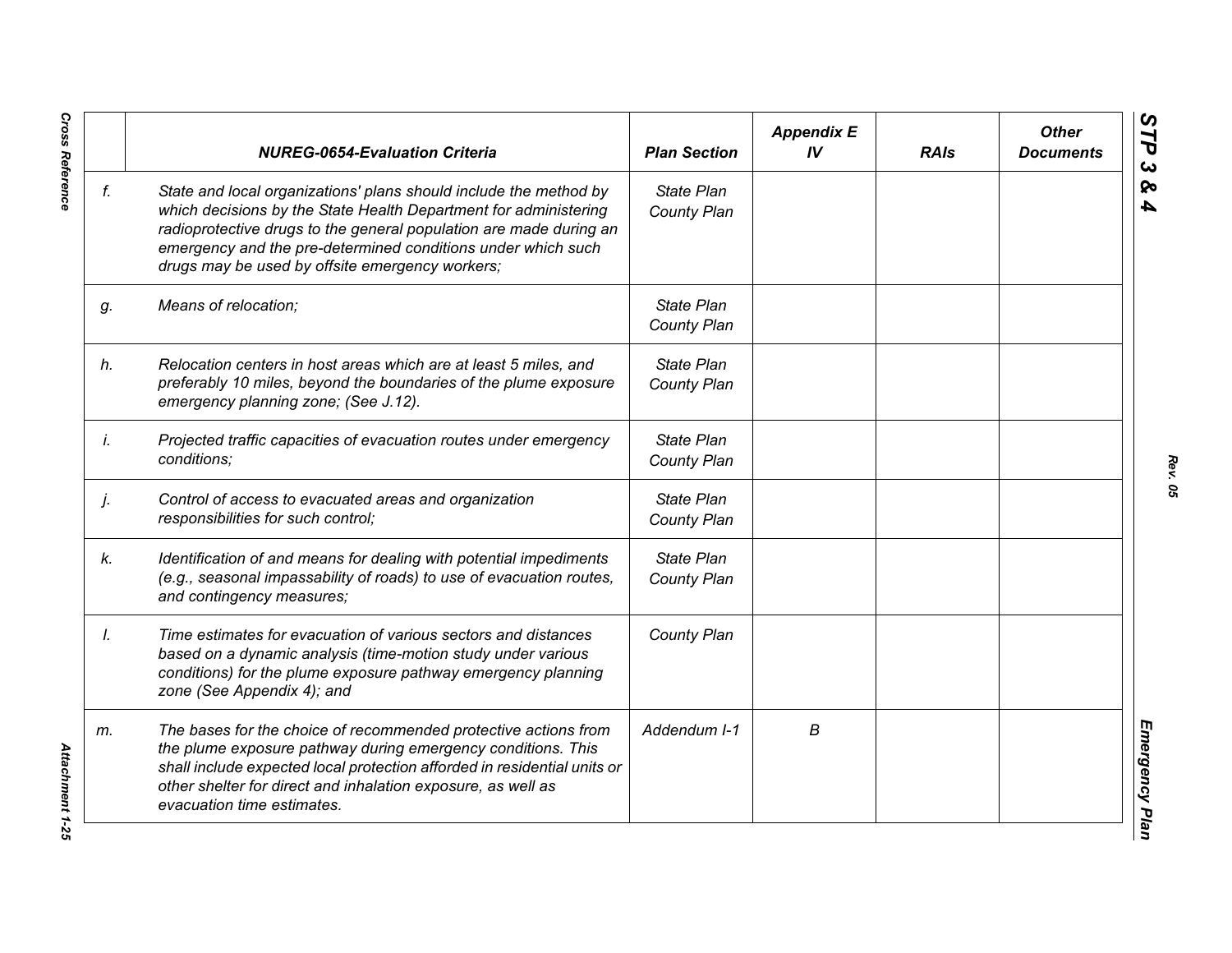| State Plan<br>Each State shall specify the protective measures to be used for the<br>ingestion pathway, including the methods for protecting the public from<br>consumption of contaminated food-stuffs. This shall include criteria for<br>deciding whether dairy animals should be put on stored feed. The plan<br>shall identify procedures for detecting contamination, for estimating the<br>dose commitment consequences of uncontrolled ingestion, and for<br>imposing protection procedures such as impoundment,<br>decontamination, processing, decay, product diversion, and<br>preservation. Maps for recording survey and monitoring data, key land<br>use data (e.g., farming), dairies, food processing plants, water sheds,<br>water supply intake and treatment plants and reservoirs shall be<br>maintained. Provisions for maps showing detailed crop information may<br>be by including reference to their availability and location and a plan for<br>their use. The maps shall start at the facility and include all of the 50-<br>mile ingestion pathway EPZ. Up-to-date lists of the name and location of<br>all facilities which regularly process milk products and other large<br>amounts of food or agricultural products originating in the ingestion<br>pathway Emergency Planning Zone, but located elsewhere, shall be<br>maintained.<br>State Plan<br>Each organization shall describe the means for registering and<br>monitoring of evacuees at relocation centers in host areas. The<br>County Plan<br>personnel and equipment available should be capable of monitoring<br>within about a 12 hour period all residents and transients in the plume<br>exposure EPZ arriving at relocation centers. |     | <b>NUREG-0654-Evaluation Criteria</b> | <b>Plan Section</b> | <b>Appendix E</b><br>IV | <b>RAIs</b> | <b>Other</b><br><b>Documents</b> |
|----------------------------------------------------------------------------------------------------------------------------------------------------------------------------------------------------------------------------------------------------------------------------------------------------------------------------------------------------------------------------------------------------------------------------------------------------------------------------------------------------------------------------------------------------------------------------------------------------------------------------------------------------------------------------------------------------------------------------------------------------------------------------------------------------------------------------------------------------------------------------------------------------------------------------------------------------------------------------------------------------------------------------------------------------------------------------------------------------------------------------------------------------------------------------------------------------------------------------------------------------------------------------------------------------------------------------------------------------------------------------------------------------------------------------------------------------------------------------------------------------------------------------------------------------------------------------------------------------------------------------------------------------------------------------------------------------------------------------------------|-----|---------------------------------------|---------------------|-------------------------|-------------|----------------------------------|
|                                                                                                                                                                                                                                                                                                                                                                                                                                                                                                                                                                                                                                                                                                                                                                                                                                                                                                                                                                                                                                                                                                                                                                                                                                                                                                                                                                                                                                                                                                                                                                                                                                                                                                                                        | 11. |                                       |                     |                         |             |                                  |
|                                                                                                                                                                                                                                                                                                                                                                                                                                                                                                                                                                                                                                                                                                                                                                                                                                                                                                                                                                                                                                                                                                                                                                                                                                                                                                                                                                                                                                                                                                                                                                                                                                                                                                                                        | 12. |                                       |                     |                         |             |                                  |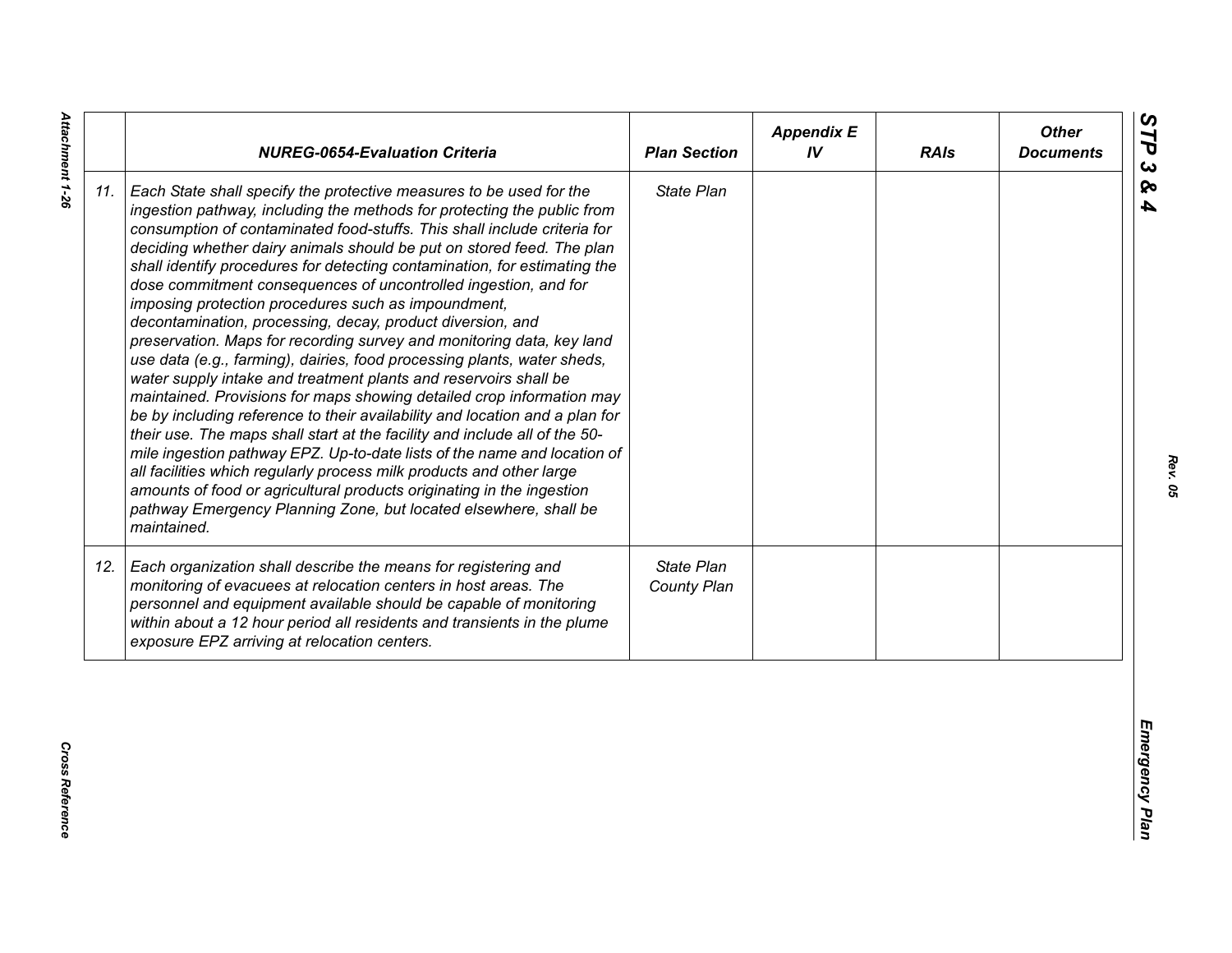|    | <b>Activity Protective Action Guides.</b>                                                                                                                                     |                     |                         |              |                                  |
|----|-------------------------------------------------------------------------------------------------------------------------------------------------------------------------------|---------------------|-------------------------|--------------|----------------------------------|
|    | <b>NUREG-0654-Evaluation Criteria</b>                                                                                                                                         | <b>Plan Section</b> | <b>Appendix E</b><br>IV | <b>RAIs</b>  | <b>Other</b><br><b>Documents</b> |
| 1. | Each licensee shall establish onsite exposure guidelines consistent with<br>EPA Emergency Worker and Lifesaving Activity Protective Actions<br>Guides (EPA-400-R-92-001) for; |                     |                         |              |                                  |
| a. | removal of injured persons;                                                                                                                                                   | J.1.1               |                         | GGNS 13.3-30 |                                  |
|    | undertaking corrective actions;                                                                                                                                               | J.1.1               |                         | GGNS 13.3-39 |                                  |
| C. | performing assessment actions;                                                                                                                                                | J.1                 |                         |              |                                  |
| d. | providing first aid;                                                                                                                                                          | J.1                 |                         |              |                                  |
| е. | performing personnel decontamination;                                                                                                                                         | J.1                 | E.3                     |              |                                  |
| f. | providing ambulance service; and                                                                                                                                              | J.1                 | E.6                     |              |                                  |
| g. | providing medical treatment services.                                                                                                                                         | J.1                 | E.7                     |              |                                  |

*STP 3 & 4*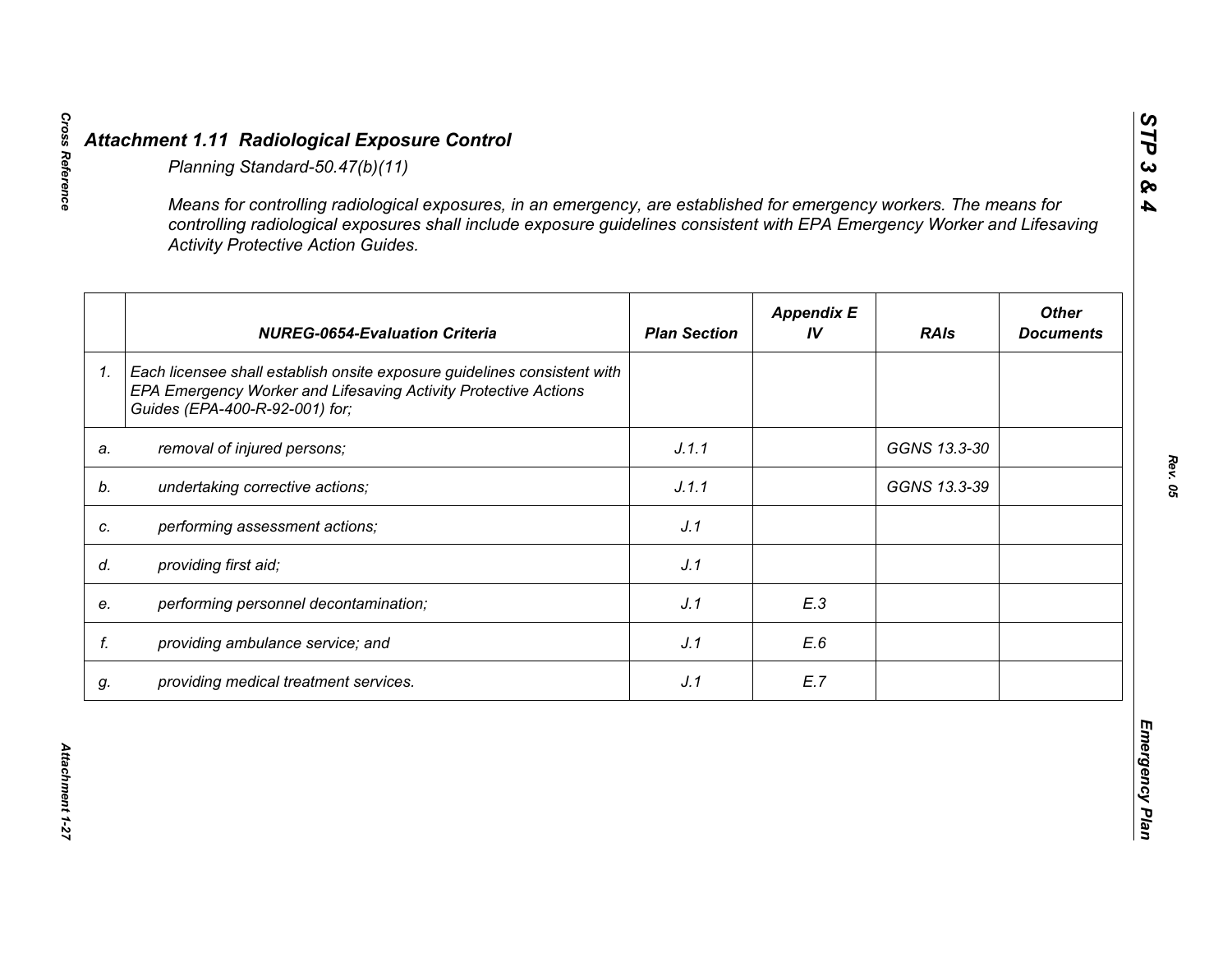|     | <b>NUREG-0654-Evaluation Criteria</b>                                                                                                                                                                                                                                                                                                                                                                                                                                                                                                                                                                                                    | <b>Plan Section</b> | <b>Appendix E</b><br>IV | <b>RAIs</b>  | <b>Other</b><br><b>Documents</b> |
|-----|------------------------------------------------------------------------------------------------------------------------------------------------------------------------------------------------------------------------------------------------------------------------------------------------------------------------------------------------------------------------------------------------------------------------------------------------------------------------------------------------------------------------------------------------------------------------------------------------------------------------------------------|---------------------|-------------------------|--------------|----------------------------------|
| 2.  | Each licensee shall provide an onsite radiation protection program to be<br>implemented during emergencies, including methods to implement<br>exposure guidelines. The plan shall identify individual(s), by position or<br>title, who can authorize emergency workers to receive doses in excess<br>of 10 CFR Part 20 limits. Procedures shall be worked out in advance for<br>permitting onsite volunteers to receive radiation exposures in the course<br>of caring out lifesaving and other emergency activities. These<br>procedures shall include expeditious decision making and a reasonable<br>consideration of relative risks. | J.1                 |                         | GGNS 13.3-49 |                                  |
|     | 3.a   Each organization shall make provision for 24-hour-per-day capability to<br>determine the doses received by emergency personnel involved in any<br>nuclear accident, including volunteers. Each organization shall make<br>provisions for distribution of dosimeters, both self-reading and<br>permanent record devices.                                                                                                                                                                                                                                                                                                           | J.2                 |                         |              |                                  |
| b.  | Each organization shall ensure that dosimeters are read at appropriate<br>frequencies and provide for maintaining dose records for emergency<br>workers involved in any nuclear accident.                                                                                                                                                                                                                                                                                                                                                                                                                                                | J.2                 |                         |              |                                  |
| 4.  | Each State and local organization shall establish the decision chain for<br>authorizing emergency workers to incur exposures in excess of the EPA<br>General Public Protective Action Guides (i.e., EPA PAGs for emergency<br>workers and lifesaving activities).                                                                                                                                                                                                                                                                                                                                                                        | N/A                 |                         |              |                                  |
| 5а. | Each organization as appropriate, shall specify action levels for<br>determining the need for decontamination.                                                                                                                                                                                                                                                                                                                                                                                                                                                                                                                           | J.3                 | E.3                     |              |                                  |
| b.  | Each organization, as appropriate, shall establish the means for<br>radiological decontamination of emergency personnel wounds, supplies,<br>instruments and equipment, and for waste disposal.                                                                                                                                                                                                                                                                                                                                                                                                                                          | J.5                 | E.3                     |              |                                  |
| 6   | Each licensee shall provide onsite contamination control measures<br>including:                                                                                                                                                                                                                                                                                                                                                                                                                                                                                                                                                          |                     |                         |              |                                  |

*Rev. 05*

Attachment 1-28 *Attachment 1-28*

**Cross Reference** *Cross Reference*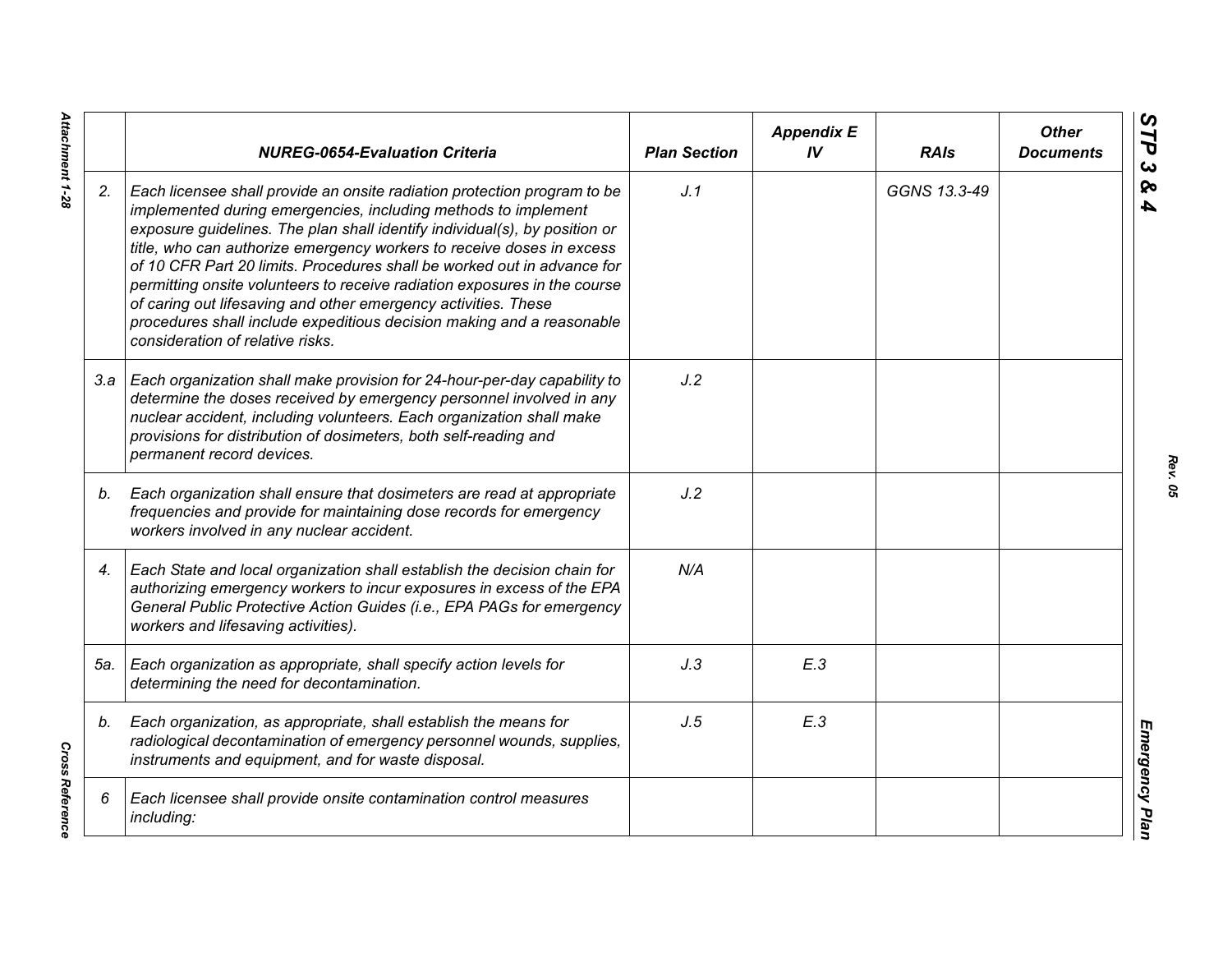| J.3<br>area access control;<br>a.<br>drinking water and food supplies;<br>J.4<br>b.<br>criteria for permitting return of areas and items to normal use, see<br>J.3<br>C.<br>Draft ANSI 13.12.<br>7.<br>Each licensee shall provide the capability for decontaminating relocated<br>J.6<br>onsite personnel, including provisions for extra clothing and<br>decontaminants suitable for the type of contamination expected, with | <b>NUREG-0654-Evaluation Criteria</b>                                | <b>Plan Section</b> | <b>Appendix E</b><br>IV | <b>RAIs</b> | <b>Other</b><br><b>Documents</b> |
|---------------------------------------------------------------------------------------------------------------------------------------------------------------------------------------------------------------------------------------------------------------------------------------------------------------------------------------------------------------------------------------------------------------------------------|----------------------------------------------------------------------|---------------------|-------------------------|-------------|----------------------------------|
|                                                                                                                                                                                                                                                                                                                                                                                                                                 |                                                                      |                     |                         |             |                                  |
|                                                                                                                                                                                                                                                                                                                                                                                                                                 |                                                                      |                     |                         |             |                                  |
|                                                                                                                                                                                                                                                                                                                                                                                                                                 |                                                                      |                     |                         |             |                                  |
|                                                                                                                                                                                                                                                                                                                                                                                                                                 | particular attention given to radioiodine contamination of the skin. |                     |                         |             |                                  |
|                                                                                                                                                                                                                                                                                                                                                                                                                                 |                                                                      |                     |                         |             |                                  |
|                                                                                                                                                                                                                                                                                                                                                                                                                                 |                                                                      |                     |                         |             |                                  |
|                                                                                                                                                                                                                                                                                                                                                                                                                                 |                                                                      |                     |                         |             |                                  |
|                                                                                                                                                                                                                                                                                                                                                                                                                                 |                                                                      |                     |                         |             |                                  |
|                                                                                                                                                                                                                                                                                                                                                                                                                                 |                                                                      |                     |                         |             |                                  |
|                                                                                                                                                                                                                                                                                                                                                                                                                                 |                                                                      |                     |                         |             |                                  |
|                                                                                                                                                                                                                                                                                                                                                                                                                                 |                                                                      |                     |                         |             |                                  |
|                                                                                                                                                                                                                                                                                                                                                                                                                                 |                                                                      |                     |                         |             |                                  |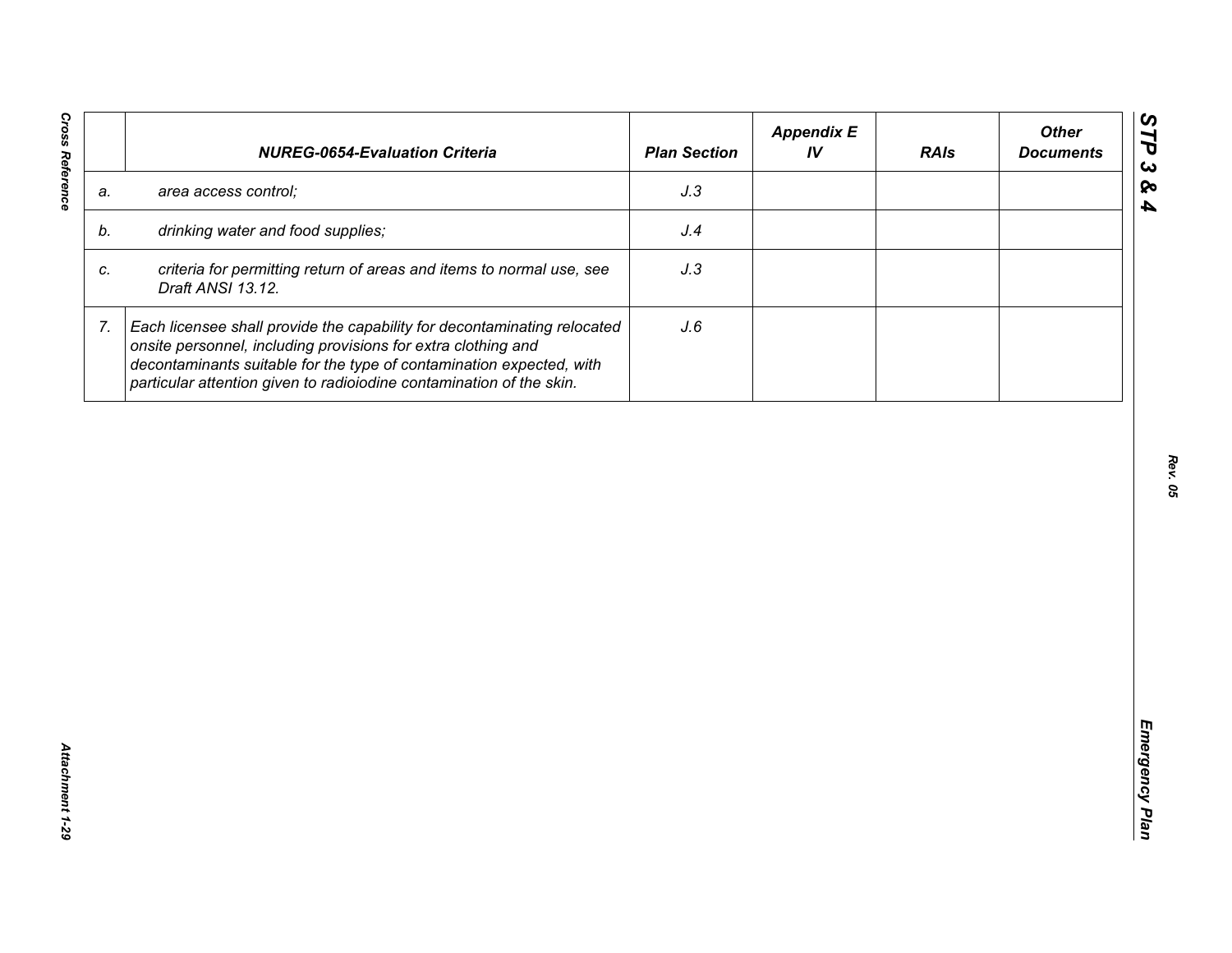|    | Arrangements are made for medical services for contaminated injured individuals.                                                                                                                                                                                                                                                                                                                                                                                                                                                                                                                                           |                         |                         |             |                                  |
|----|----------------------------------------------------------------------------------------------------------------------------------------------------------------------------------------------------------------------------------------------------------------------------------------------------------------------------------------------------------------------------------------------------------------------------------------------------------------------------------------------------------------------------------------------------------------------------------------------------------------------------|-------------------------|-------------------------|-------------|----------------------------------|
|    | <b>NUREG-0654-Evaluation Criteria</b>                                                                                                                                                                                                                                                                                                                                                                                                                                                                                                                                                                                      | <b>Plan Section</b>     | <b>Appendix E</b><br>IV | <b>RAIs</b> | <b>Other</b><br><b>Documents</b> |
| 1. | Each organization shall arrange for local and backup hospital and<br>medical services having the capability for evaluation of radiation<br>exposure and uptake, including assurance that persons providing these<br>services are adequately prepared to handle contaminated individuals.                                                                                                                                                                                                                                                                                                                                   | B.4.5, J.5              | E.5                     |             |                                  |
| 2. | Each licensee shall provide for onsite first aid capability.                                                                                                                                                                                                                                                                                                                                                                                                                                                                                                                                                               | F.6, G.11, J.5          | E.4                     |             |                                  |
| 3. | Each State shall develop lists indicating the location of public, private<br>and military hospitals and other emergency medical services facilities<br>within the State or contiguous States considered capable of providing<br>medical support for any contaminated injured individual. The listing shall<br>include the name, location, type of facility and capacity and any special<br>radiological capabilities. These emergency medical services should be<br>able to radiologically monitor contamination personnel, and have<br>facilities and trained personnel able to care for contaminated injured<br>persons. | State Plan              |                         |             |                                  |
| 4. | Each organization shall arrange for transporting victims of radiological<br>accidents to medical support facilities.                                                                                                                                                                                                                                                                                                                                                                                                                                                                                                       | B.4, B.5.7, F.7,<br>J.5 | E.6                     |             |                                  |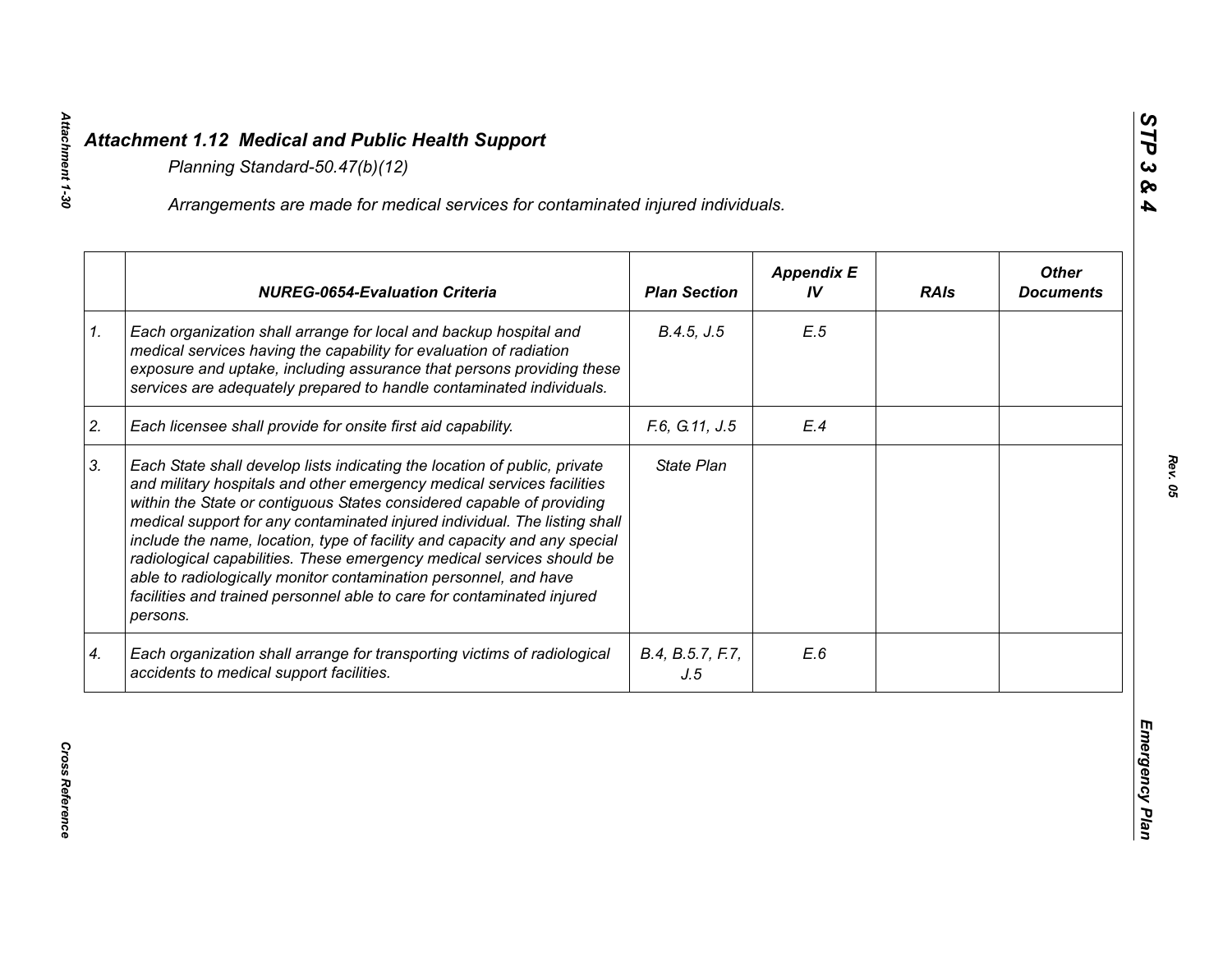|    | General plans for recovery and reentry are developed.                                                                                                                                                                                                                                                                                                                                                                                                                                                     |                                 |                         |              |                                  |
|----|-----------------------------------------------------------------------------------------------------------------------------------------------------------------------------------------------------------------------------------------------------------------------------------------------------------------------------------------------------------------------------------------------------------------------------------------------------------------------------------------------------------|---------------------------------|-------------------------|--------------|----------------------------------|
|    | <b>NUREG-0654-Evaluation Criteria</b>                                                                                                                                                                                                                                                                                                                                                                                                                                                                     | <b>Plan Section</b>             | <b>Appendix E</b><br>IV | <b>RAIs</b>  | <b>Other</b><br><b>Documents</b> |
| 1. | Each organization, as appropriate, shall develop general plans and<br>procedures for reentry and recovery and describe the means by which<br>decisions to relax protective measures (e.g., allow reentry into an<br>evacuated area) are reached. This process should consider both<br>existing and potential conditions.                                                                                                                                                                                  | L.1, L.2, L.3,<br>L.4, L.5, L.6 | H                       |              |                                  |
| 2. | Each licensee plan shall contain the position/title, authority and<br>responsibilities of individuals who will fill key positions in the facility<br>recovery organization. This organization shall include technical<br>personnel with responsibilities to develop, evaluate and direct recovery<br>and reentry operations. The recovery organization recommended by the<br>Atomic Industrial Forum's Nuclear Power Plant Emergency Response<br>Plan dated October 11, 1979, is an acceptable framework. | L.6                             | H                       |              |                                  |
| 3. | Each licensee and State plan shall specify means for informing<br>members of the response organizations that a recovery operation is to<br>be initiated, and of any changes in the organizational structure that may<br>occur.                                                                                                                                                                                                                                                                            | L.7                             |                         |              |                                  |
| 4. | Each plan shall establish a method for periodically estimating total<br>population exposure.                                                                                                                                                                                                                                                                                                                                                                                                              | L.4                             |                         | VEGP 13.3-11 |                                  |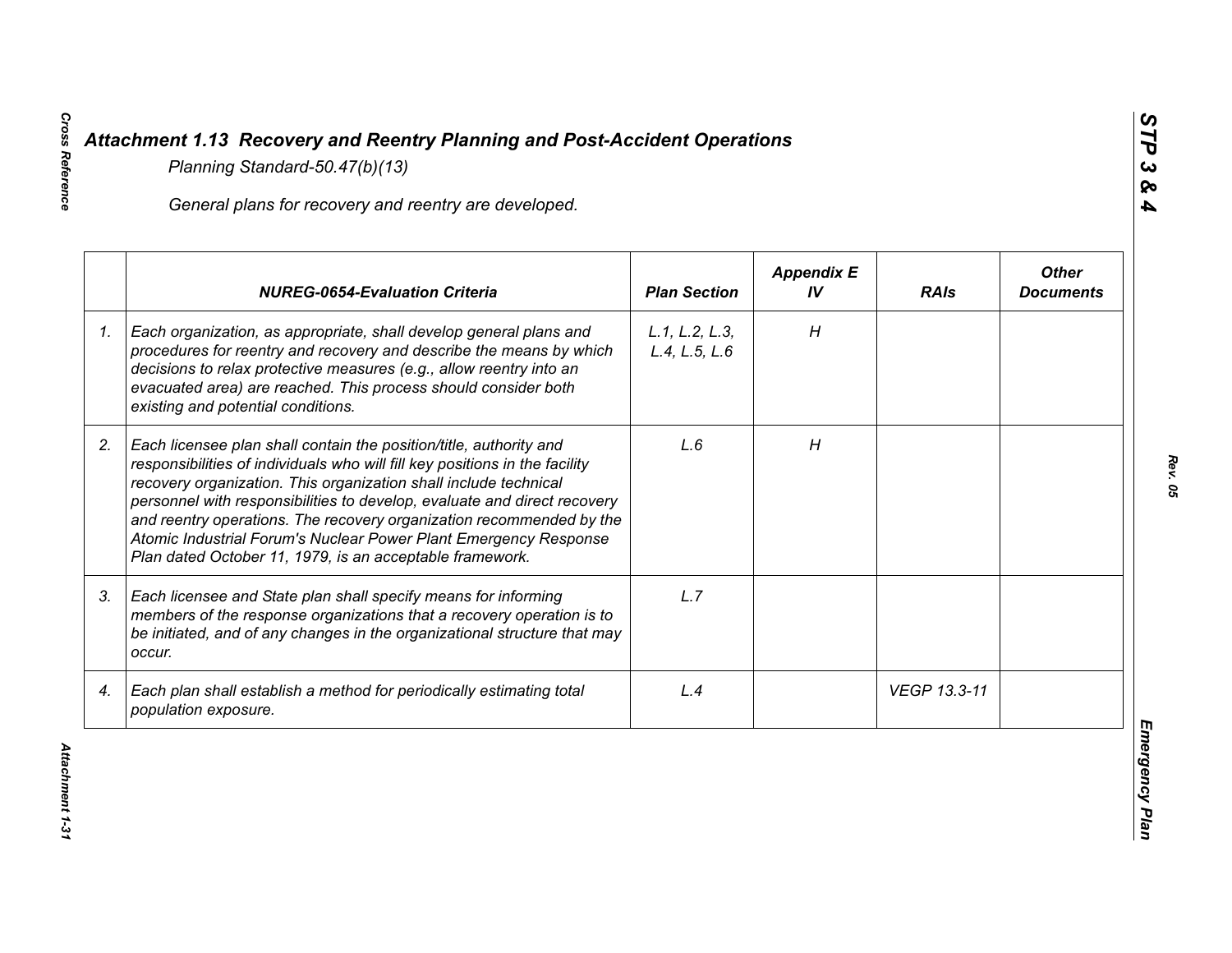Attachment 1-32

*Cross Reference* 

**Cross Reference** 

|     | Periodic exercises are (will be) conducted to evaluate major portions of emergency response capabilities, periodic drills are (will<br>be) conducted to develop and maintain key skills, and deficiencies identified as a result of exercises or drills are (will be)<br>corrected.                                                                                                                                                                                                                                                                                                                                                                                                                                                                           |                     |                         |             |                                  |
|-----|---------------------------------------------------------------------------------------------------------------------------------------------------------------------------------------------------------------------------------------------------------------------------------------------------------------------------------------------------------------------------------------------------------------------------------------------------------------------------------------------------------------------------------------------------------------------------------------------------------------------------------------------------------------------------------------------------------------------------------------------------------------|---------------------|-------------------------|-------------|----------------------------------|
|     | <b>NUREG-0654-Evaluation Criteria</b>                                                                                                                                                                                                                                                                                                                                                                                                                                                                                                                                                                                                                                                                                                                         | <b>Plan Section</b> | <b>Appendix E</b><br>IV | <b>RAIs</b> | <b>Other</b><br><b>Documents</b> |
| 1a. | An exercise is an event that tests the integrated capability and a major<br>portion of the basic elements existing within emergency preparedness<br>plans and organizations. The emergency preparedness exercise shall<br>simulate an emergency that results in offsite radiological releases which<br>would require response by offsite authorities. Exercises shall be<br>conducted as set forth in NRC and FEMA rules.                                                                                                                                                                                                                                                                                                                                     | N.1                 | F.1                     |             |                                  |
| b.  | An exercise shall include mobilization of State and local personnel and<br>resources adequate to verify the capability to respond to an accident<br>scenario requiring response. The organization shall provide for a critique<br>of the annual exercise by Federal and State observers/evaluators. The<br>scenario should be varied from year to year such that all major elements<br>of the plans and preparedness organizations are tested within a five-<br>year period. Each organization should make provisions to start an<br>exercise between 6:00 p.m. and midnight, and another between<br>midnight and 6:00 a.m. once every six years. Exercises should be<br>conducted under various weather conditions. Some exercises should be<br>unannounced. | N.1                 | F.1                     |             |                                  |
| 2.  | A drill is a supervised instruction period aimed at testing, developing and<br>maintaining skills in a particular operation. A drill is often a component of<br>an exercise. A drill shall be supervised and evaluated by a qualified drill<br>instructor. Each organization shall conduct drills, in addition to the<br>annual exercise at the frequencies indicated below:                                                                                                                                                                                                                                                                                                                                                                                  |                     |                         |             |                                  |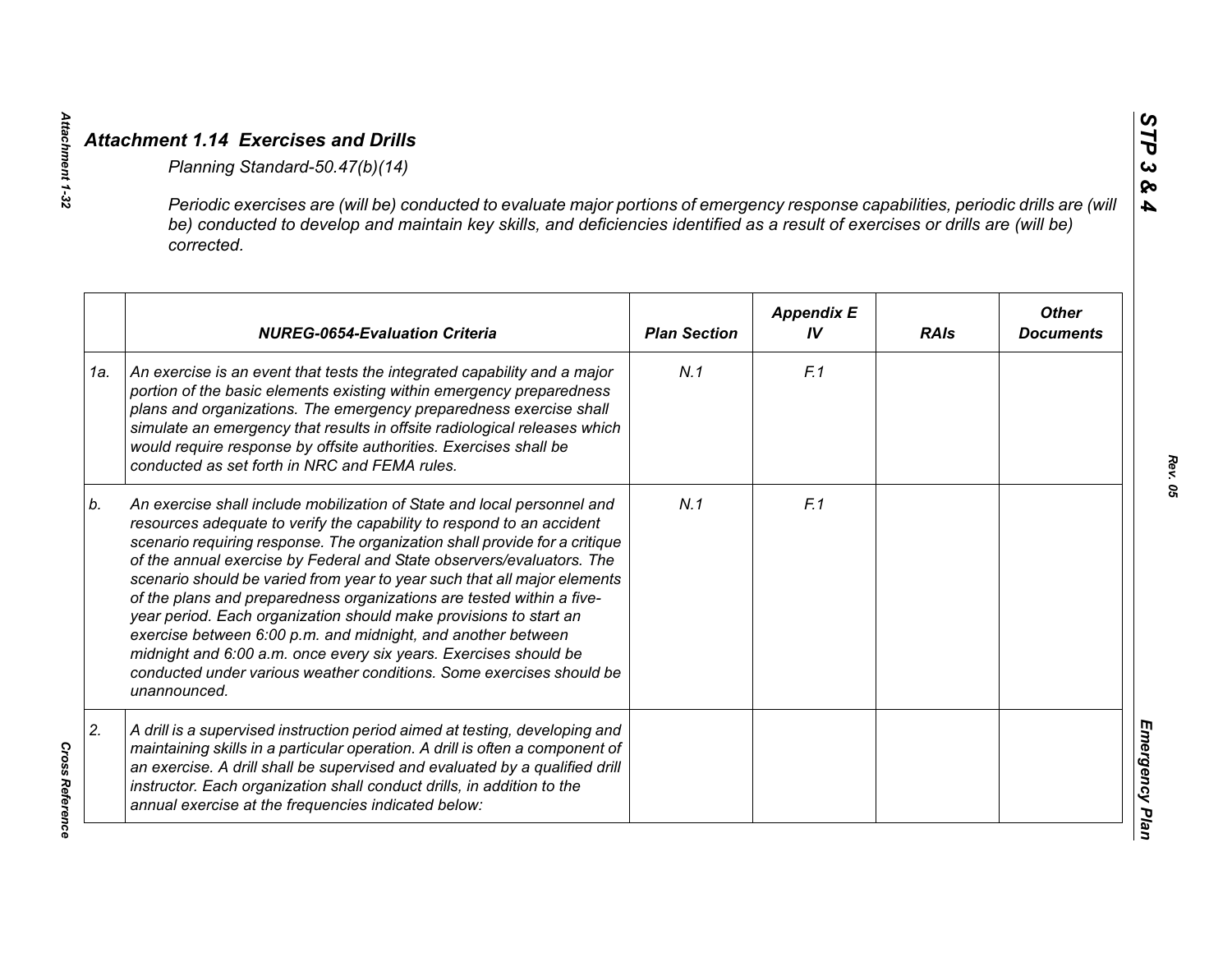|    | <b>NUREG-0654-Evaluation Criteria</b>                                                                                                                                                                                                                                                                                                                                                                                                                                                                                                                         | <b>Plan Section</b>    | <b>Appendix E</b><br>IV | <b>RAIs</b> | <b>Other</b><br><b>Documents</b> |
|----|---------------------------------------------------------------------------------------------------------------------------------------------------------------------------------------------------------------------------------------------------------------------------------------------------------------------------------------------------------------------------------------------------------------------------------------------------------------------------------------------------------------------------------------------------------------|------------------------|-------------------------|-------------|----------------------------------|
| a. | Communication Drills- Communications with State and local<br>governments within the plume exposure pathway Emergency<br>Planning Zone shall be tested monthly. Communications with<br>Federal emergency response organizations and States within the<br>ingestion pathway shall be tested quarterly. Communications<br>between the nuclear facility, State and local emergency operations<br>centers, and field assessment teams shall be tested annually.<br>Communication drills shall also include the aspect of understanding<br>the content of messages. | N.1, Addendum<br>$N-1$ |                         |             |                                  |
| b. | Fire Drills- Fire drills shall be conducted in accordance with the plant<br>(nuclear facility) technical specifications.                                                                                                                                                                                                                                                                                                                                                                                                                                      | Addendum N-1           | $F.1$ .iv               |             |                                  |
| C. | Medical Emergency Drills-A medical emergency drill involving a<br>simulated contaminated individual which contains provisions for<br>participation by the local support services agencies (i.e., ambulance<br>and offsite medical treatment facility) shall be conducted annually.<br>The offsite portions of the medical drill may be performed at part of<br>the required annual exercise                                                                                                                                                                   | Addendum N-1           | F.1.vii<br>F.1.vi       |             |                                  |
| d. | Radiological Monitoring Drills-Plant environs and radiological<br>monitoring drills (onsite and offsite) shall be conducted annually.<br>These drills shall include collection and analysis of all sample media<br>(e.g., water, vegetation, soil and air), and provisions for<br>communications and record keeping. The State drills need not be at<br>each site. Where appropriate, local organization shall participate                                                                                                                                    | Addendum N-1           | F.1.iii                 |             |                                  |
| e. | <b>Health Physics Drills</b>                                                                                                                                                                                                                                                                                                                                                                                                                                                                                                                                  |                        | F.1.iii                 |             |                                  |
|    | (1) Health Physics drills shall be conducted semi-annually which<br>involve response to, and analysis of, simulated elevated<br>airborne and liquid samples and direct radiation measurements<br>in the environment. The State drills need not be at each site.                                                                                                                                                                                                                                                                                               | Addendum N-1           |                         |             |                                  |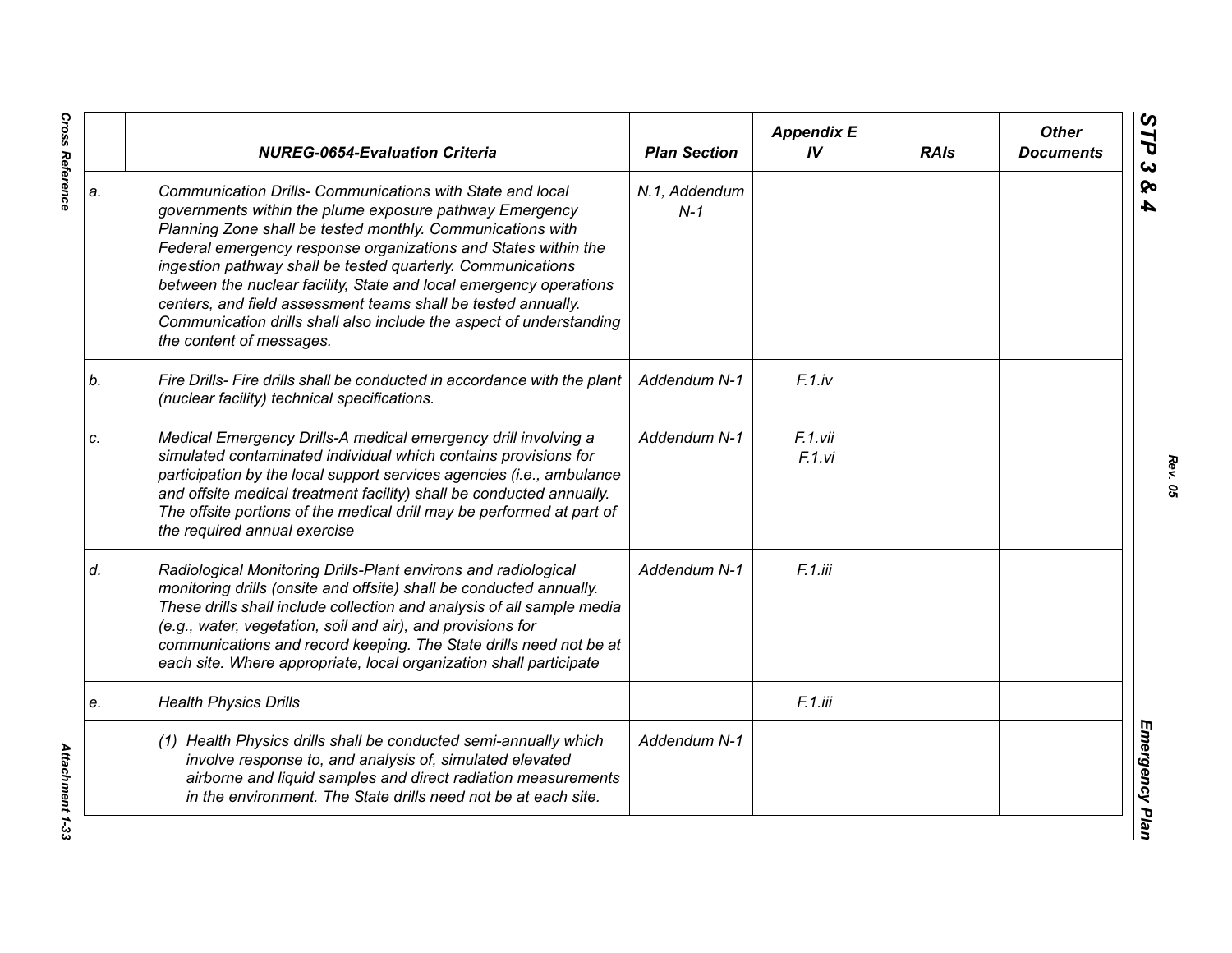|    | <b>NUREG-0654-Evaluation Criteria</b>                                                                                                                                                                                                                                                                                                                                        | <b>Plan Section</b>    | <b>Appendix E</b><br>IV | <b>RAIs</b> | <b>Other</b><br><b>Documents</b> |
|----|------------------------------------------------------------------------------------------------------------------------------------------------------------------------------------------------------------------------------------------------------------------------------------------------------------------------------------------------------------------------------|------------------------|-------------------------|-------------|----------------------------------|
|    | (2) Analysis of inplant liquid samples with simulated elevated<br>radiation levels shall be included in Health Physics drills<br>annually. These drills will include appropriate radiation<br>protection and contamination controls.                                                                                                                                         | Addendum N-1           |                         |             |                                  |
| 3. | Each organization shall describe how exercises and drills are to be<br>carried out to allow free play for decision making and to meet the<br>following objectives. Pending the development of exercise scenarios<br>and exercise evaluation guidance by NRC and FEMA the scenarios for<br>use in exercises and drills shall include but not be limited to, the<br>following: |                        | F.1                     |             |                                  |
| a. | The basic objective(s) of each drill and exercise and appropriate<br>evaluation criteria:                                                                                                                                                                                                                                                                                    | N.1.1, N.2             |                         |             |                                  |
| b. | The date(s), time period, place(s) and participating organization                                                                                                                                                                                                                                                                                                            | Addendum N-1,<br>N.2.2 |                         |             |                                  |
| C. | The simulated events;                                                                                                                                                                                                                                                                                                                                                        | N.2                    |                         |             |                                  |
| d. | A time schedule of real and simulated initiating events                                                                                                                                                                                                                                                                                                                      | N.2                    |                         |             |                                  |
| e. | A narrative summary describing the conduct of the exercises or drills<br>to include such things as simulated casualties, offsite fire<br>department assistance, rescue of personnel, use of protective<br>clothing, deployment of radiological monitoring teams, and public<br>information activities; and                                                                   | N.2                    |                         |             | BL 05-02                         |
| f. | A description of the arrangements for and advance materials to be<br>provided to official observers.                                                                                                                                                                                                                                                                         | N.2.2                  |                         |             |                                  |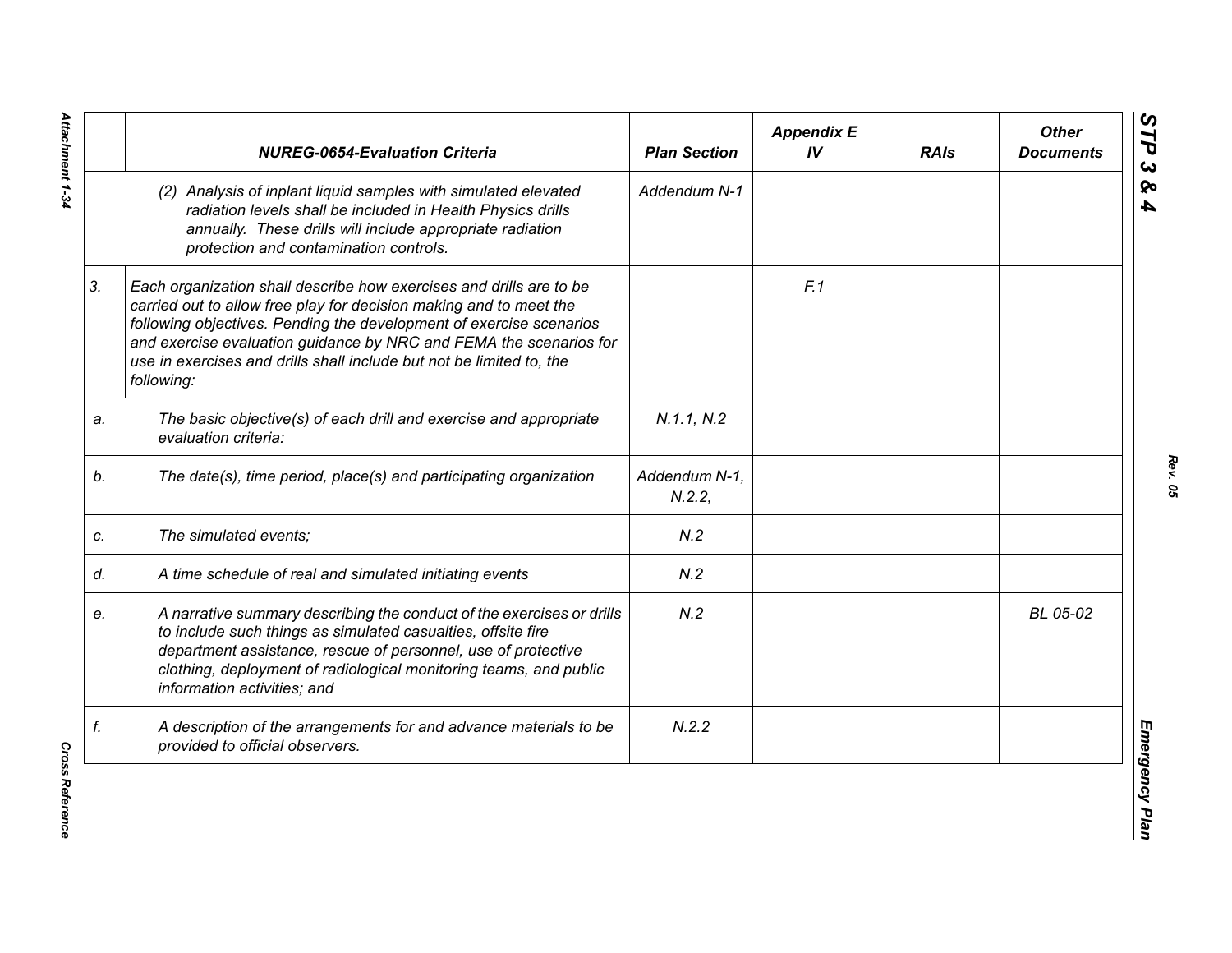|                    | <b>NUREG-0654-Evaluation Criteria</b>                                                                                                                                                                                                                                                                                                                                                                                    | <b>Plan Section</b> | <b>Appendix E</b><br>IV | <b>RAIs</b>  | <b>Other</b><br><b>Documents</b> |
|--------------------|--------------------------------------------------------------------------------------------------------------------------------------------------------------------------------------------------------------------------------------------------------------------------------------------------------------------------------------------------------------------------------------------------------------------------|---------------------|-------------------------|--------------|----------------------------------|
| $\boldsymbol{4}$ . | Official observers from Federal, State or local governments will observe,<br>evaluate, and critique the required exercises. A critique shall be<br>scheduled at the conclusion of the exercise to evaluate the ability of<br>organizations to respond as called for in the plan. The critique shall be<br>conducted as soon as practicable after the exercise, and formal<br>evaluation should result from the critique. | N.1, N.2.2          |                         |              |                                  |
| 5.                 | Each organization shall establish means for evaluating observer and<br>participant comments on areas needing improvement, including<br>emergency plan procedural changes, and for assigning responsibility for<br>implementing corrective actions. Each organization shall establish<br>management control used to ensure that corrective actions are<br>implemented.                                                    | N.1                 | F <sub>12</sub>         | VEGP 13.3-10 |                                  |
|                    |                                                                                                                                                                                                                                                                                                                                                                                                                          |                     |                         |              |                                  |
|                    |                                                                                                                                                                                                                                                                                                                                                                                                                          |                     |                         |              |                                  |
|                    |                                                                                                                                                                                                                                                                                                                                                                                                                          |                     |                         |              |                                  |
|                    |                                                                                                                                                                                                                                                                                                                                                                                                                          |                     |                         |              |                                  |
|                    |                                                                                                                                                                                                                                                                                                                                                                                                                          |                     |                         |              |                                  |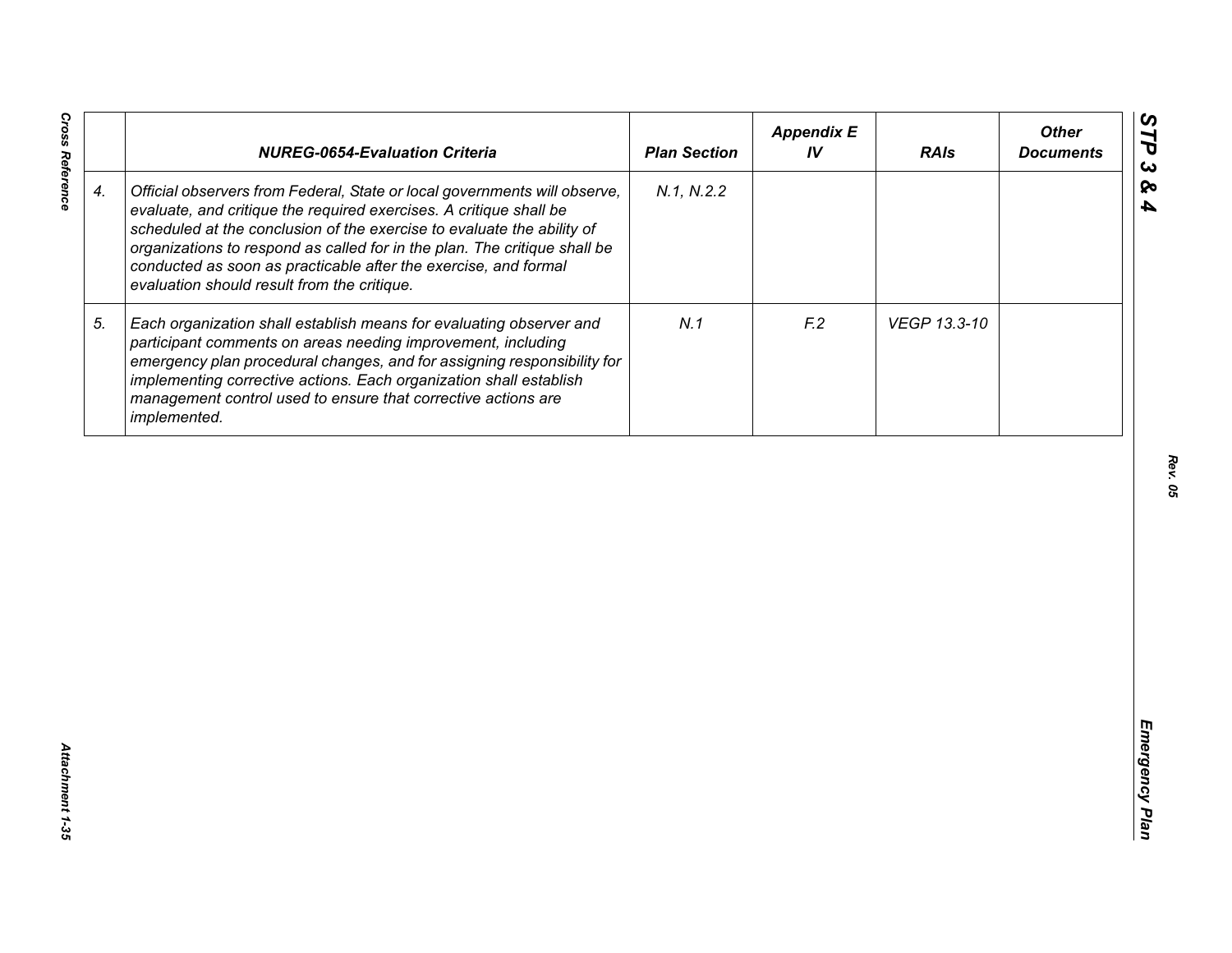|    | Radiological emergency response training is provided to those who may be called on to assist in an emergency.                                                                                                                                                                                                                                                                                                  |                     |                         |              |                                  |
|----|----------------------------------------------------------------------------------------------------------------------------------------------------------------------------------------------------------------------------------------------------------------------------------------------------------------------------------------------------------------------------------------------------------------|---------------------|-------------------------|--------------|----------------------------------|
|    | <b>NUREG-0654-Evaluation Criteria</b>                                                                                                                                                                                                                                                                                                                                                                          | <b>Plan Section</b> | <b>Appendix E</b><br>IV | <b>RAIs</b>  | <b>Other</b><br><b>Documents</b> |
| 1. | Each organization shall assure the training of appropriate individuals.                                                                                                                                                                                                                                                                                                                                        |                     |                         |              |                                  |
| a. | Each facility to which the plant applies shall provide site specific<br>emergency response training for those offsite emergency<br>organizations who may be called upon to provide assistance in the<br>event of an emergency.                                                                                                                                                                                 | M.8                 |                         | GGNS 13.3-55 |                                  |
| b. | Each offsite response organization shall participate in and receive<br>training. Where mutual aid agreements exist between local agencies<br>such as fire, policy and ambulance/rescue, the training shall also be<br>offered to the other departments who are members of the mutual aid<br>district.                                                                                                          | N/A                 |                         |              |                                  |
| 2. | The training program for members of the onsite emergency organization<br>shall, besides classroom training, include practical drills in which each<br>individual demonstrates ability to perform his assigned emergency<br>function. During the practical drills, on-the-spot correction of erroneous<br>performance shall be made and a demonstration of the proper<br>performance offered by the instructor. | M.6                 | F <sub>12</sub>         |              |                                  |
| 3. | Training for individuals assigned to licensee first aid teams shall include<br>courses equivalent to Red Cross Multi-Media.                                                                                                                                                                                                                                                                                    | M.7                 |                         |              |                                  |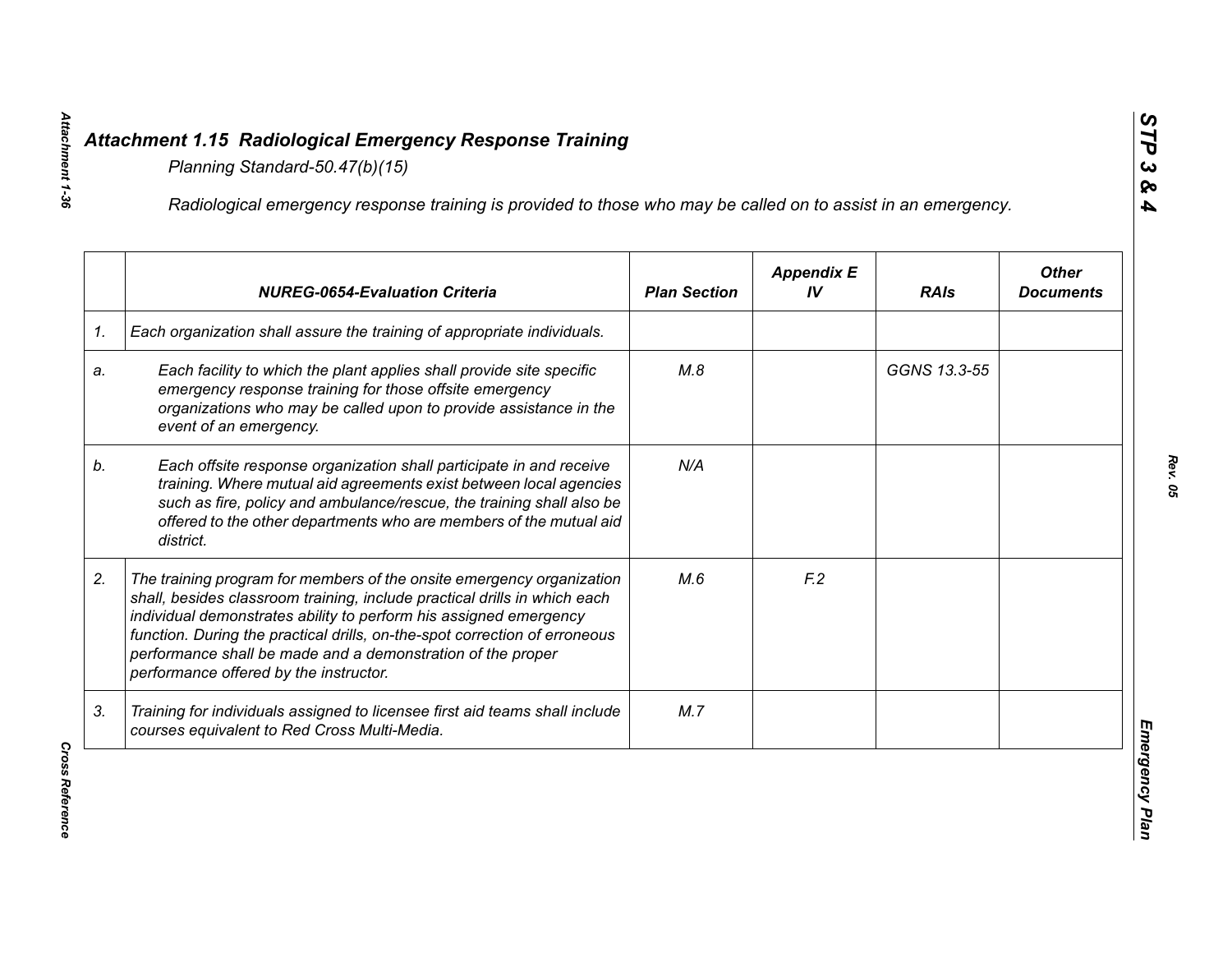|    | <b>NUREG-0654-Evaluation Criteria</b>                                                                                                                                                                                                                                                                                            | <b>Plan Section</b> | <b>Appendix E</b><br>IV | <b>RAIs</b> | <b>Other</b><br><b>Documents</b> |
|----|----------------------------------------------------------------------------------------------------------------------------------------------------------------------------------------------------------------------------------------------------------------------------------------------------------------------------------|---------------------|-------------------------|-------------|----------------------------------|
| 4. | Each organization shall establish a training program for instructing and<br>qualifying personnel who will implement radiological emergency<br>response plans. The specialized initial training and periodic retraining<br>programs (including the scope, nature and frequency) shall be provided<br>in the following categories: |                     |                         |             |                                  |
| a. | Directors or coordinators of the response organizations;                                                                                                                                                                                                                                                                         | M.3                 | F.1.i                   |             |                                  |
| b. | Personnel responsible for accident assessment;                                                                                                                                                                                                                                                                                   | M.4                 | F.1.ii                  |             |                                  |
| c. | Radiological monitoring teams and radiological analysis personnel;                                                                                                                                                                                                                                                               | M.4                 | F.1.iii                 |             |                                  |
| d. | Police, security and fire fighting personnel;                                                                                                                                                                                                                                                                                    | M.3, M.8            | F.1(iv                  |             |                                  |
| e. | Repair and damage control/correctional action teams (onsite);                                                                                                                                                                                                                                                                    | M.3                 | F.1.v                   |             |                                  |
| f. | First aid and rescue personnel;                                                                                                                                                                                                                                                                                                  | M.1, M.4            | F.1.vi                  |             |                                  |
| g. | Local support services personnel including Civil<br>Defense/Emergency Service personnel;                                                                                                                                                                                                                                         | M.8                 |                         |             |                                  |
| h. | Medical support personnel;                                                                                                                                                                                                                                                                                                       | M.4                 |                         |             |                                  |
| i. | Licensee's headquarters support personnel;                                                                                                                                                                                                                                                                                       | M.3                 | F.1.viii                |             |                                  |
| j. | Personnel responsible for transmission of emergency information<br>and instructions.                                                                                                                                                                                                                                             | M.4                 |                         |             |                                  |
| 5. | Each organization shall provide for the initial and annual retraining of<br>personnel with emergency response responsibilities.                                                                                                                                                                                                  | M.2.3               |                         |             |                                  |

**Cross Reference**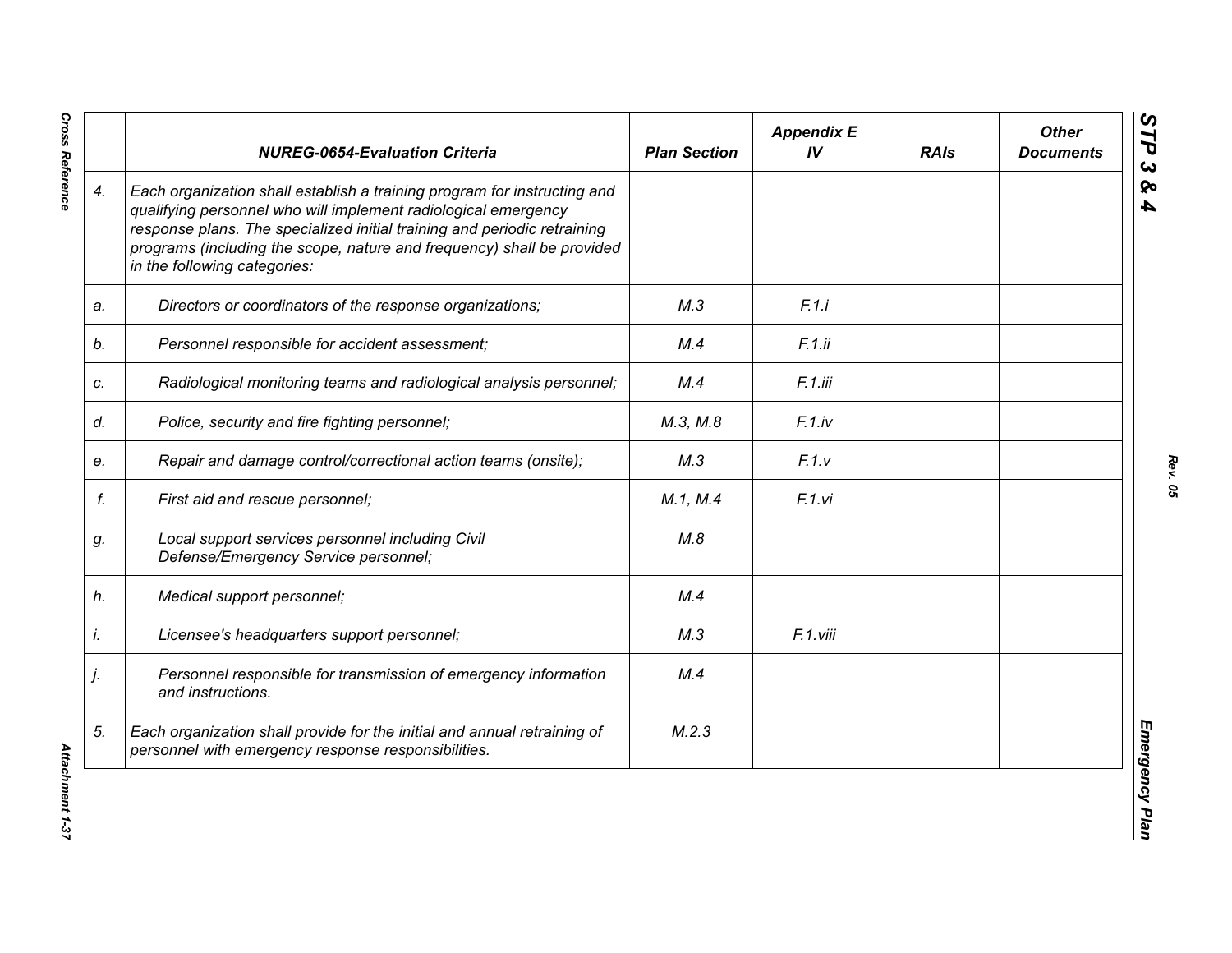|                                                                                                                                                     | Planning Standard-50.47(b)(16)                                                                                                                                                                                                                                            |                                                 |                         |                    |                                  |  |  |
|-----------------------------------------------------------------------------------------------------------------------------------------------------|---------------------------------------------------------------------------------------------------------------------------------------------------------------------------------------------------------------------------------------------------------------------------|-------------------------------------------------|-------------------------|--------------------|----------------------------------|--|--|
| Responsibilities for the plan development and review and for distribution of emergency plans are established, and planners are<br>properly trained. |                                                                                                                                                                                                                                                                           |                                                 |                         |                    |                                  |  |  |
|                                                                                                                                                     | <b>NUREG-0654-Evaluation Criteria</b>                                                                                                                                                                                                                                     | <b>Plan Section</b>                             | <b>Appendix E</b><br>IV | <b>RAIs</b>        | <b>Other</b><br><b>Documents</b> |  |  |
|                                                                                                                                                     | Each organization shall provide for the training of individuals responsible<br>for the planning effort.                                                                                                                                                                   | M.2                                             | G                       |                    |                                  |  |  |
|                                                                                                                                                     | Each organization shall identify by title the individual with the overall<br>authority and responsibility for radiological emergency response<br>planning.                                                                                                                | $\overline{O.1}$                                | $\overline{G}$          |                    |                                  |  |  |
|                                                                                                                                                     | Each organization shall designate an Emergency Planning Coordinator<br>with responsibility for the development and updating of emergency plans<br>and coordination of these plans with other response organizations.                                                      | O.1                                             | G                       |                    |                                  |  |  |
|                                                                                                                                                     | Each organization shall update its plan and agreements as needed,<br>review and certify it to be current on an annual basis. The update shall<br>take into account changes identified by drills and exercises.                                                            | 0.2, 0.3                                        |                         |                    |                                  |  |  |
|                                                                                                                                                     | The emergency response plans and approved changes to the plans<br>shall be forwarded to all organizations and appropriate individuals with<br>responsibility for implementation of the plans. Revised pages shall be<br>dated and marked to show where changes have made. | Q.1                                             |                         | GGNS 13.3-56       |                                  |  |  |
| source.                                                                                                                                             | Each plan shall contain a detailed listing of supporting plans and their                                                                                                                                                                                                  | Attachment 2.<br>A.2, B.2, B.2.1,<br>B.2.2, B.3 |                         |                    |                                  |  |  |
|                                                                                                                                                     | Each plan shall contain as an appendix listing, by title, procedures<br>required to implement the plan. The listing shall include the section(s) of<br>the plan to be implemented by each procedure.                                                                      | Attachment 2                                    |                         | <b>VEGP 13.3-5</b> |                                  |  |  |
|                                                                                                                                                     | Each plan shall contain a specific table of contents. Plans submitted for<br>review should be cross-referenced to these criteria.                                                                                                                                         | Table-of-<br>Contents                           |                         |                    |                                  |  |  |